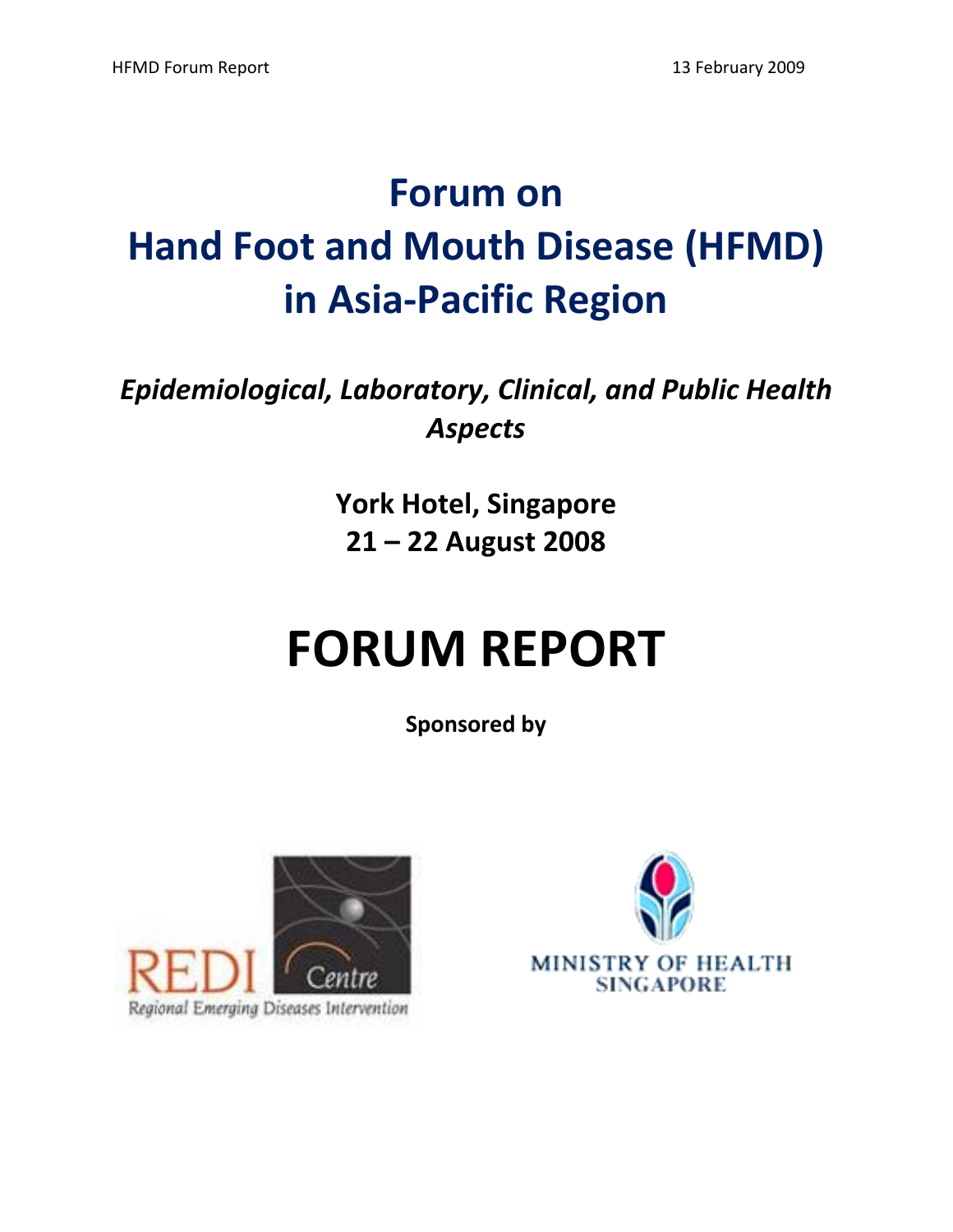# **TABLE OF CONTENTS**

| 1                        |                                                                                                        |  |
|--------------------------|--------------------------------------------------------------------------------------------------------|--|
| $\overline{2}$           |                                                                                                        |  |
| 2.1                      |                                                                                                        |  |
| 2.2                      |                                                                                                        |  |
| 2.3                      |                                                                                                        |  |
| $\overline{\mathbf{3}}$  |                                                                                                        |  |
| 3.1                      |                                                                                                        |  |
| 3.2                      |                                                                                                        |  |
| 3.3                      | IMPROVING EPIDEMIOLOGICAL KNOWLEDGE AND SURVEILLANCE STRATEGIES - OUTSTANDING ISSUES AND QUESTIONS  26 |  |
| 4                        |                                                                                                        |  |
| 4.1                      |                                                                                                        |  |
| 4.2                      |                                                                                                        |  |
| 4.3                      |                                                                                                        |  |
| 4.3.1                    |                                                                                                        |  |
| 4.4                      |                                                                                                        |  |
| 4.4.1                    |                                                                                                        |  |
| 4.4.2                    |                                                                                                        |  |
| 4.4.3                    |                                                                                                        |  |
| 5                        |                                                                                                        |  |
| 5.1                      |                                                                                                        |  |
| 5.2                      |                                                                                                        |  |
| 5.2.1                    |                                                                                                        |  |
| 5.2.2                    |                                                                                                        |  |
| 5.3                      |                                                                                                        |  |
| 6                        |                                                                                                        |  |
| 6.1                      |                                                                                                        |  |
| 6.2                      |                                                                                                        |  |
| $\overline{\phantom{a}}$ |                                                                                                        |  |
| 7.1                      |                                                                                                        |  |
| 7.2                      |                                                                                                        |  |
| 7.3                      |                                                                                                        |  |
|                          |                                                                                                        |  |
|                          |                                                                                                        |  |
|                          |                                                                                                        |  |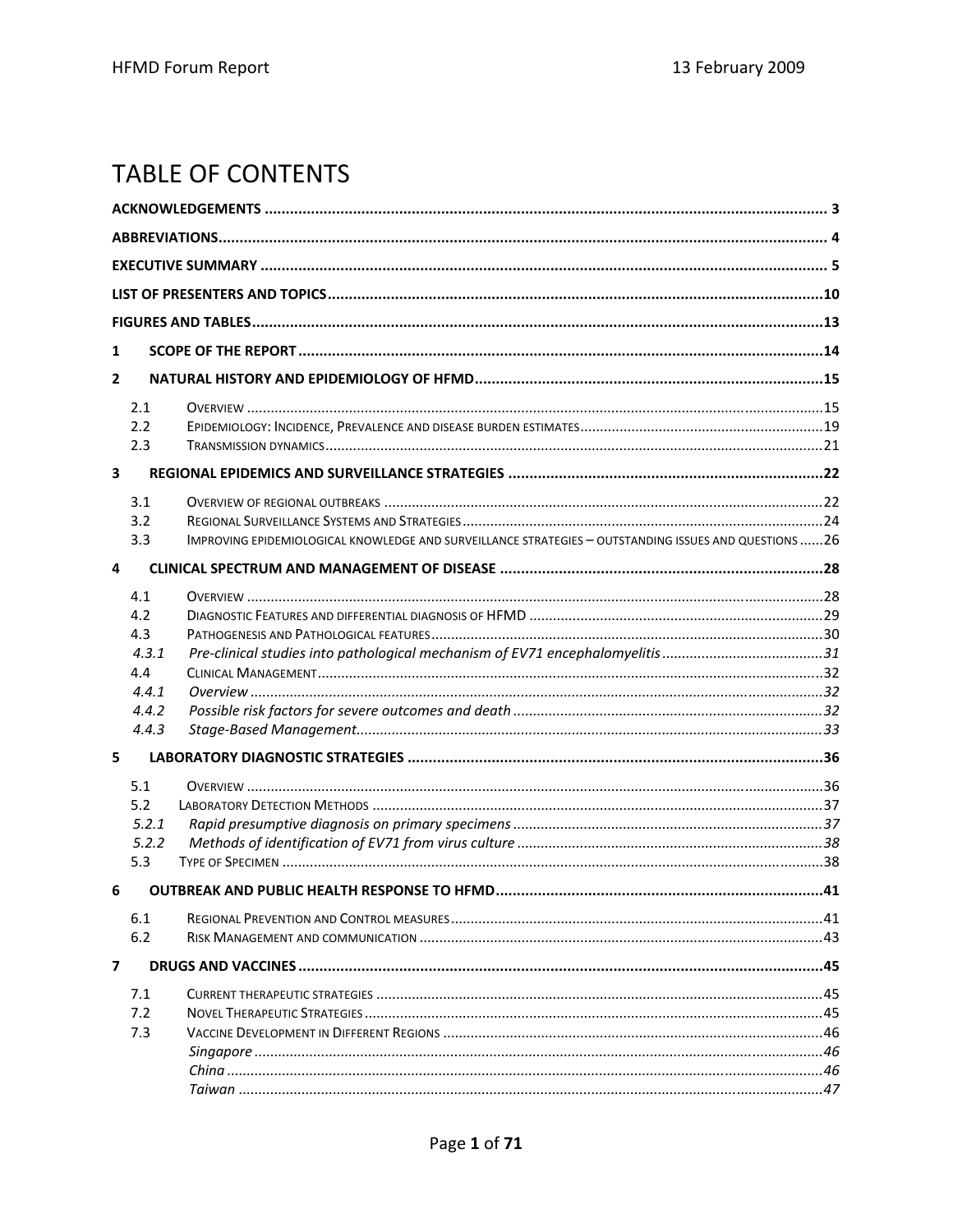| Table A Investigation and Detection of HFMD and EV71 among selected areas in the region 56                  |  |
|-------------------------------------------------------------------------------------------------------------|--|
| Table B Laboratory Detection Methods used by different countries and regions to detect the presence of EV71 |  |
|                                                                                                             |  |
|                                                                                                             |  |
|                                                                                                             |  |
|                                                                                                             |  |
|                                                                                                             |  |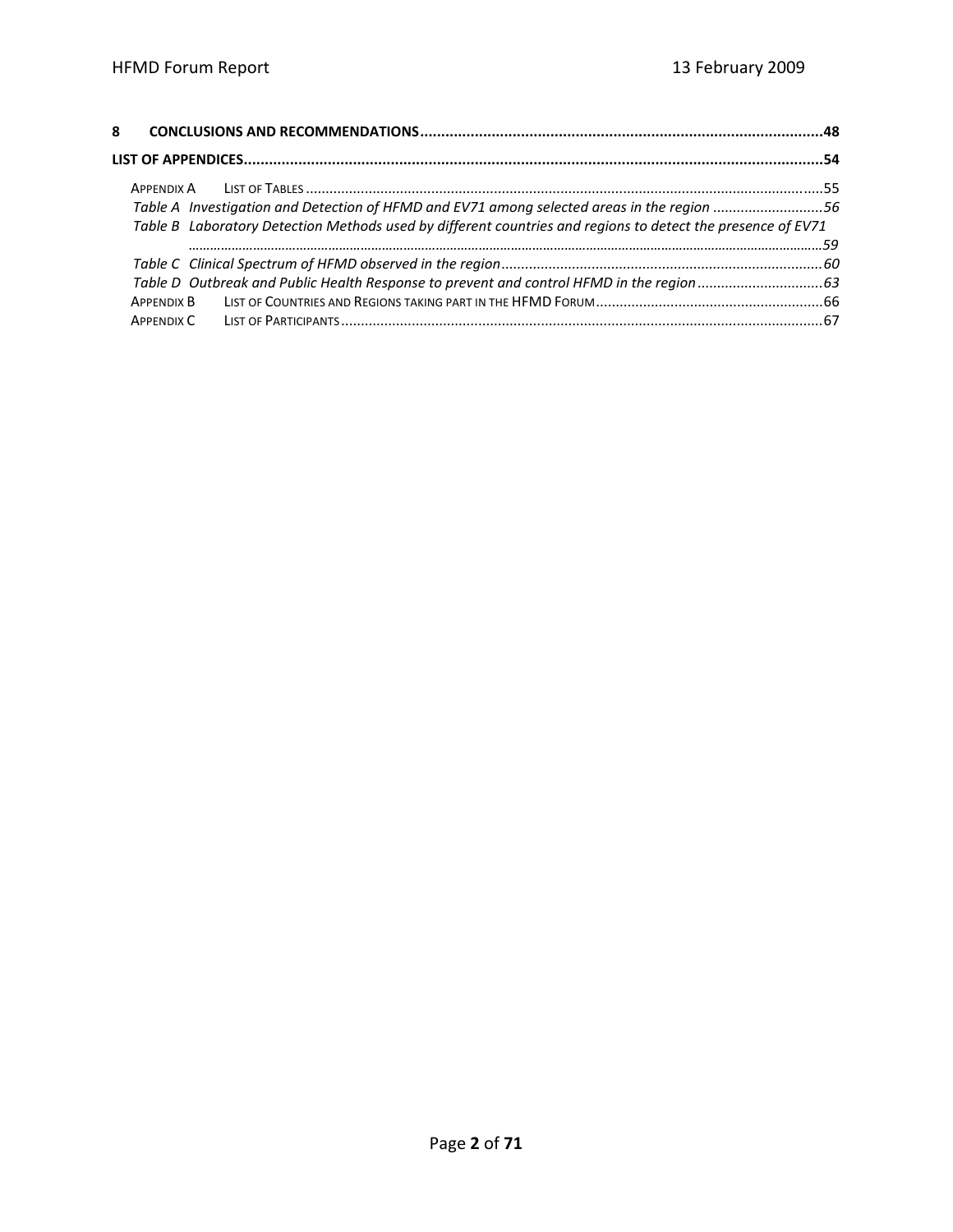## **ACKNOWLEDGEMENTS**

This report is based on the presentations and discussions that took place during the *'Forum on Hand, foot and mouth disease in the Asia‐Pacific Region: Epidemiological, Laboratory, Clinical and Public health aspects'* held on 20‐21 August 2008 in Singapore. The forum was jointly organized by the Ministry of Health (MOH) of Singapore and the Regional Emerging Diseases Intervention (REDI) Center in Singapore. The Scientific Organizing Committee members: Dr. Goh Kee Tai (Senior Consultant, MOH, Singapore), Dr. Lyn James (Director, CDC, MOH, Singapore), Dr. Jane Cardosa (Founding Director, Institute of Health and Community Medicine, Sarawak, Malaysia), Dr. Susan Maloney (Director, International Emerging Infections Program (IEIP), US CDC South East Asia Regional Office, Bangkok) and Dr. Vernon Lee (Head, Biodefense Research Center, Ministry of Defense, Singapore), Dr. Rodney Hoff (Executive Director, REDI Center, Singapore), and Dr. Zarifah Hussein Reed (Assistant Director, Clinical Research, REDI Center, Singapore), provided valuable guidance and support for the forum content and organization.

The forum organizers and the Scientific Organizing Committee would like to acknowledge the substantial scientific contributions of the presenters: Dr. Peter McMinn (Australia), Dr. Mark Pallansch (USA), Dr. Zhang Jing (China), Dr. Hui‐Chen Lin (Taiwan), Dr. Steven Ooi (Singapore), Dr. Andrew Kiyu (Malaysia), Dr. HuiLai Ma (China), Dr. Kun‐Bin Wu (Taiwan), Dr. Wanna Hanshaoworakul (Thailand), Dr. Jane Cardosa (Malaysia), Dr. Phan Van Tu (Vietnam), Dr. Wenbo Xu (China), Dr. Dustin C. Yang (Taiwan), Dr. Raymond Lin Tzer Pin (Singapore), Dr. Ratigorn Guntapong (Thailand), Dr. Wong Kum Thong (Malaysia), Dr. Tzou‐Yien Lin (Taiwan), Dr. Chong Chia Yin (Singapore), Dr. Ooi Mong How (Malaysia), Dr. Piyarat Suntarattiwong (Thailand), Dr. Lyn James (Singapore), Mrs. Melinda Frost (US CDC, Beijing, China), Dr. Kamaliah Binti Mohd Noh (Malaysia), Dr. Vincent Chow (Singapore), Dr. Joe Santangelo (Singapore), Dr. Shanshan Dong (China) and Dr. Chiang Jen‐Ron (Taiwan). Acknowledgements are also due to to the participants and to the IEIP from CDC, Bangkok for providing flashdrives to all the participants.

Finally invaluable assistance was also received from Mr. Wu Hong King, Ms. Chew Ling Low (MOH, Singapore) and Mr. Teo Junxiong (MOH, Singapore) during the forum. The HFMD Forum could not have taken place without the support of Ms. Yeean Leng Kong, Dr. Soo‐Sim Lee, and Mrs. Rohini Rao from the REDI Center.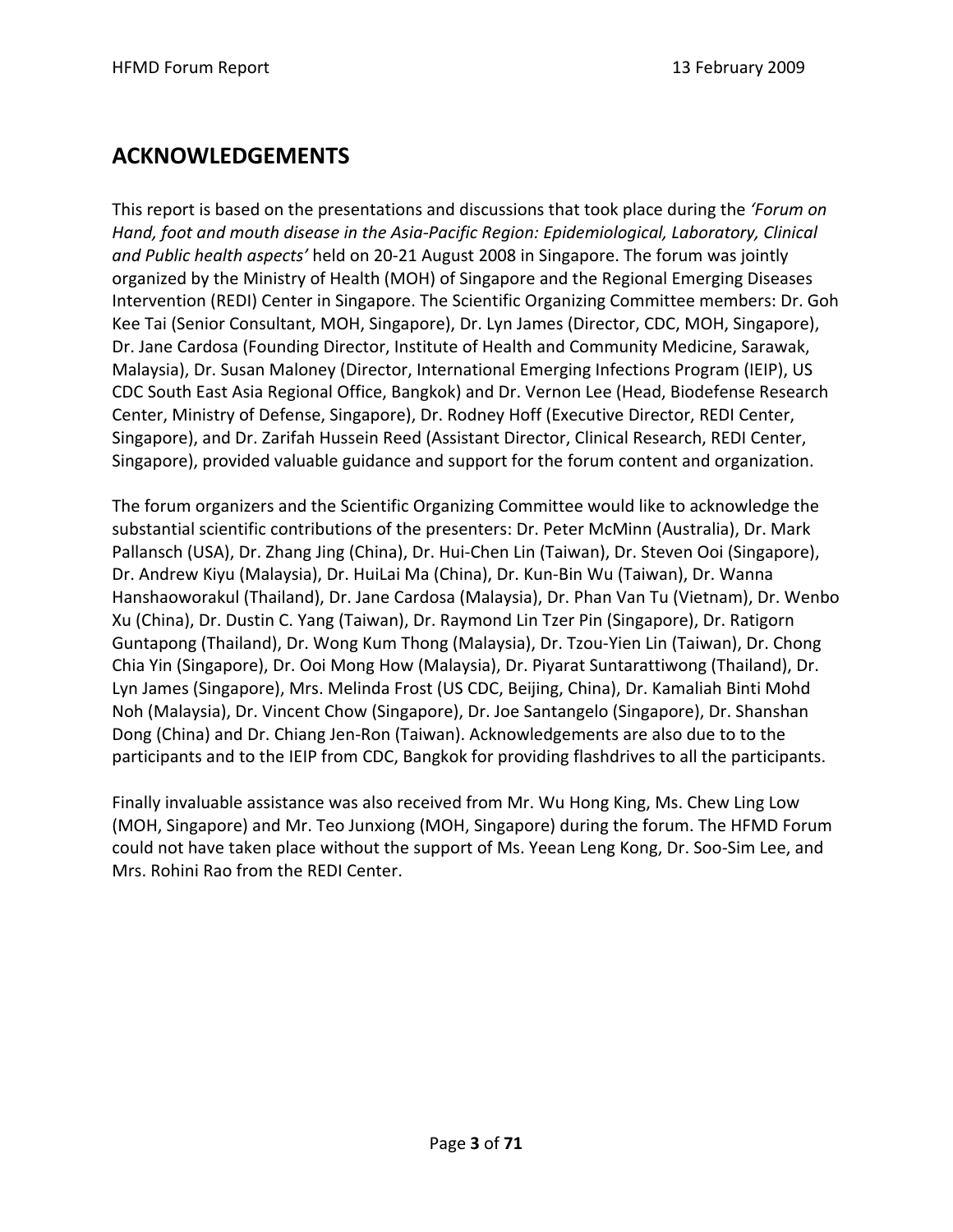# **ABBREVIATIONS**

| ABG          | <b>Arterial Blood Gases</b>                                          |
|--------------|----------------------------------------------------------------------|
| ABP          | Arterial Blood Pressure                                              |
| <b>AFP</b>   | <b>Acute Flaccid Paralysis</b>                                       |
| APNET        | Asia Pacific Network for Enterovirus Surveillance                    |
| ВP           | <b>Blood Pressure</b>                                                |
| CDC          | Center for Disease Control and Prevention                            |
| <b>CNS</b>   | <b>Central Nervous System</b>                                        |
| <b>CSF</b>   | Cerebro Spinal Fluid                                                 |
| <b>CSL</b>   | <b>Commonwealth Serum Laboratories</b>                               |
| <b>CVA</b>   | Coxsackievirus A                                                     |
| <b>CVB</b>   | Coxsackievirus B                                                     |
| <b>CVP</b>   | <b>Central Venous Pressure</b>                                       |
| <b>DSO</b>   | Defense Science Organization                                         |
| ЕC           | Echovirus                                                            |
| ECMO         | Extra Corporeal Membrane Oxygenation                                 |
| <b>ELISA</b> | Enzyme-linked Immunosorbent Assay                                    |
| EV           | Enterovirus                                                          |
| <b>FETP</b>  | Field Epidemiology Training Program                                  |
| GCS          | Glasgow Coma Scale                                                   |
| <b>HFMD</b>  | Hand, Foot and Mouth Disease                                         |
| HIB          | Haemophilus Influenzae Type B                                        |
| ΗR           | <b>Heart Rate</b>                                                    |
| ICU          | <b>Intensive Care Unit</b>                                           |
| IFA          | Immuno Fluorescence Assay                                            |
| IgG          | Immunoglobulin G                                                     |
| <b>IICP</b>  | <b>Increased Intracranial Pressure</b>                               |
| <b>IVIG</b>  |                                                                      |
| JEV          | Intravenous Immunoglobulin                                           |
| KKH          | Japanese Encephalitis Virus                                          |
| MOH          | Kandang Kerbau Women's and Children's Hospital<br>Ministry of Health |
|              |                                                                      |
| MOPH         | Ministry of Public Health                                            |
| MRI          | <b>Magnetic Resonance Imaging</b>                                    |
| MTA          | Material Transfer Agreement                                          |
| NUH          | National University Hospital                                         |
| <b>NUS</b>   | National University of Singapore                                     |
| <b>NPHL</b>  | National Public Health Laboratory                                    |
| NΤ           | <b>Neutralization Test</b>                                           |
| <b>PCR</b>   | Polymerase Chain Reaction                                            |
| PICU         | Pediatric Intensive Care Unit                                        |
| <b>PVC</b>   | Polyvinyl Chloride                                                   |
| RD           | Rhabdomyosarcoma                                                     |
| REDI         | Regional Emerging Diseases Intervention                              |
| RNA          | Ribo Nucleic Acid                                                    |
| <b>RODS</b>  | Real Time Outbreak and Disease Surveillance                          |
| <b>RSV</b>   | <b>Respiratory Syncytial Virus</b>                                   |
| RT-PCR       | Reverse Transcriptase Polymerase Chain Reaction                      |
| SAR          | Special Administrative Region                                        |
| <b>SEARO</b> | South East Asian Regional Office                                     |
| SGH          | Singapore General Hospital                                           |
| SOP          | <b>Standard Operating Procedure</b>                                  |
| <b>WBC</b>   | White Blood Cell                                                     |
| WHO          | World Health Organization                                            |
| <b>VTM</b>   | Viral Transport Medium                                               |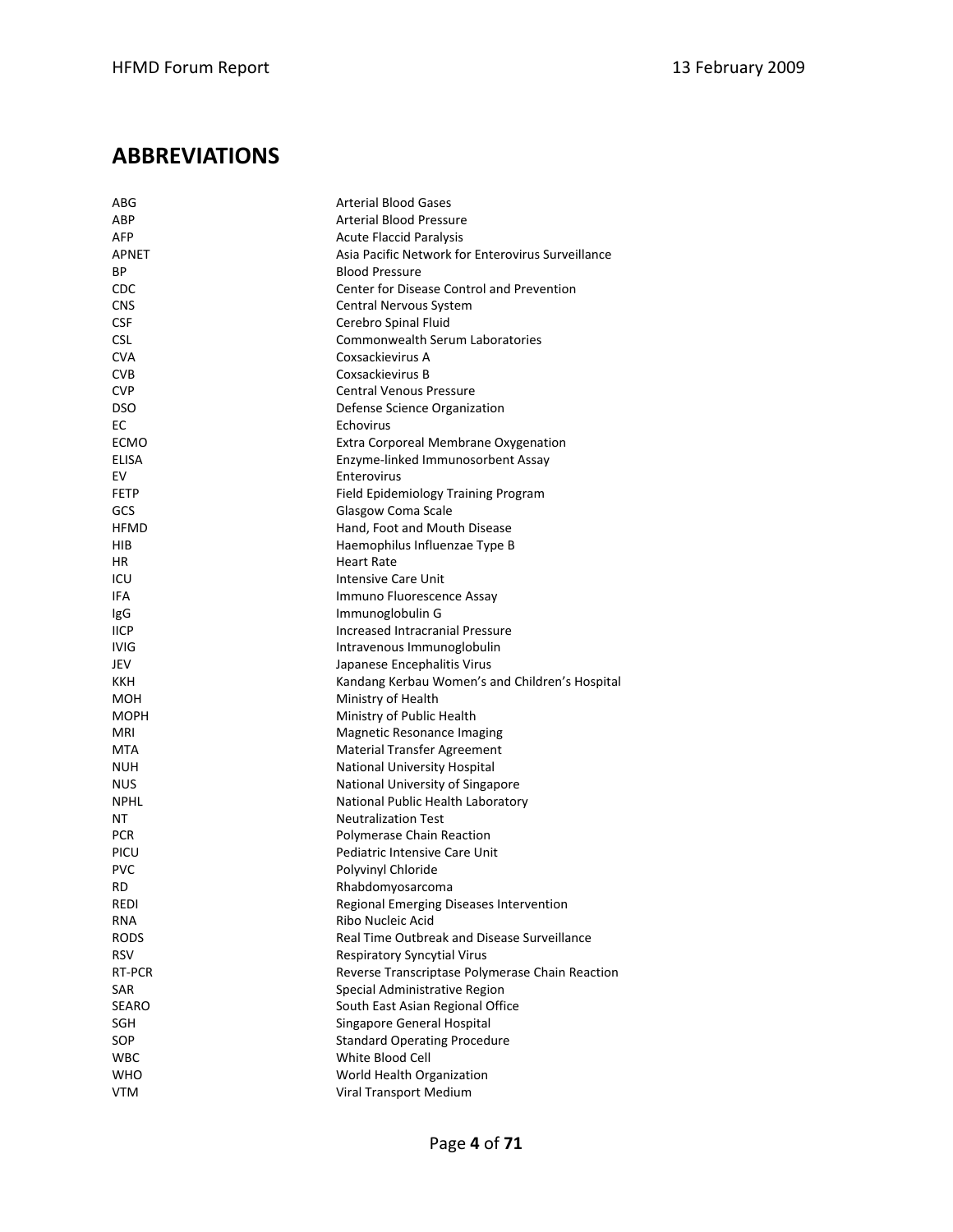# **EXECUTIVE SUMMARY**

#### **Introduction**

Since the late 1990s the Asia Pacific region has experienced several large epidemics of hand, foot and mouth disease (HFMD) in children that have been accompanied by higher rates of severe neurologic and cardio-pulmonary manifestations than commonly seen. These severe cases of HFMD are associated with Enterovirus 71 (EV71) infection, which appears to be increasing in the region and its emergence has prompted concern that it will continue to spread in the region and globally.

To assess the HFMD situation in the Asia Pacific Region, the Regional Emerging Diseases Intervention (REDI) Center in partnership with the Ministry of Health (MOH) of Singapore and the Southeast Asia Regional Office of US CDC organized a forum on HFMD in Singapore on 21‐ 22 August 2008. Eighty-eight participants from Australia, Brunei, China, Indonesia, Malaysia, Singapore, Taiwan, Thailand, USA and Vietnam attended the forum. The aim of the forum was to provide a regional platform for sharing knowledge and expertise on the clinical, epidemiological, laboratory, and public health aspects of HFMD and to identify opportunities to work on common solutions for preventing and treating the disease, especially the severe and potentially fatal consequences of EV71 infection.

At the forum international experts presented updates on the virology, pathogenesis, epidemiology, diagnosis and treatment of HFMD. Regional experts described their experiences of responding to HFMD outbreaks and managing the care of children affected by HFMD and its complications. Other speakers provided updates on the development of antiviral drugs, immune globulin preparations and monoclonal antibodies, and vaccines for prevention and treatment of EV71 infection. On the second day of the forum, participants formed working groups that were challenged to identify priorities for basic, clinical and operational research that is needed to improve surveillance, diagnosis and treatment and the public response to EV71 in the Region. The speakers and topics presented at the forum are listed in the attached list of presenters and presentation topics.

#### **Hand Foot and Mouth Disease in Asia Pacific Region**

HFMD is a common, self‐limiting illness of children caused by a group of enteroviruses (Picornaviridae family) that includes Coxsackieviruses A and B, echoviruses and various other enteroviruses. The virus is excreted in feces and is also found in pharyngeal secretions. Transmission is associated with close contact among children and possible through environmental contamination. The disease is characterized by an acute onset of fever with a rash on the palms, soles, buttocks, and knees, and vesicles on buccal membranes that usually resolve in 7‐10 days. Only a small proportion of children with HFMD develops severe forms of the disease. Severe HFMD, involving primarily the neurologic and cardiovascular systems manifesting as syndromes such as meningitis, encephalitis, acute flaccid paralysis, pulmonary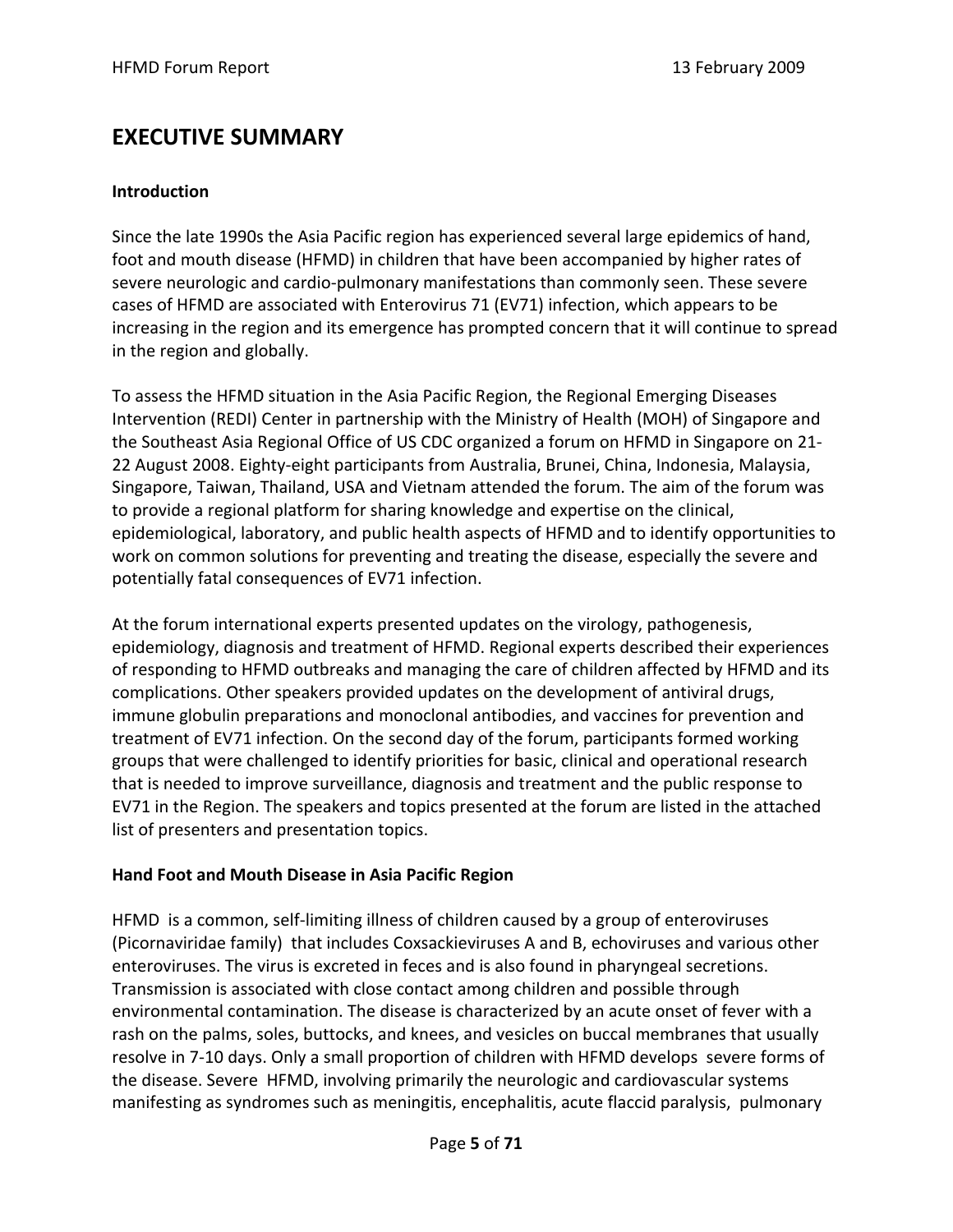$\overline{a}$ 

edema and cardiac failure appear to occur most frequently with EV71 infection. In the Asia‐ Pacific Region the most devastating neurological syndrome is brainstem encephalitis, which has a mortality of 40‐80 percent. Children with severe HFMD may take months to recover, and in some cases the neurologic damage may be permanent. Currently, there is no specific antiviral treatment for HFMD and no vaccines to prevent EV71 infection.

EV71 was first isolated from a child who died of encephalitis in California in 1969 which was first reported in 1974<sup>1</sup>. Although the virus has been detected worldwide since then, the recent regional epidemics of HFMD in Asia has raised concern that more pathogenic forms of EV71 may be emerging in the Region. Taiwan reported 129,106 HFMD cases in a 1998 epidemic with 405 having the severe form of the disease of which 78 were fatal<sup>2</sup>. Singapore reported an epidemic of 9000 cases with 7 deaths during 2000-2001<sup>3</sup>, and since then has experienced recurrent epidemics every two to three years. During the first 8 months of 2008, Singapore reported 19,530 cases<sup>4</sup> and one death<sup>5</sup> due to HFMD. In Malaysia the first recognition of recent wave of outbreaks was in 1997 in Sarawak<sup>6</sup>. In 2006 Sarawak, Malaysia reported an epidemic of 14,875 HFMD cases<sup>7</sup> with 13 deaths<sup>8</sup>. Thailand reported 3961 cases with 7 deaths in 2006. In 2007, Thailand reported an epidemic of 16,846 cases with 2 probable EV71 deaths without hand, foot or mouth lesions<sup>9</sup>. China reported 83,344 cases with 17 deaths in 2007, and in 2008 experienced an outbreak in Fuyang City in Anhui Province with 6049 HFMD cases and 22 deaths

 $1$  Schmidt NJ, EH Lennette, HH Ho (1974), An Apparently new enterovirus isolated from patients with disease of the central nervous system, J INFECT DIS. 129:304‐309.

<sup>2</sup> Monto Ho, M.D., Eng‐Rin Chen, Dr. Med.Sci., Kwo‐Hsiung Hsu, M.S. *et al* (1999), An epidemic of Enterovirus 71 Infection in Taiwan NEJM. 341(13):929‐935.

<sup>&</sup>lt;sup>3</sup> Committee on Epidemic Diseases. Surveillance of hand, foot and mouth disease in Singapore. Epidemiological News Bulletin 2001; 27:23‐7

<sup>&</sup>lt;sup>4</sup> Ministry of Health, Singapore. Weekly Infectious Disease Bulletin. Epidemiological Week 35, 24‐30 August 2008. Communicable Disease Surveillance Branch, Communicable Diseases Division, Ministry of Health, Singapore. Available at:

http://www.moh.gov.sg/mohcorp/statisticsweeklybulletins.aspx (Last accessed on 3 September 2008).

<sup>&</sup>lt;sup>5</sup> Ministry of Health, Singapore. Press release, date of issue: 7 August 2008. Suspected Hand, Foot and Mouth Disease (HFMD) Death of 3‐Year Old Boy in Singapore. Available at http://www.moh.gov.sg/mohcorp/pressreleases.aspx (Last accessed on 3 September 2008).

<sup>6</sup> Cardosa M J, S Krishnan, P H Tio (1999) *et al* Isolation of subgenus B adenovirus during a fatal outbreak of enterovirus 71‐associated hand, foot, and mouth disease in Sibu, Sarawak; THE LANCET 354:987‐991.

 $<sup>7</sup>$  Hand, Foot and Mouth Disease – Malaysia (Sarawak) Promed Archive Number:</sup> 20060313.0792

 $8$  Hand, Foot and Mouth Disease – Malaysia (Sarawak) Promed Archive Number: 20060821.2355

<sup>&</sup>lt;sup>9</sup>Bureau of Epidemiology. Annual epidemiology surveillance report 2007, Express transportation organization of Thailand publishing. 2007, Thailand Ministry of Public Health Bangkok. p. 89.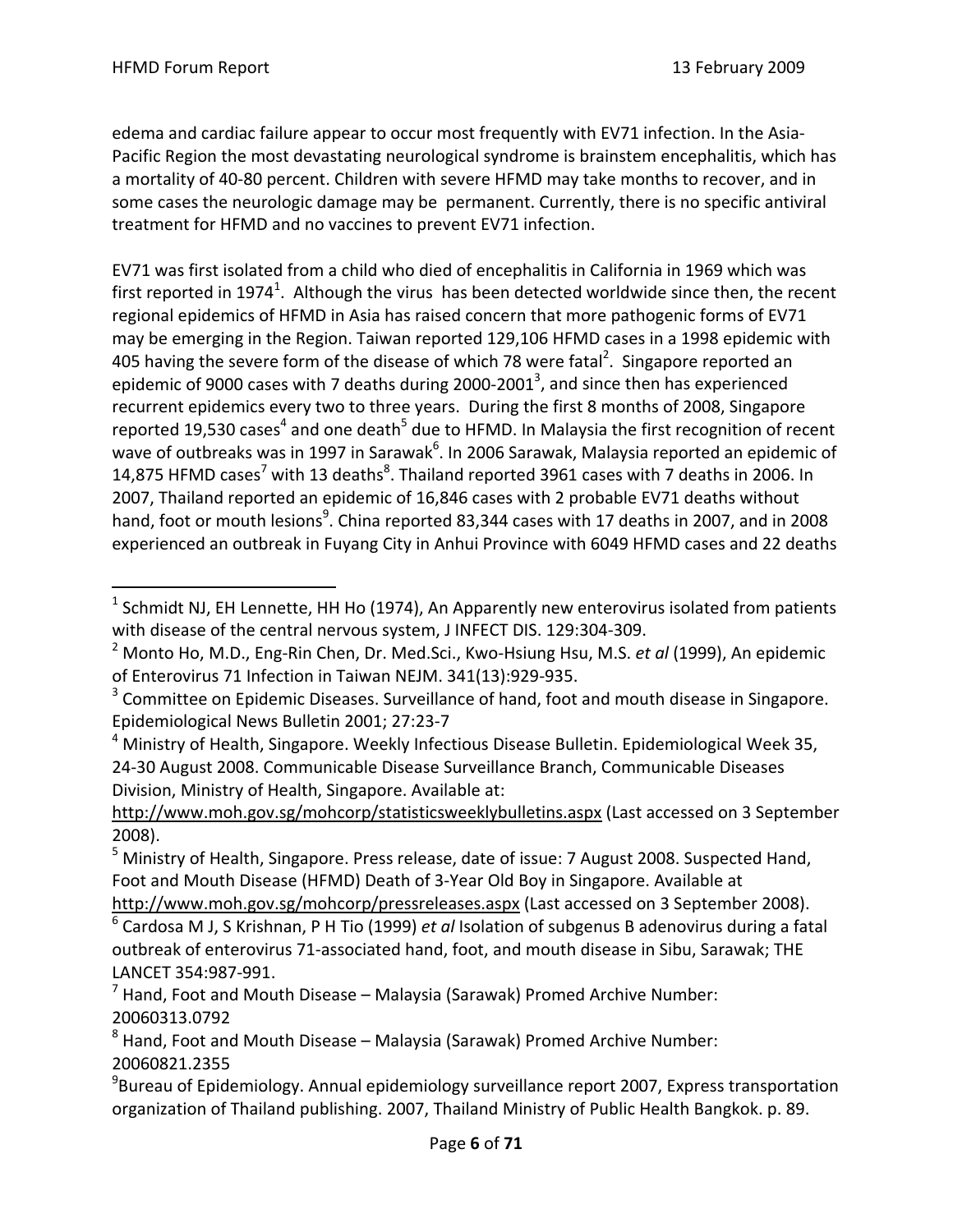among 353 cases with the severe forms of the disease<sup>10</sup>. These large outbreaks were widely covered by the press, which highlighted parental concerns about the health of their children and the social disruption from closing of schools and day care centers by public health departments in an attempt to break the chain of transmission.

## **Molecular Epidemiology of EV71**

Molecular typing distinguishes four genogroups of EV71 designated A, B, and C. In the Asiapacific region subgenogroups B and C have predominated. Subgenogroups B1 and B2 were first identified in US children during the 1970s and 1980s. The predominant subgenogroups of Genogroup B in the Asian HFMD epidemics predominantly in Malaysia and Singapore during the past two decades have been B3, B4 and B5. In the past decade Genogroup C has emerged in the Region with subgenogroups  $C1-C5^{11}$  occurring in sporadic epidemics in Australia, Vietnam, Japan, Taiwan, and South Korea. In Malaysia there have been sporadic cases of subgenogroups C1 and C2 however no epidemics where genogroup C was predominant. Subgenogroup C4 was the cause of the serious cases in the recent HFMD epidemic in Anhui Province in China. Subgenogroup C5 was first identified in Vietnam 2005. In general, Genogroup C appears to be more prevalent in China and Vietnam while Genogroup B predominates in Malaysia and Singapore. Both B and C genogroups are represented in recent outbreaks in Taiwan. A new isolate of EV71 was recently obtained from a patient in India. The forum speakers concluded that they could find no association identified between virulence or severe disease and subgenogroup.

## **Natural History and Epidemiology**

 $\overline{a}$ 

There are still large gaps in understanding the natural history and epidemiology of EV71 HFMD. Very little is known about the incidence, prevalence, and disease burden, seroprevalence during intra‐epidemic periods, rates of asymptomatic and/or mild clinical disease and other indicators of the impact of infection and disease. More information is needed to fully understand the natural history of EV71 disease, especially the severe forms of the disease. There is also a need for a better understanding of the characteristics of natural immunity to EV71, the duration of acquired protection and the degree of cross‐protection with other enterovirus infections.

The forum participants concluded that a collective effort was needed to gather disease incidence, mortality and cost data in order to assess the true impact of the disease and to identify areas for intervention, and evaluate current measures of prevention and control including examining the cost‐effectiveness of measures taken. It is possible that many of these

 $10$  Report on the Hand, Foot and Mouth Disease Outbreak in Fuyang City, Anhui Province and the Prevention and Control in China, China CDC/ WHO China May 2008

<sup>11</sup> Brown BA, MS Oberste, Jr JP Alexander, *et al.* (1999) Molecular epidemiology and evolution of enterovirus 71 strains isolated from 1970 to 1998. J Virology; 73(12): 9969 – 75.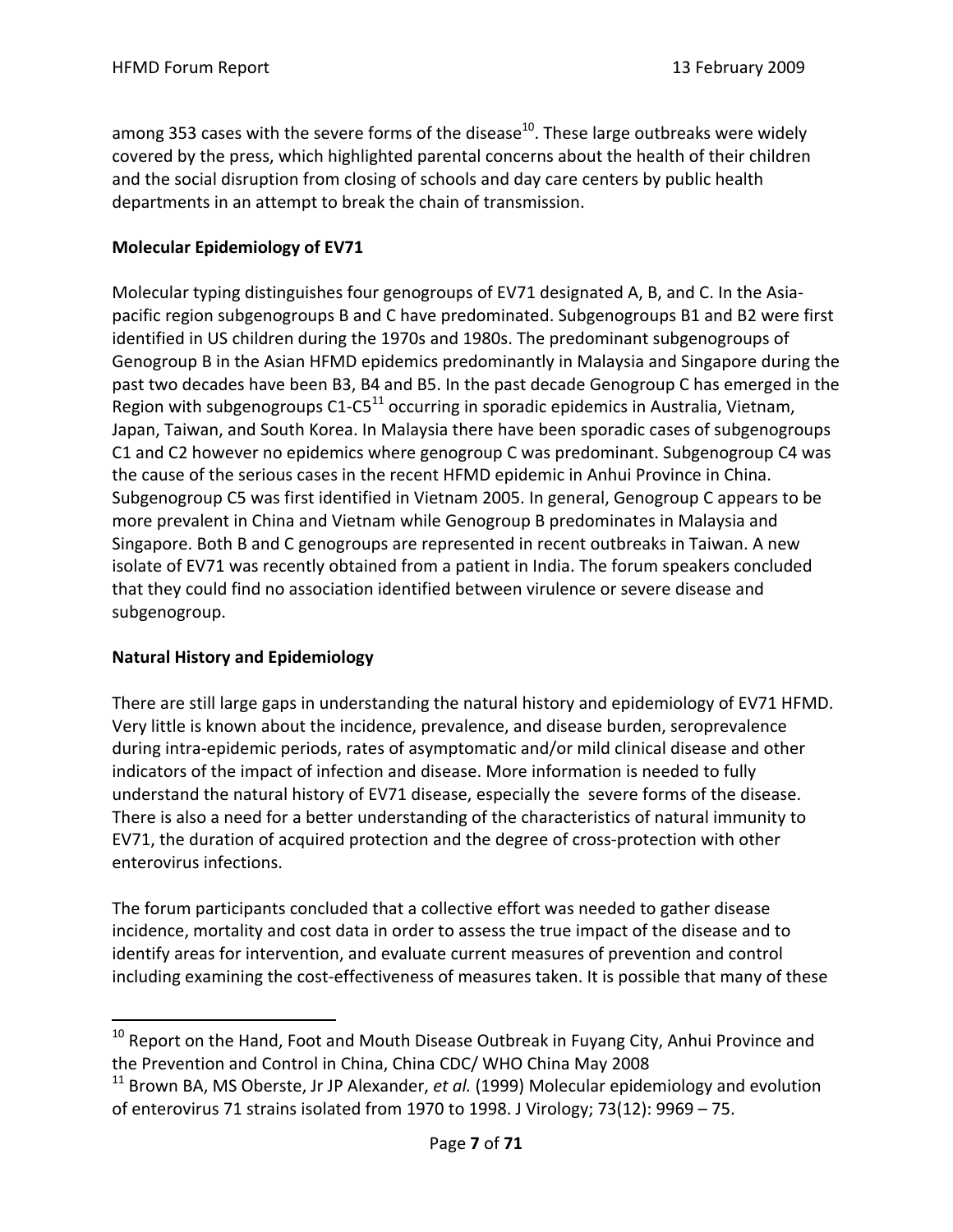questions can at least be partially addressed with a more comprehensive examination of existing data that have not been completely examined. An effort to systematize or harmonize regional surveillance data collection, including case definitions, case detection strategies (e.g. active or passive) and methods of diagnosis would strengthen documentation and analysis of data resulting from regional outbreaks. A more systematic approach would allow for regional comparison of epidemiological and clinical data, which could help identify risk or predictive factors for infection, progression to severe disease, and clinical outcome and to plan studies to address unanswered questions about the natural history of the disease.

The forum concluded that prospective coordinated clinical studies using standardized protocols are needed to identify the most effective strategies for early detection and treatment of severe HFMD. Given its rarity, a well‐designed case control study would be best to identify risks for developing severe disease. Prospective studies need not necessarily be large however a lot could be gleaned from mining existing large databases. Early detection of a rare, severe manifestation of a common disease like HFMD is a challenge when there is no practical method to identify those with the greatest likelihood to progress to severe disease. Active case investigation of HFMD is resource intensive during an epidemic because it requires a clear understanding of the natural history of the disease, the clinical and laboratory correlates to test for, and the target population for surveillance. Some clinicians suggest that surveillance should be targeted to detection of severe disease in hospitals, although clinical and epidemiological data to support this approach remains to be established.

## **Prevention and Control of HFMD in the Asia Pacific Region**

Several forum speakers described the extensive public health programs for controlling HFMD in the region. These programs include intensive campaigns to educate on good hygiene and basic sanitation, active and passive case finding, school and day care closures, public health information strategies and resource dissemination on good practices for affected and at‐risk facilities and populations. In practice it has been difficult to document the attributable effectiveness of each intervention because of the natural dynamics of HFMD epidemics that confound the analysis. The epidemiological pattern of HFMD is likely influenced by multiple factors, including health‐seeking behavior, socio‐economic changes, school holidays, and media attention. Several speakers proposed more intense prevention programs that include enhanced surveillance and case detection, targeted case isolation or voluntary quarantine, and improved public health education and dissemination of information by practicing effective risk communication principles. However, it is important to have good documentation of outbreak investigations and outcomes from school closures, including publishing data. Specifically, when a school closes down, efforts should be made to document whether those children got HFMD anyway. Good descriptive data could provide some assessment of the value of school closure.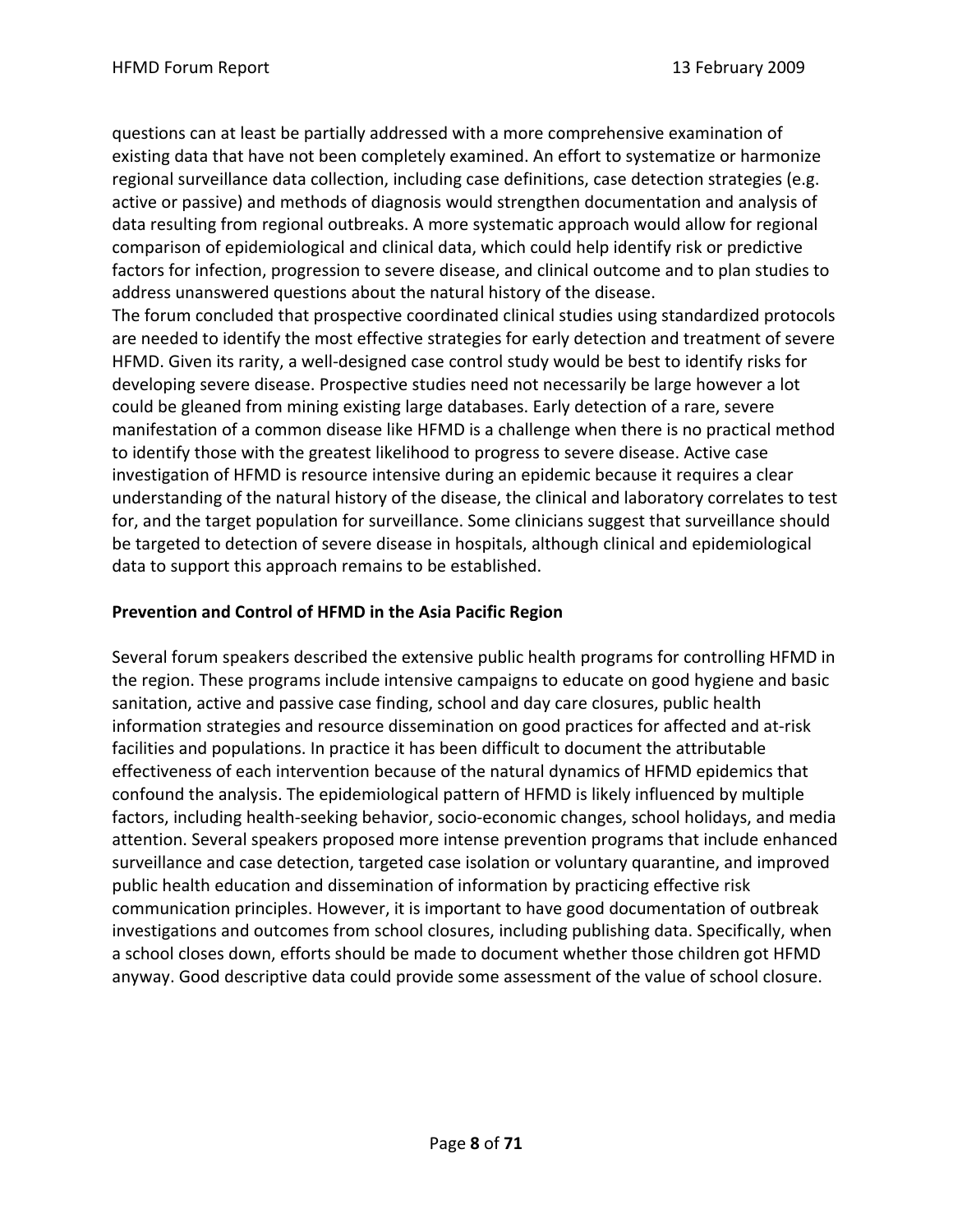## **Laboratory Diagnosis for HFMD and EV71**

The virologic diagnosis of HFMD takes on crucial importance because of the need to rapidly determine if the infection is caused by EV71, which is associated with more severe forms of the disease. Forum speakers stressed that the commonly used PCR tests for HFMD agents need to be standardized and quality control enhanced to improve virologic diagnosis. Most importantly the primers for the PCR test need to be constantly updated in response to the divergence of the HFMD causing viruses in the Region. In addition most participants agreed that a rapid point‐of‐ care test using easy to acess clinical specimens such as oral secretions is urgently needed to facilitate clinical management of HFMD. In addition, further work is needed to improve testing for markers of virulence or severity that could be studied using advanced techniques of proteomics and immunology.

From a molecular epidemiology perspective, there is a need to focus on partial sequencing the VP1 and VP4 domains of EV71 as well as increase the capacity to do full domain sequencing. Forum speakers acknowledged that molecular analysis of EV71 has been a challenge because of the lack of standardized procedures and nomenclature. Informal networks for molecular surveillance of EV71 such as the Asia Pacific Network for Enterovirus Surveillance (APNET) should be supported and similar networks could be formed to cover other regions. APNET provides laboratory training for sequence analysis to enable developing countries to participate in regional viral surveillance networks for molecular surveillance of EV71.

## **Drugs and Vaccines for EV71**

Currently there are no vaccines or antiviral drugs effective against EV71 infections. Several experimental antiviral drugs including Pleconaril, Enviroxime, BPROZ‐194 and Miltiorrhiza Type I interferons are in various stages of clinical evaluation. Some countries have used IVIG for treatment of the neurologic stages of EV71 infection. The forum participants encouraged further development of antiviral drugs and IVIG products and the conduct of the clinical trials to determine their clinical efficacy.

Vaccine companies based in Singapore, China and Taiwan are developing inactivated whole virion vaccines for EV71 that are currently undergoing preclinical toxicity and animal testing. Clinical testing of these products could begin in the next year or two. Early data from animal challenges studies indicate that the vaccines are immunogenic and protect against challenge infection in experimental animal models of EV71 infection.

## **Research Priorities**

The forum strongly supported the development and promotion of multi-center collaborative studies across institutions and nations that could explore and evaluate the basic questions regarding the natural history and epidemiology of EV71 and its severe manifestations. Such national and international collaborations could enable studies of sufficient size and statistical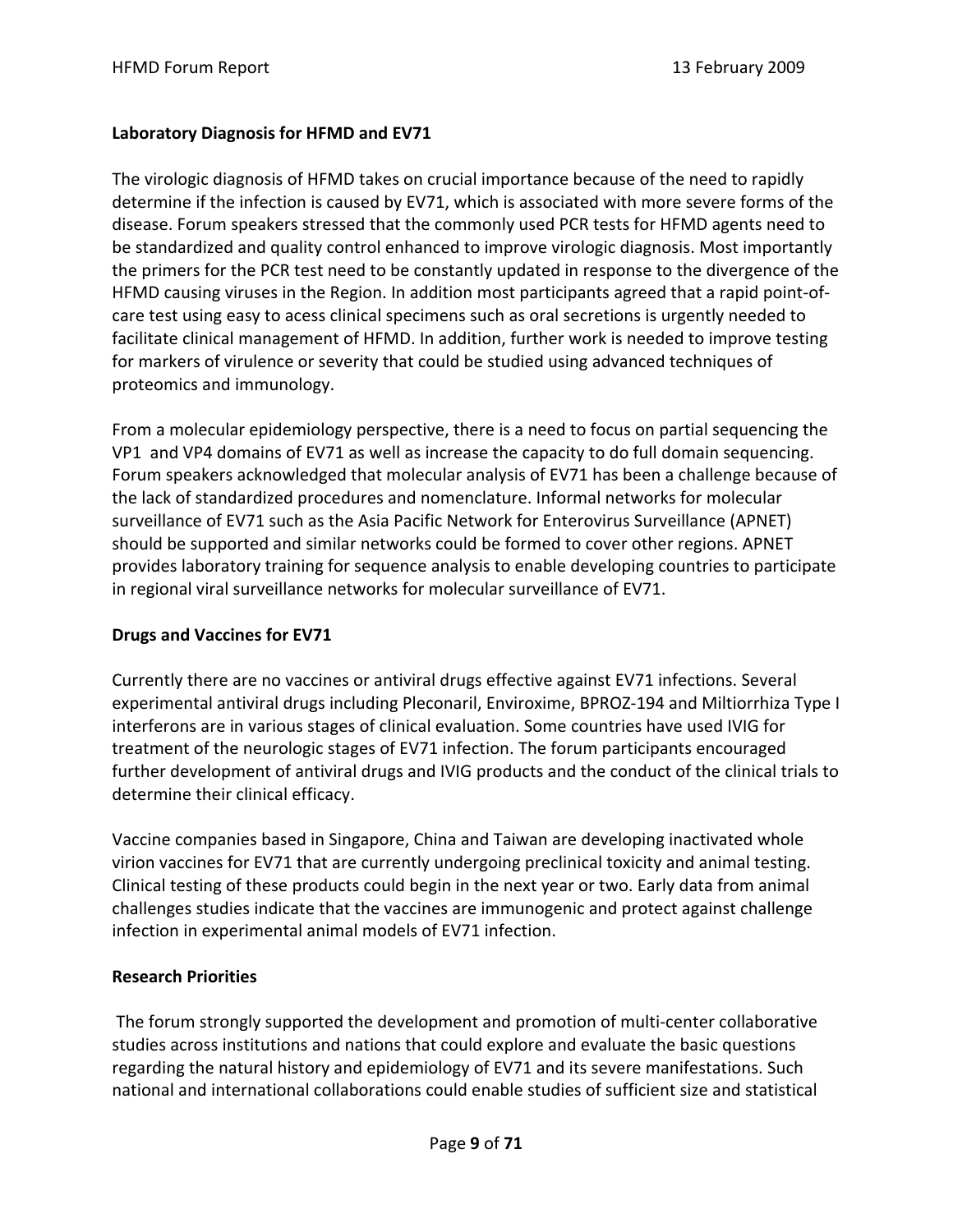power needed to address important gaps in our current understanding of HFMD and EV71 infection. In addition, this network could be expanded to help answer research questions on the development of best practices for clinical management through the conduct of prospective cohort studies and randomized controlled trials that would provide an evidence base for improved care and treatment of EV71 and it severe manifestations. The priority research issues that need to be addressed include:

- 1. Establishing a better understanding of the natural history and epidemiology of EV71 disease, including risk factors for progression to severe disease
- 2. Determining the effectiveness of the commonly used prevention and control measures to contain outbreaks of HFMD
- 3. Understanding the reasons for the increasing magnitude of EV71 outbreaks, frequency of cases and frequency of severe cases and its sequelae in the Asia‐ Pacific region
- 4. Increasing knowledge of pathogen and host genomics that affect the outcome of EV71 infection.

Although recently published studies have provided new insights into the epidemiology, pathogenesis, diagnosis and clinical management of HFMD in the region, the forum participants also concluded that more research is needed to identify more effective ways of preventing and treating HFMD.

## **List of Presenters and topics**

## **Session 1. Overview and Update on Epidemiology and Status of EV71 Outbreaks in the Region**

## **A. Overview of HFMD and historical perspective**

| 1              | Dr. Peter Mc Minn<br>Australia                         | Overview of current knowledge on regional distribution<br>and disease burden of HFMD and EV71 and implications<br>from clinical and public health perspective |
|----------------|--------------------------------------------------------|---------------------------------------------------------------------------------------------------------------------------------------------------------------|
| $\overline{2}$ | Dr. Mark A. Pallansch<br>USA                           | Historical perspective and current status of HFMD and<br>EV71 in the west                                                                                     |
|                | <b>B. Epidemiology and Surveillance Regional Panel</b> |                                                                                                                                                               |
| 3              | Dr. Zhang Jing<br>China                                | The outbreak of HFMD in Fuyang city, Anhui province                                                                                                           |

4. Dr. Hui-Chen Lin Surveillance of Enterovirus Infection, Taiwan Taiwan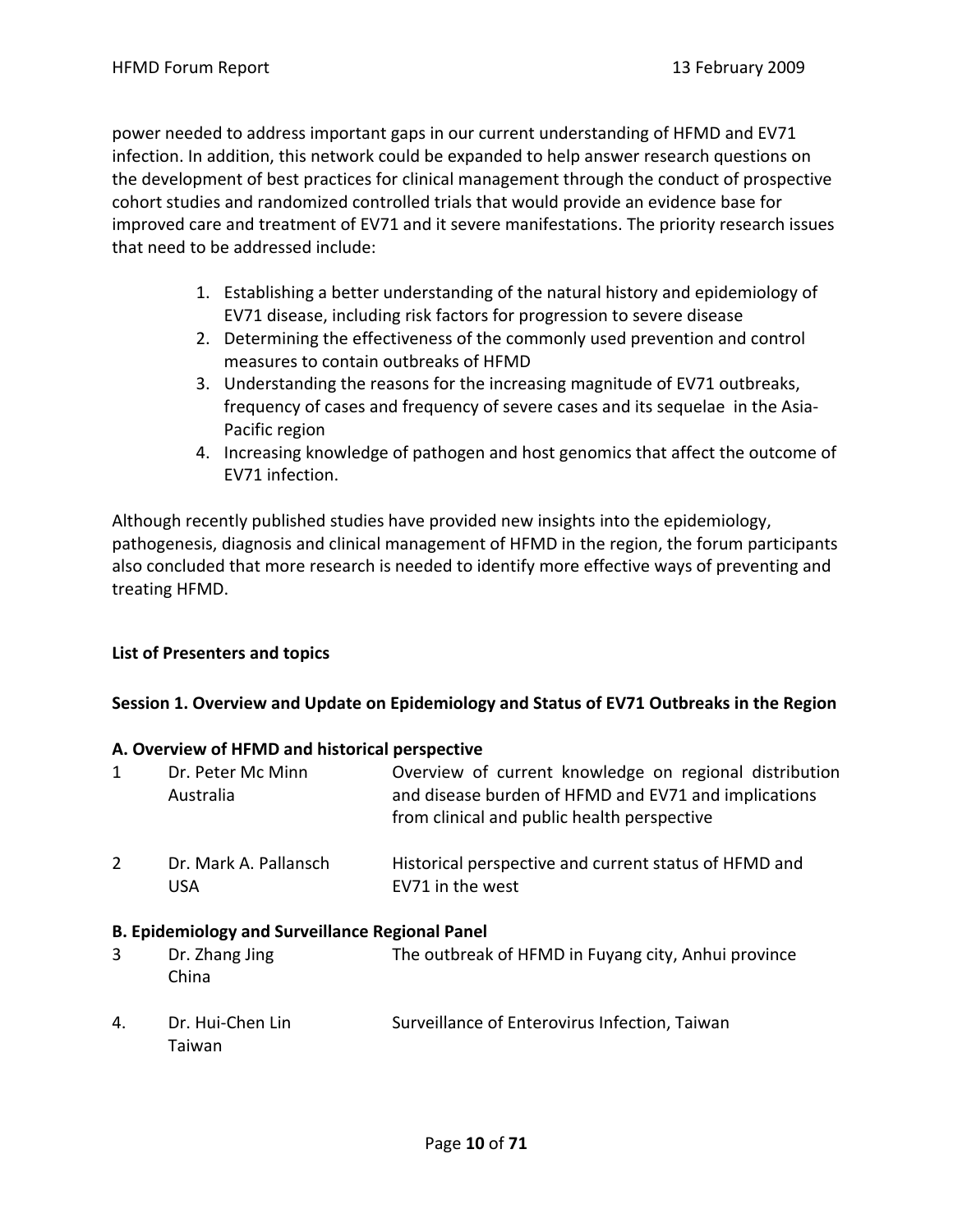| 5. | Dr. Steven Ooi<br>Singapore                     | HFMD – an overview                                                  |
|----|-------------------------------------------------|---------------------------------------------------------------------|
| 6. | Dr. Andrew Kiyu<br>Malaysia                     | Epidemiology of HFMD, Sarawak, Malaysia                             |
|    | <b>C. Outbreak Response and Control</b>         |                                                                     |
| 7. | Dr. Steven Ooi<br>Singapore                     | Outbreak Management – The Singapore Experience                      |
|    | D. Outbreak Response and Control Regional Panel |                                                                     |
| 8. | Dr. Huilai Ma                                   | Risk Factors for Transmission of Hand, Foot and Mouth               |
|    | China                                           | Disease During Confirmed Enterovirus 71 Outbreaks in<br>China, 2008 |
| 9. | Dr. Kun-Bin Wu<br>Taiwan                        | Outbreak Response and Control of Enterovirus in Taiwan,<br>2008     |
|    |                                                 |                                                                     |

10. Dr. Wanna Hanshaoworakul Outbreak of HFMD and EV71 in Thailand Thailand

#### **Session 2. Diagnostics and Molecular Epidemiology**

11. Dr. Jane Cardosa **Diagnostic methods and molecular epidemiology** Malaysia

## **A. Diagnostics and Molecular Epidemiology Regional Panel**

| 12. | Dr. Phan Van Tu<br>Vietnam         | <b>Current Diagnostic Strategies</b>                                 |
|-----|------------------------------------|----------------------------------------------------------------------|
| 13. | Dr. Wenbo Xu<br>China              | Identified an Outbreak of EV71 in Fuyang City of Anhui,<br>2008      |
| 14. | Dr. Dustin C. Yang<br>Taiwan       | Laboratory Diagnosis of Enterovirus in CDC Taiwan                    |
| 15. | Dr. Raymond Lin<br>Singapore       | EV71 surveillance in Singapore                                       |
| 16. | Dr. Ratigorn Guntapong<br>Thailand | Laboratory Diagnosis and Molecular Epidemiology<br>in Thailand: EV71 |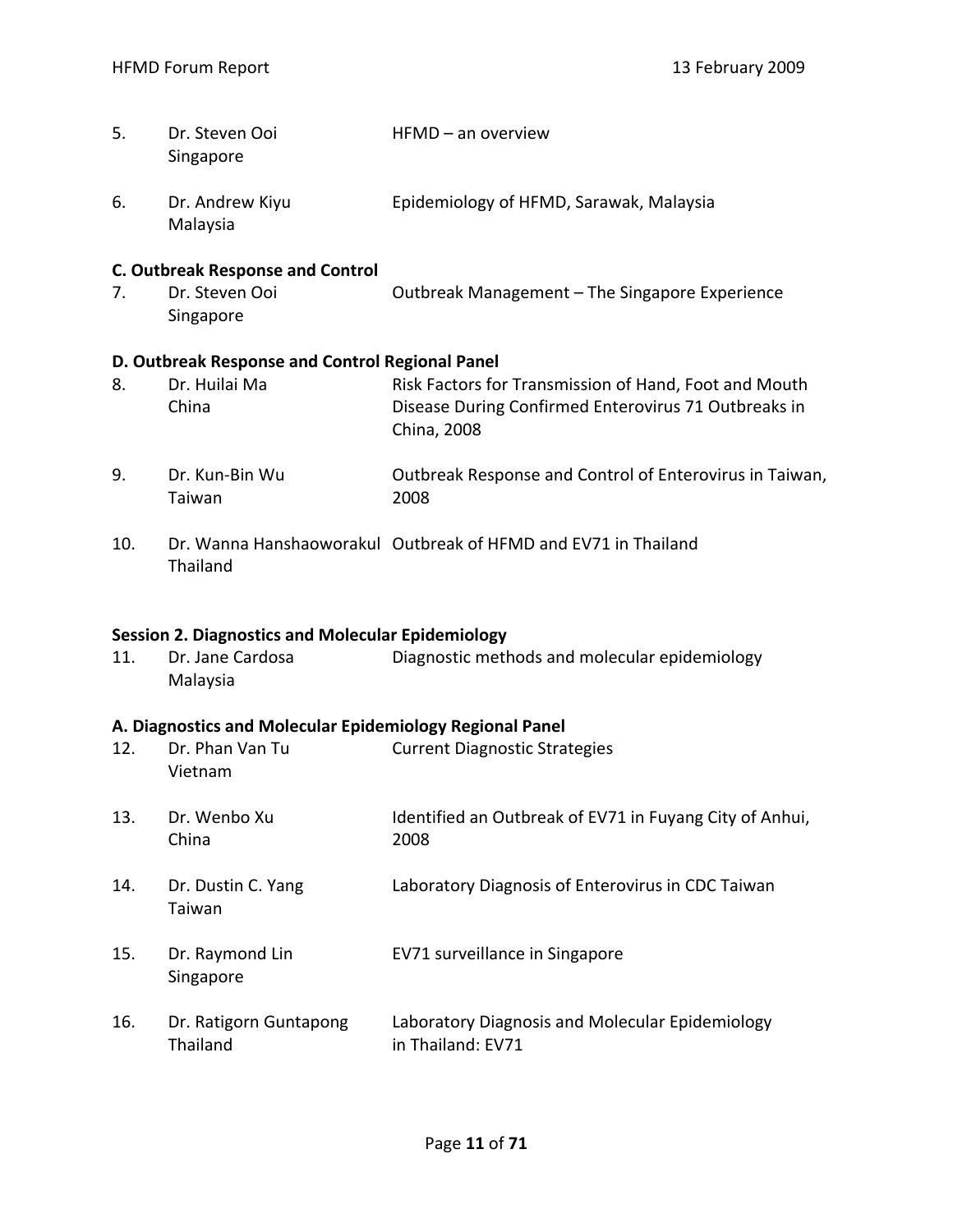#### **Session 3. Pathogenesis, Clinical Spectrum and Management of HFMD**

| 17. | Dr. Wong Kum Thong<br>Malaysia         | A Review of the current understanding of HFMD and EV71<br>pathogenesis and implications for clinical management |
|-----|----------------------------------------|-----------------------------------------------------------------------------------------------------------------|
| 18. | Dr. Tzou-Yien Lin<br>Taiwan            | Clinical aspects of enterovirus 71 infections: Taiwan<br>experience                                             |
|     |                                        | A. Pathogenesis, Clinical Spectrum and Management Regional Panel                                                |
| 19. | Dr. Chong Chia Yin<br>Singapore        | HFMD in Singapore - The Clinical Aspects                                                                        |
| 20. | Dr. M. H. Ooi<br>Malaysia              | Clinical Spectrum of HFMD/EV71 and case management<br>approaches                                                |
| 21. | Dr. Piyarat Suntarattiwong<br>Thailand | Hand, Foot and Mouth Diseases from Enterovirus 71:<br><b>Clinical Aspects</b>                                   |

#### **Session 4. Public Health Response**

| 22. | Dr. Lyn James<br>Singapore           | Surveillance of HFMD in Singapore - what we know and<br>what we don't know          |
|-----|--------------------------------------|-------------------------------------------------------------------------------------|
| 23. | Ms. Melinda Frost<br>US CDC, China   | Societal impact – Emergency Risk Communication<br>Strategies - The China Experience |
| 24. | Dr. Kamaliah Mohd Noh<br>Malaysia    | Prevention & Control of HFMD - The Sarawak Experience                               |
|     | <b>Session 5. Drugs and Vaccines</b> |                                                                                     |
| 25. | Dr. Vincent Chow<br>Singapore        | Novel therapeutic strategies against Enterovirus 71<br>infections                   |
| 26. | Dr. Joe Santangelo<br>Singapore      | Update on progress in vaccine development against<br>EV71- SingVax                  |

- 27. Dr. Shanshan Dong Update on progress in vaccine development against China EV71‐ Sinovac Biotech
- 28. Dr. Chiang Jen-Ron Update on progress in vaccine development against Taiwan EV71‐Taiwan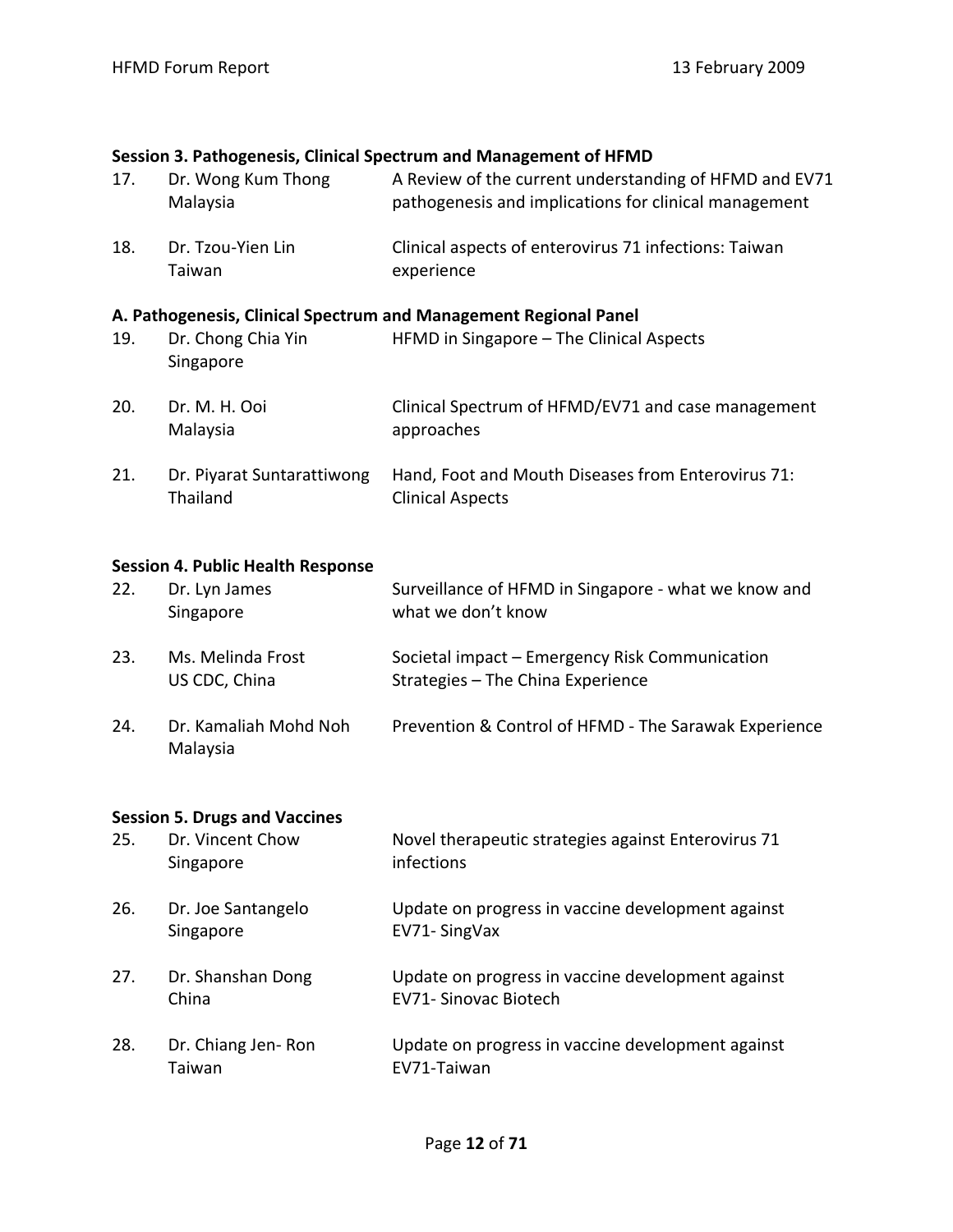#### **FIGURES AND TABLES**

| Figure 1 | EV71 Dendrogram and location of global circulating genogroups,      |  |
|----------|---------------------------------------------------------------------|--|
|          |                                                                     |  |
| Table 1  |                                                                     |  |
| Table 2  | Number of HFMD cases and deaths occurring in Malaysia, Singapore    |  |
|          |                                                                     |  |
| Table 3  | Diagnostic features of HFMD and associated complications30          |  |
| Table 4  | Risk factors and hospital admission recommendations for severe EV71 |  |
|          |                                                                     |  |
| Table 5  | Proposed Stage-based management formulated by clinical care         |  |
|          |                                                                     |  |
| Table 6  |                                                                     |  |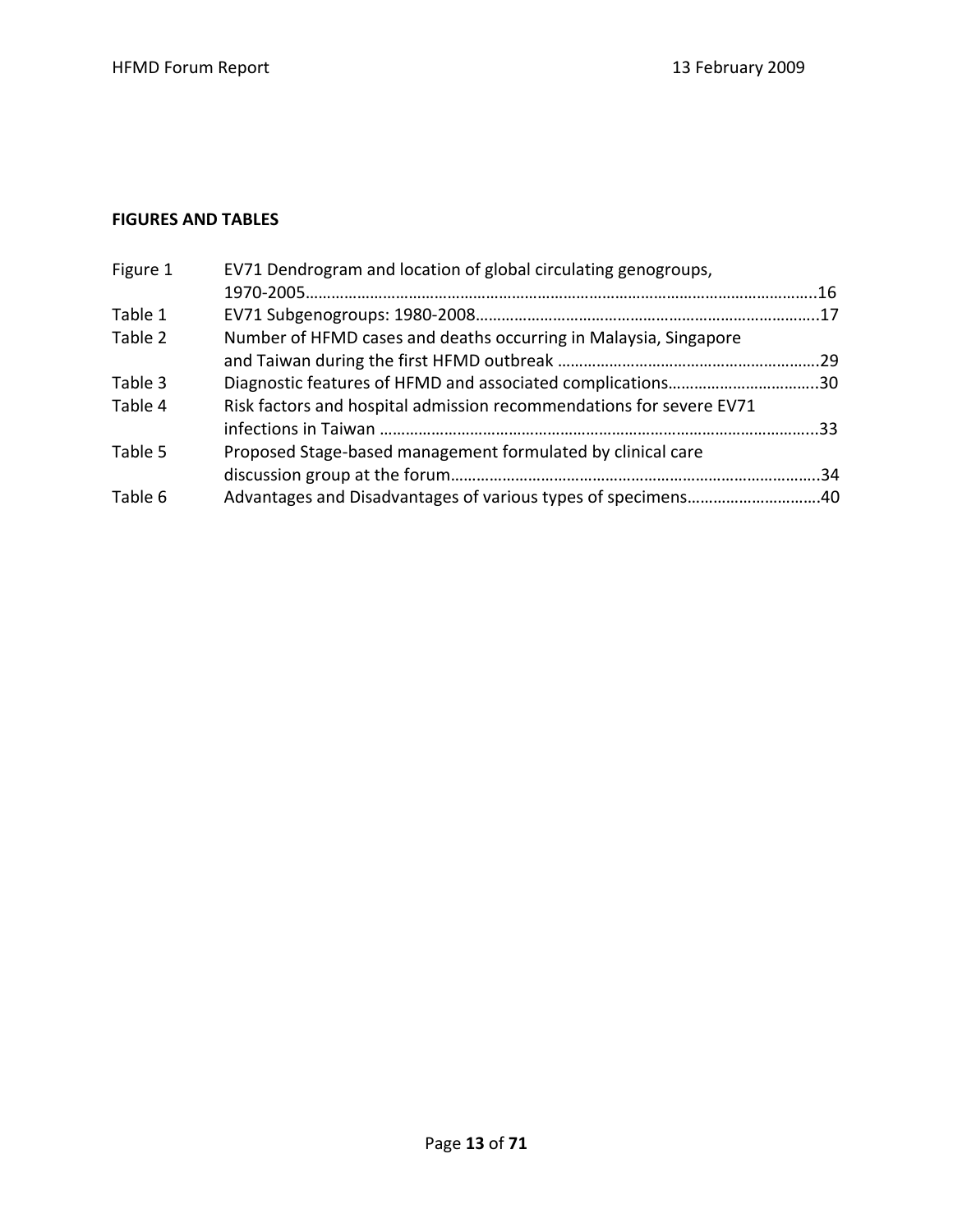# **1 SCOPE OF THE REPORT**

Over the last decade, outbreaks of hand, foot and mouth disease (HFMD) in the Asia‐Pacific region have been increasingly reported. The disease is caused by different serotypes of enterovirus, including enterovirus 71 (EV71), coxsackievirus A (CVA), and coxsackievirus B(CVB). Although HFMD is commonly a self‐limiting illness, outbreaks associated with EV71 as the primary causal agent have been particularly alarming because of its association with serious and fatal disease resulting from neurological and cardiopulmonary complications.

The overlap in neurological presentation with that caused by the more well‐known enterovirus, poliovirus has also led some to speculate and suggest that EV71 could become an important cause of acute neurological disease in the world with the eradication of poliovirus from the affected regions. This prospect should urge the regional stakeholders in public health, medical care and research to work together in order to improve the level of understanding and knowledge about this disease. Neither vaccines nor specific treatment is available for the disease, which means that rapid and accurate detection and recognition of EV71 disease and early intervention is critical to mitigating its potentially severe and fatal consequences. Sharing information and expertise and comparing experiences among the affected areas could improve the state of knowledge on the disease epidemiology, laboratory diagnosis, clinical management as well as control and prevention strategies, and identify priority issues around which collaborative activities and additional research are needed.

Hence, a regional forum on HFMD in the Asia‐Pacific region, was convened jointly by the Singapore Ministry of Health and the REDI Center on 21‐22 August 2008 in Singapore. Regional public health officials, medical practitioners, and research scientists from national and international public health organizations gathered and discussed clinical, epidemiological, laboratory diagnosis and public health aspects of HFMD and EV71 infection.

This report is the outcome of the consultation and is presented with the hope of providing important up‐to‐date and relevant knowledge for public health and medical personnel, as well as helping to inform future strategies on surveillance, prevention, control as well as management of the disease, and identifying programmatic and research priorities for the regional groups and interested parties to consider.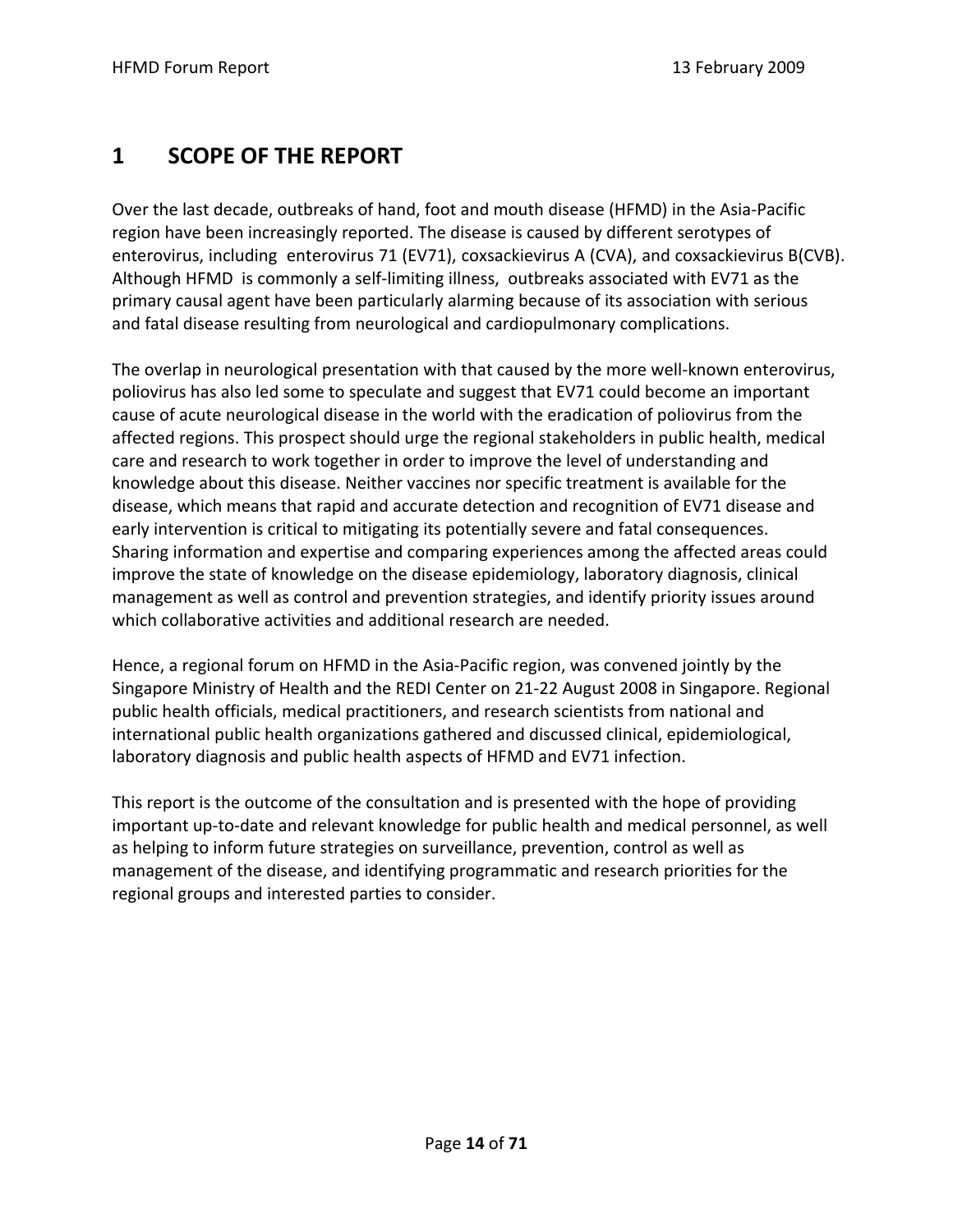# **2 NATURAL HISTORY AND EPIDEMIOLOGY OF HFMD**

## **2.1 Overview**

Hand, Foot and Mouth Disease (HFMD) is a common illness of young children caused by a group of Enteroviruses (Picornaviridae family) that includes Coxsackievirus type A (CVA), B (CVB), echoviruses and various other enteroviruses). Serotypes EV71 and CVA16 are the most frequent causes of HFMD in the region. The natural history of the disease is not well known. HFMD is characterized by acute onset of fever with a rash (described typically as maculopapular or papulovesicular) on palms, soles, buttocks, knees and vesicle lesions on the buccal membranes. Although HFMD is distressing and temporarily debilitating for both child and caretaker, the illness is for the most part self‐limiting. Complications of HFMD including neurological disease accompanied with pulmonary edema and cardiovascular collapse rarely occur.

Since the late 1990s the Asia Pacific region has experienced several large epidemics of hand, foot and mouth disease (HFMD) in children that have been accompanied by higher rates of severe neurologic and cardio‐pulmonary manifestations than commonly seen. These severe cases of HFMD are associated with Enterovirus 71 (EV71) infection, which appears to be increasing in the region and its emergence has prompted concern that it will continue to spread in the region and globally.

The genus enterovirus, which includes poliovirus, coxsackie virus, echovirus and enterovirus 68‐ 71 belong to the family of single‐stranded RNA viruses known as Picornaviridae. Enteroviruses have been classified into groups A‐D and to date over 100 types of enteroviruses have been identified. The enteroviruses most widely implicated in outbreaks of HFMD include CVA 16 and EV71, are group A enteroviruses. EV71 is a highly neurotropic virus that was first isolated in California, United States from a child who died of encephalitis<sup>1</sup> almost 40 years ago. Molecular typing divides EV71 into three genogroups, A, B and C. Genogroups B and C are further subdivided into B1-B5 and C1 to  $C5^{11}$ .

Figure 1 and Table 1 illustrate phylogenetic analysis of circulating EV‐71 virus Genogroups and Subgenogroups since 1970‐present.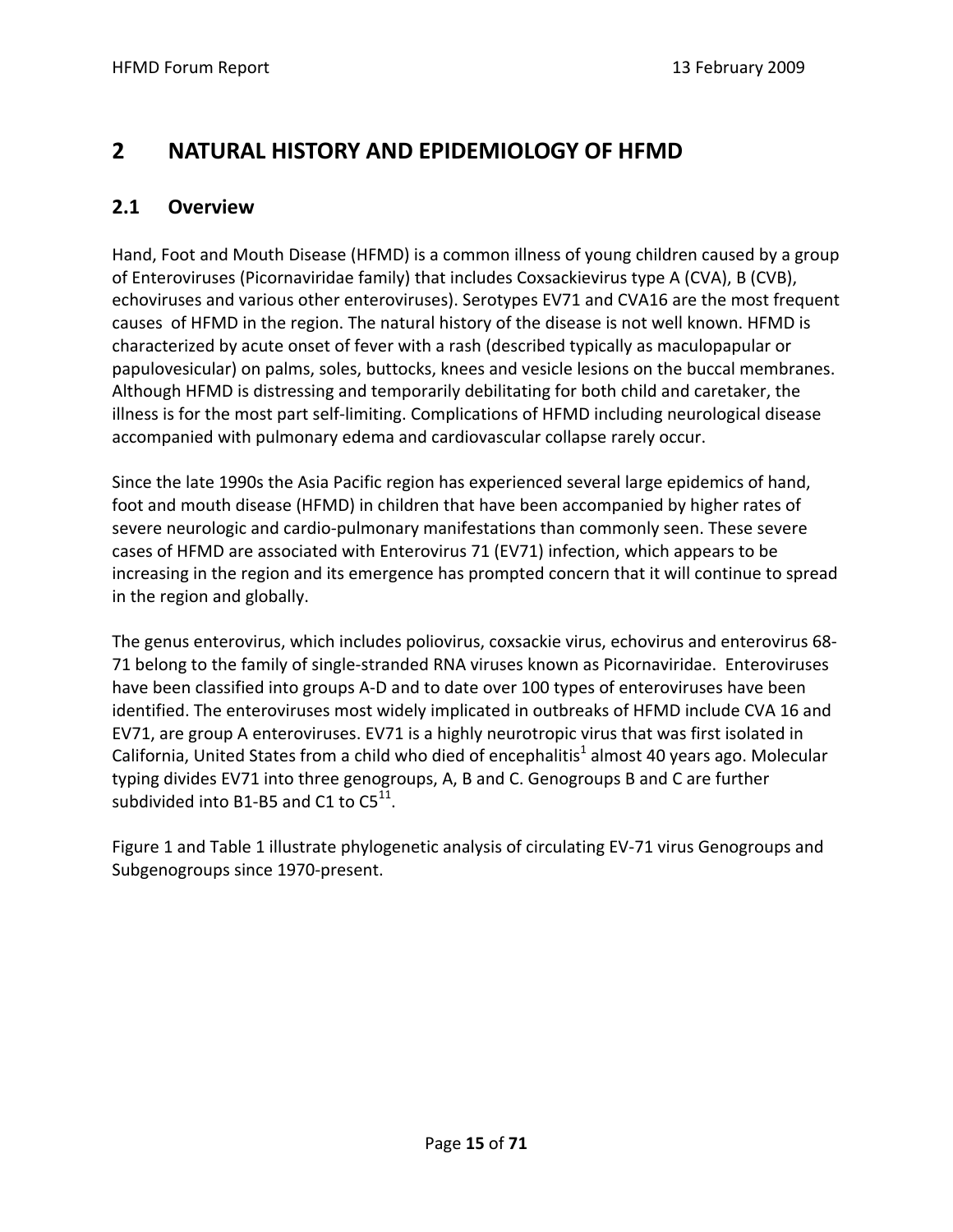

Figure 1 EV71 Dendrogram and location of global circulating genogroups, 1970‐2005

Courtesy of Dr. Jane Cardosa (Malaysia)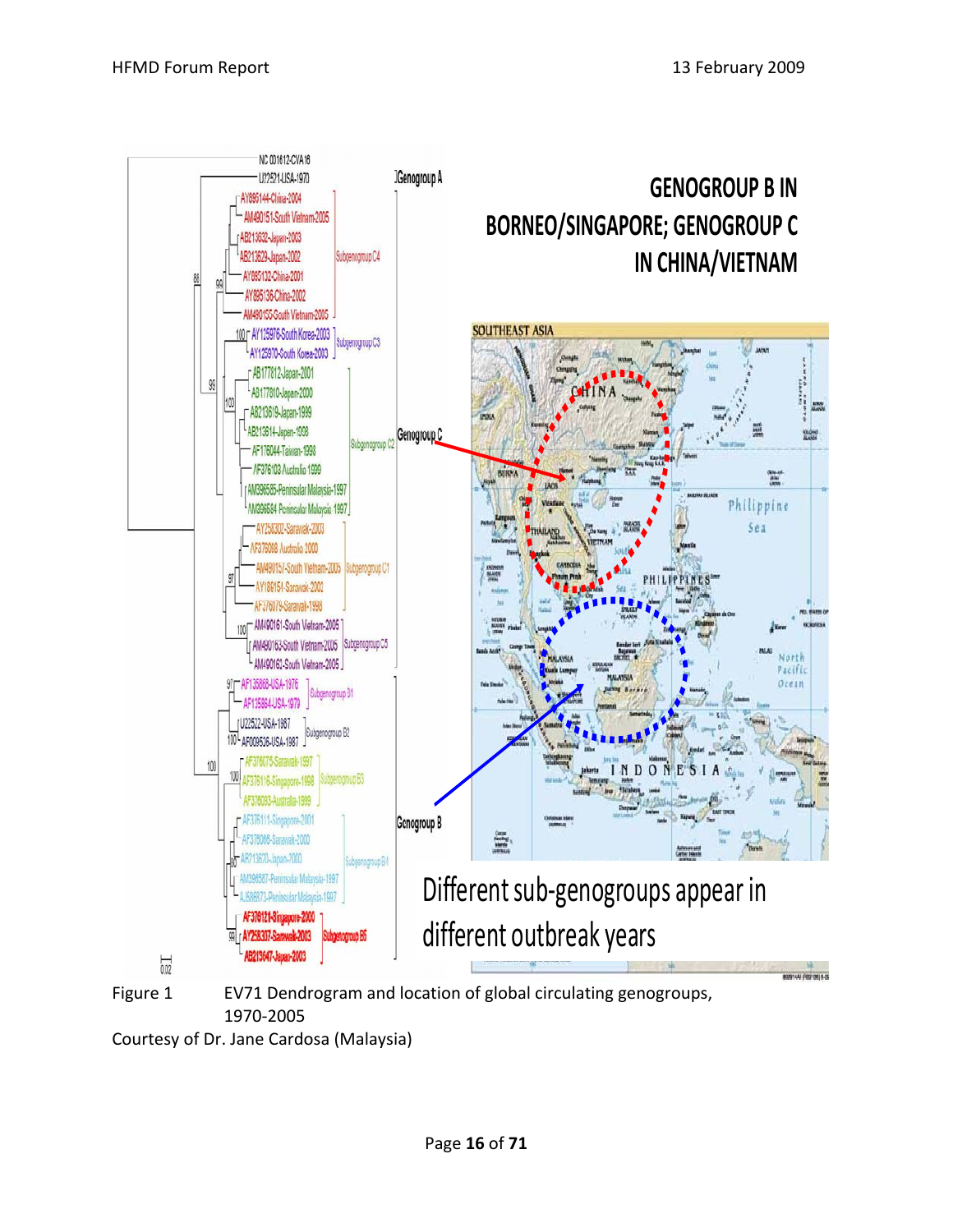| EV71 SUBGENOGROUPS 1980-2008 |           |                                                     |                                               |                                  |                             |                 |                 |                             |                |                                        |                                         |                                               |
|------------------------------|-----------|-----------------------------------------------------|-----------------------------------------------|----------------------------------|-----------------------------|-----------------|-----------------|-----------------------------|----------------|----------------------------------------|-----------------------------------------|-----------------------------------------------|
| <b>COUNTRY</b>               | 1986      | 1997                                                | 1998                                          | 1999                             | 2000                        | 2001            | 2002            | 2003                        | 2004           | 2005                                   | 2006                                    | 2007<br>2008                                  |
| SINGAPORE                    |           | B <sub>3</sub><br><b>B4</b>                         | B <sub>3</sub><br>C1                          | B <sub>3</sub>                   | <b>B4</b>                   | <b>B4</b>       | C1<br><b>B4</b> | <b>B4</b>                   |                |                                        | <b>B5</b>                               | B5(2008)                                      |
| <b>MALAYSIA</b>              |           | B <sub>3</sub><br><b>B4</b><br>C1<br>C <sub>2</sub> | C1                                            |                                  | <b>B4</b><br>C1             |                 | C1              | C1<br><b>B5</b>             |                |                                        | <b>B5</b>                               | <b>B5</b>                                     |
| <b>THAILAND</b>              |           |                                                     |                                               |                                  |                             | <b>B4</b><br>C1 |                 | C1                          | C1             |                                        | <b>B5</b><br>C1<br>C <sub>2</sub><br>C4 | <b>B5</b><br>C1 C2<br>C4 C5                   |
| <b>TAIWAN</b>                | <b>B1</b> |                                                     | C <sub>2</sub><br><b>B4</b><br>C <sub>4</sub> | <b>B4</b>                        | <b>B4</b>                   | <b>B4</b>       | <b>B4</b>       | <b>B4</b>                   | C <sub>4</sub> | C <sub>4</sub>                         | C <sub>5</sub>                          | C <sub>5</sub><br><b>B5</b><br>C <sub>4</sub> |
| <b>JAPAN</b>                 |           | B <sub>3</sub><br><b>B4</b><br>C <sub>2</sub>       | C <sub>2</sub>                                | C <sub>2</sub>                   | <b>B4</b><br>C <sub>2</sub> | C <sub>2</sub>  | <b>B4</b>       | C <sub>4</sub><br><b>B5</b> | C <sub>4</sub> |                                        |                                         |                                               |
| <b>CHINA</b>                 |           | C <sub>3</sub>                                      | C <sub>4</sub>                                |                                  | C4                          | C <sub>4</sub>  | C4              | C <sub>4</sub>              | C <sub>4</sub> |                                        |                                         | C <sub>4</sub>                                |
| <b>KOREA</b>                 |           |                                                     |                                               |                                  | C <sub>3</sub>              |                 |                 |                             |                |                                        |                                         |                                               |
| <b>AUSTRALIA</b>             |           |                                                     |                                               | B <sub>3</sub><br>C <sub>2</sub> | C1                          |                 |                 |                             |                |                                        |                                         |                                               |
| <b>VIETNAM</b>               |           |                                                     |                                               |                                  |                             |                 |                 |                             |                | C1<br>C <sub>4</sub><br>C <sub>5</sub> |                                         |                                               |

## **Table 1 EV71 Subgenogroups: 1980 – 2008**

References: Lin KH *et al*. J Med Virol. 78(2): 254‐62, 2006 Cardosa MJ *et al*. EID 9(4): 461, 2003 McMinn P *et al*. JV 75(16): 7732‐38, 2001 Huang YP *et al*. Virus Res. 137(2):206‐12, 2008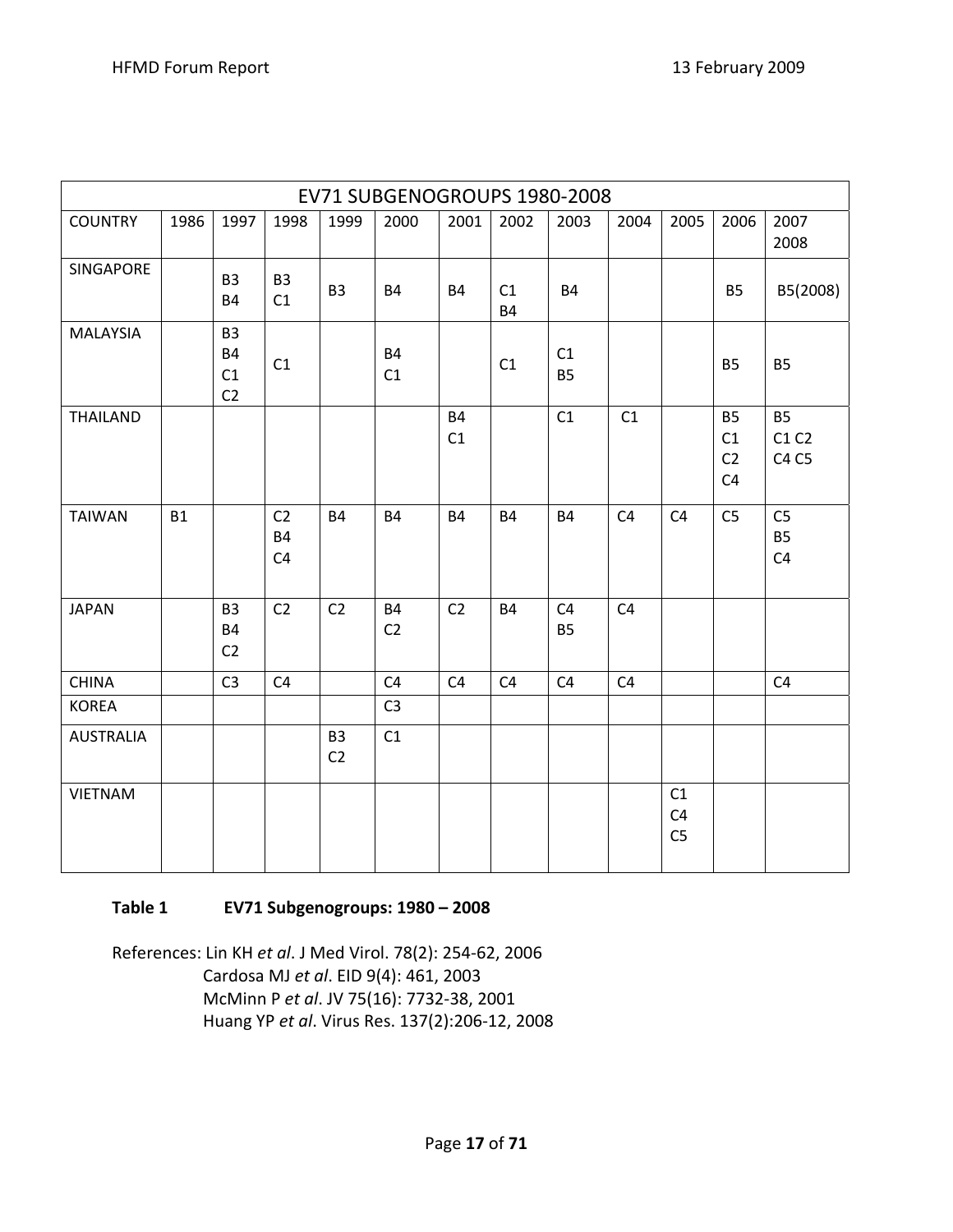$\overline{a}$ 

Genogroups A and B for the most part first appeared before 1990 with group C strains appearing later. Genogroup A was first identified in the United States in 1970. Genogroup B was identified from isolates in US during the 1970s and 1980s (B1, B2) but since 1997, strains identified from HFMD outbreaks in the Asia Pacific region have been classified as subgenogroups B3, B4 and B5. Subgenogroup B3 was identified from isolates in Sarawak (1997), Singapore (1998) and Australia (1999) whereas subgenogroup B4 was found in outbreaks in Peninsular Malaysia (1997), Sarawak (2000), Japan (2000) and Singapore (2001). Subgenogroup B5 has been found predominantly in Singapore (2000), Sarawak (2003) and Japan (2003).

Genogroup C has emerged relatively recently with C1 isolated in Sarawak (1998, 2002, 2003), Australia (2000) and South Vietnam (2005); C2 identified in Peninsular Malaysia (1997), Taiwan (1998), Japan (1998, 1999, 2000 and 2001), Australia (1999) and C3 in S Korea (2003). Subgenogroup C4 has been the focus of interest in particular in mainland China and Taiwan where it has been the predominant strain in recent outbreaks. Subgenogroup C5 was first identified in isolates from South Vietnam (2005) but since then has been identified in Thailand and Taiwan as well. At the meeting it was presented that a novel Genogroup single isolate originated in India in 2001 and its role as a major player in viral epidemiology remains unclear.

The HFMD outbreak years and predominant subgenogroups for each country or region have differed so far. In some countries for example Malaysia, China, Vietnam and Thailand, outbreaks have been mainly associated with EV71, while it was hard to conclude for other countries like Singapore as the dominant circulating strain in some 'outbreak years' was not EV71. In Singapore, higher number of HFMD cases were observed in 2002, 2005, 2006–2008 compared to 2000‐2001. However in Malaysia the outbreak years and the corresponding predominant subgenogroups were 1997 (B3), 2000 (B4), 2003 (B5) and 2006 (B5). In China it was not clear whether HFMD was caused due to EV71 subgenogroups in 1997 because no data were collected that year. In the subsequent years – 1998, 2000, 2001, 2002, 2003, 2004 and 2008, the subgenogroup found was C4. In Vietnam, the outbreak years were 2005, 2007 and 2008. Phylogenetic analysis of 23 HEV71 isolates showed that during the first half of 2005 viruses belonging to 3 subgenogroups, C1, C4, and a previously undescribed subgenogroup C5 cocirculated in southern Vietnam. In the second half of the year 2005, subgenogroup C5 predominated during a period of higher EV71 activity<sup>12</sup>.

<sup>12</sup> Tu PV, TTT Nguyen, D Perera, *et al*. (2007) Epidemiologic ad Virologic Investigation of Hand, Foot and Mouth Disease, Southern Vietnam, 2005. EID; 13(11):1733‐1741.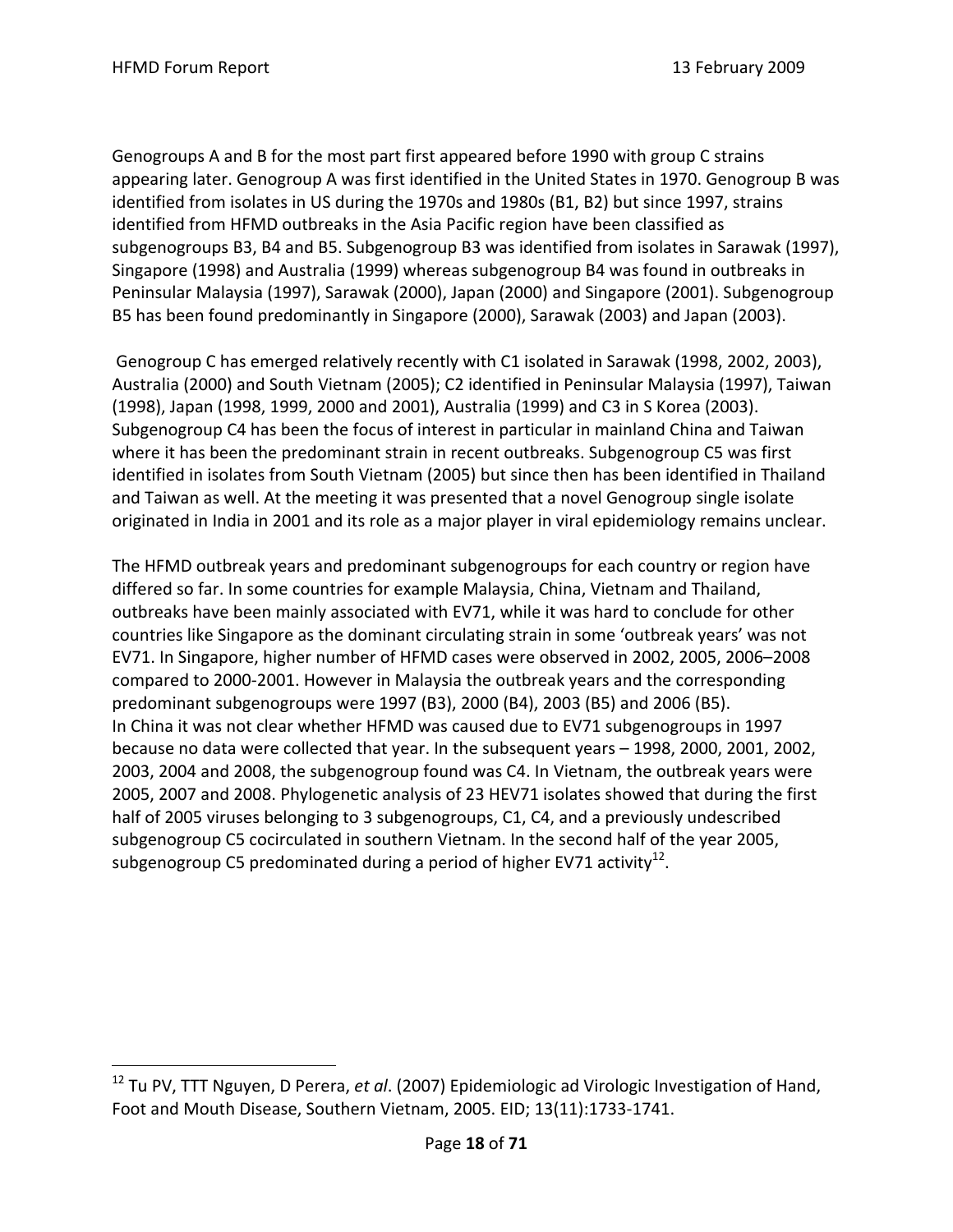## **2.2 Epidemiology: Incidence, Prevalence and disease burden estimates**

HFMD is an endemic disease with global distribution and it is estimated that more than 50% of children under the age of 5 years are at risk. In response to increasing outbreak of EV71 in the region, public health authorities have initiated national disease notification and sentinel surveillance systems. A comprehensive analysis of regional data has not been undertaken and therefore it is difficult to get a regional picture of disease incidence, prevalence and disease burden. The following description is based on published data and by presentations by Singapore and Taiwan at the forum.

A recent review of the epidemiology of the disease in Singapore from 2000‐2007 showed that incidence of cases of HFMD varied between 125.5 per 100,000 in non‐ outbreak years to 435.9 per 100,000 in 2007 $^{13}$  outbreak year. There appears to be a rise in total number of cases since reporting first begun in 2000 when the number of cases totaled 3790, to 16,228 in 2002. In 2008, up till August, 18,000 cases have been reported. Incidence of severe disease is not available for Singapore but overall, the case fatality rate was 0.06 in 2001(3/5210 cases)<sup>12</sup>. Incidence was highest in those ages 0‐4 with a higher predominance in males.

Taiwan has had the largest epidemic to date in 1998 with 129 106 cases reported. In a recent publication on the epidemiology of HFMD in Taiwan, the incidence of severe disease was 8 cases per 100,000 for epidemics or outbreak years 1998 and 2001 $^{14}$ . Annual fatality rates during the epidemic years were calculated by dividing the number of

 $\overline{a}$ 

#### *Epidemiology and Disease Burden – key challenges*

*Need to better understand key elements of natural history of HFMD, such as natural immunity, duration of acquired protection, degree of cross‐ protection with other enteroviruses* 

*Need synthesis of regional data to improve knowledge on disease burden including disease incidence, prevalence, cost data and impact and investigate potential epidemiological and clinical predictors of outbreaks and disease severity*

*Need studies to explore host factors that may influence disease outcomes, in particular severe disease and mortality*

*Need to initiate assessment of effectiveness and costs of current measures of prevention surveillance data*

deaths of HFMD/herpangina for children < 15 years by the number of severe cases the same year as reported between 1998 and 2005 and these were 20.6% (48/233) in 1998 and 15.3% (36/235) in 2001. Analysis of data showed that those under the age of 5 were at a higher risk of

<sup>13</sup> Ang LW, KWB Koh , KP Chan, *et al.* (2008), Epidemiology and control of hand, foot and mouth disease in Singapore, 2001‐2007, ANNALS ACAD OF MED., SINGAPORE, in press.

<sup>14</sup> Chen KT, HL Chang, ST Wang, *et al.* (2007), Epidemiologic Features of Hand‐Foot‐Mouth Disease and Herpangina caused by Enterovirus 71 in Taiwan, 1998‐2005, PEDIATRICS, 120: p244‐p252.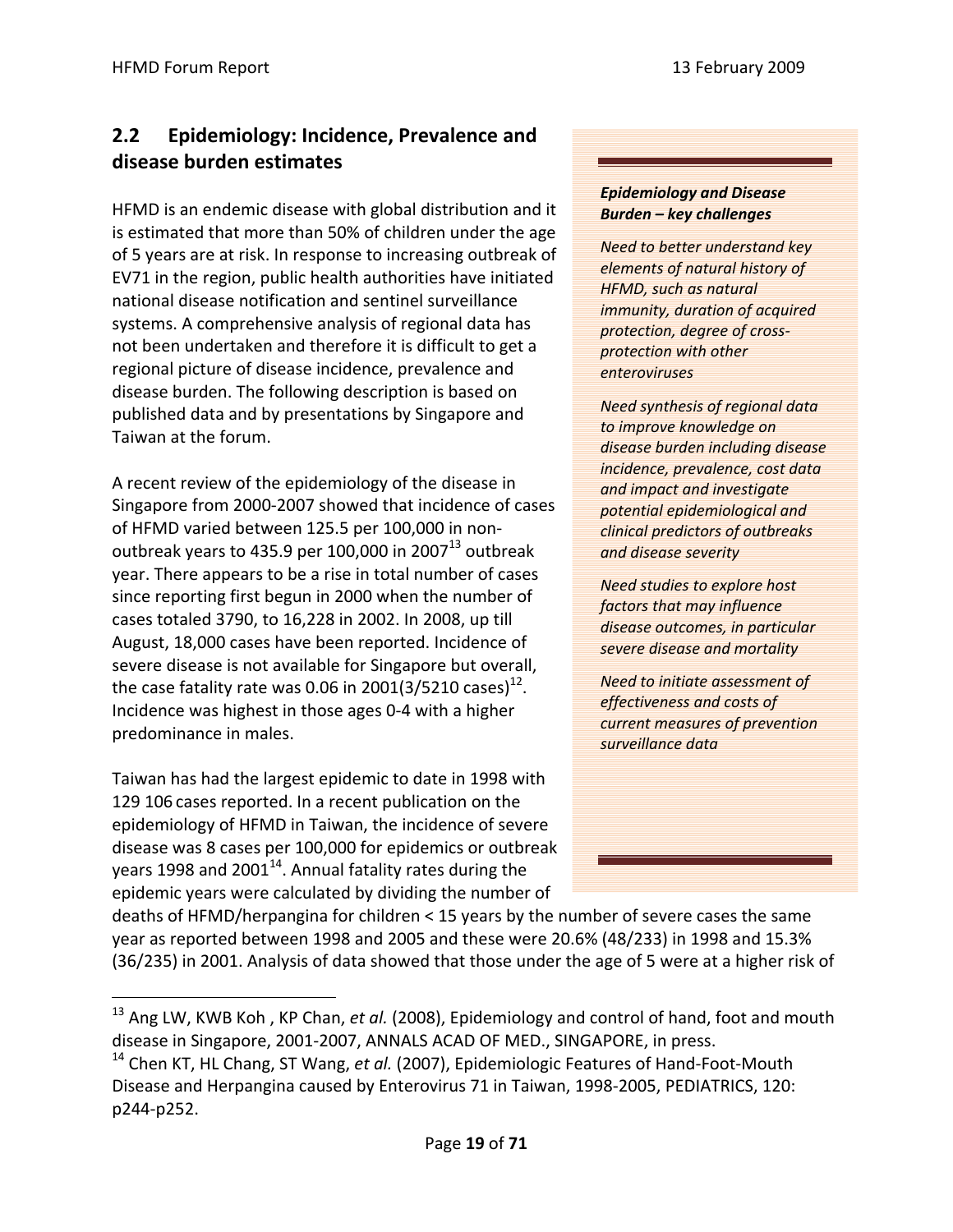$\overline{a}$ 

infection. Male children had higher rates than females. For both Singapore and Taiwan, the predominant serogroup reported is EV71 and CVA 16.

Not much is known regarding rates of asymptomatic or subclinical infections or seroprevalence of affected populations. Some data is available in the literature from Singapore and Taiwan. In a study in Singapore when comparing seropositivity with age, it was found that only 1 of the 124 (0.8%) samples from children ages 1–23 months had anti‐EV71 antibodies compared to a seropositive rate increase of 12% per year in those ages 2‐5 years suggesting that most infections occur in preschool-aged children<sup>15</sup>. In a 1996/1997 study carried out among 856 children aged 0‐12 years at the National University Hospital (NUH), the average yearly sero‐ conversion rate of EV71 was 12% in children aged 2‐5 years. EV71 antibody prevalence reached 50% after 5 years of age.

Seroepidemiological studies in Taiwan showed an inverse relationship between pre‐epidemic seroprevalence and severe disease mortality suggesting age-related disease susceptibility or suggesting a protective effect by specific antibody<sup>16</sup>.

Knowing the pre‐epidemic seroprevalence of EV71 could help in determining the risk factors associated with infection, severe disease and mortality during epidemics. Efforts should be initiated in gathering and synthesizing disease burden data in the region as well as expanding the studies on seroprevalence data. Such information will be important not only in identifying intervention strategies but will also help in assessing current measures for prevention and control including examining the cost‐effectiveness of potential interventions.

Such regional studies may allow more detailed comparisons between key features of different epidemics, which may provide clues about factors that influence the severity of the outcome. For example, recently in Taiwan, the HLA‐A33 gene which is common in Asians was found to be associated with greater susceptibility to  $EV71^{17}$ . As yet, there has been no distinct association observed between specific genogroups and more severe clinical outcomes. More work is needed to determine whether any host‐genomic factors are involved in resistance or susceptibility to EV infection.

<sup>15</sup> Ooi E‐E, MC Phoon, B Ishak, *et al.* (2002) Seroepidemiology of human enterovirus 71, Singapore, EID, 8(9):8995‐7.

<sup>16</sup> Chang LY, CC King, KH Hsu, *et al.* (2002) Risk factors of enterovirus 71 infection and associated Hand, Foot, and Mouth Disease/ Herpangina in children during an epidemic in Taiwan, PEDIATRICS, 109:6, p88.

<sup>17</sup> Chang LY, IS Chang, WJ Chen, *et al.* (2008) HLA‐33 is associated with susceptibility of enterovirus 71 infection, PEDIATRICS, 122(6):1271‐6.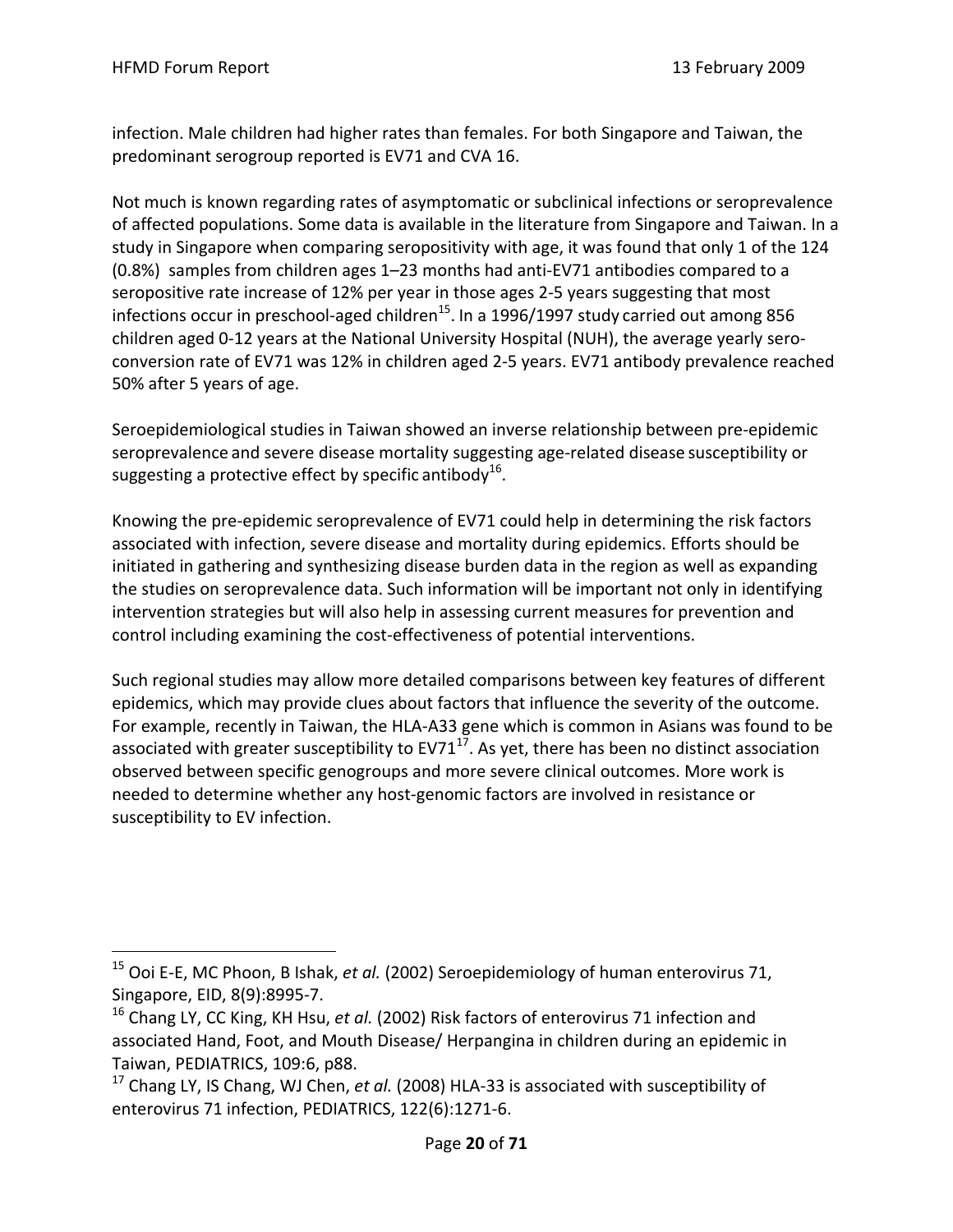## **2.3 Transmission dynamics**

The primary site of enterovirus replication is within the gastrointestinal tract. Patients with enteroviral illness excrete viruses in throat, nasal secretions or faeces before onset of symptoms and continue to excrete the virus for several weeks thereafter. Transmission through vesicles and upper respiratory secretions is highly efficient. Since 50‐80% of HFMD enteroviral infections are asymptomatic $^{18}$  the source of infection could be an asymptomatic case who transmits virus as readily as one who is ill. Young children are in the most susceptible age group and likely act as the primary reservoir for enteroviruses. In a study that measured seroprevalence of neutralizing antibodies to EV71 before and after an epidemic in Taiwan, it was estimated that up to 71% of children with EV71 were asymptomatic and may have served as reservoirs for  $EV71^{16}$ .

Propagation of HFMD disease by the oral fecal route is very efficient in situations where children congregate such as in childcare centers and schools as well as within households. In an attempt to study the duration of enterovirus shedding, a study in Taiwan observed 12 children between the ages 1m – 5 years that tested positive for EV71 during the September 1998 to June 1999 epidemic. Virus isolation was carried out on throat swabs collected every 1 or 2 weeks for 1 month and stool specimen collected every 1 or 2 weeks for at least 2 months<sup>19</sup>. Shedding of EV71 was detected for up to 2 weeks in the throat and up to 6‐8 weeks in the stool.

All enteroviruses have the potential to survive in the environment and it is thought that highly humid conditions in the region could play a role in prolonging virus survival. In the preschool or child‐care setting where there may be asymptomatic cases in addition to symptomatic cases not being detected and isolated, children below 5 years of age may not have acquired the same immunity as their older counterparts. In addition, other factors such as long hours in crowded care and school centers, poor standard of hygiene leading to contamination of toys and furniture, sick children being sent to school may all contribute to facilitate rapid spread of the virus. There is no serologic or virologic evidence that domestic animals are reservoirs of EV in the environment.

 $\overline{a}$ 

 $18$  Colorado Communicable Diseases Manual (2004)

http://www.cdphe.state.co.us/dc/Epidemiology/manual/AsepticMeningitisCD.pdf<br><sup>19</sup>Chung PW, YC Huang, LY Chang, et al. (2001) Duration of enterovirus shedding in stool, J

MICROBIOL IMMUNOL INFECT, 34(3), p167‐70.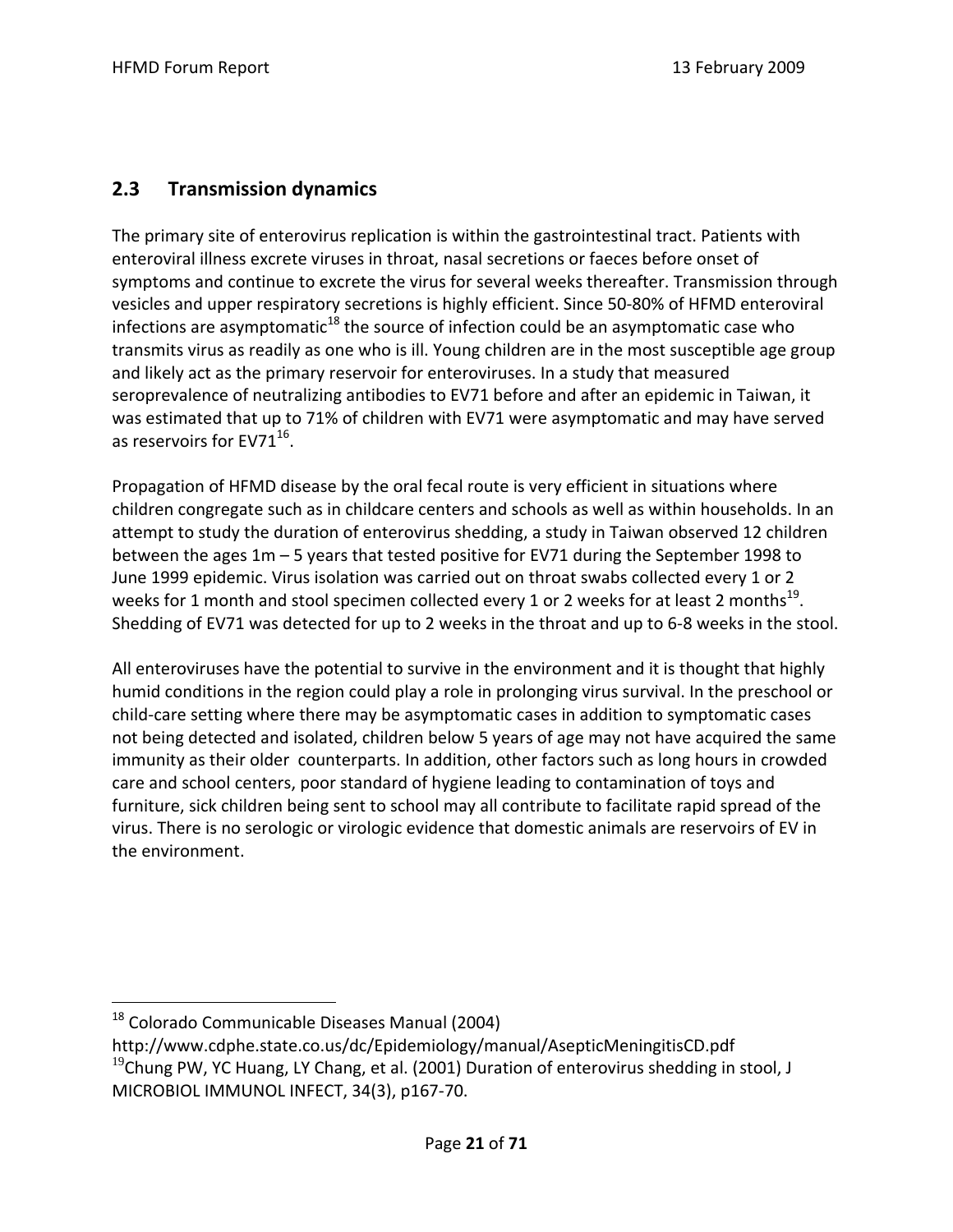$\overline{a}$ 

# **3 REGIONAL EPIDEMICS AND SURVEILLANCE STRATEGIES**

## **3.1 Overview of regional outbreaks**

Epidemics have been detected throughout the Asia‐Pacific regions since the late 1990s, including in Taiwan, eastern China, Australia, Singapore, Malaysia, Vietnam and Thailand. Over the last year, the region has experienced a widespread occurence of HFMD due to EV71 with outbreaks reported in China, Hong Kong SAR, Macao SAR, Taiwan, Mongolia, Vietnam, Malaysia and Singapore.

In Singapore about 19,530 cases had been reported in the first 8 months of 2008. One HFMD‐ related death was reported in August 2008, the first fatal case in seven years. The annual incidence pattern since 2005 has a bimodal pattern, with the incidence of HFMD showing peaks from March to May and a lower peak in August to October. The 2 peaks in each of the past 3 epidemic years were associated with CVA 16 in 2005 and 2007, and EV71 in 2006 and 2008. Higher hospitalization rates were associated with EV71 infections compared to CVA 16 infections. EV71 was detected in 4 out of 7 deaths during Sep 2000 ‐Feb 2001 and 1 death in Aug 2008. Three of the 4 serious cases hospitalized for encephalitis were infected with EV71.

The State of Sarawak, Malaysia, has experienced epidemic outbreaks of EV71 HFMD once in every three years with sporadic C1 cases in 1998 and then in 2008. Outbreaks due to EV71 occurred in 1997, 2000, 2003 and 2006. Prospectively collected HFMD sentinel data from 1998‐ 2008 showed that non‐EV71 enteroviruses, particularly CVA 10 and CVA 16 cause smaller clusters of HFMD in the inter‐outbreak periods. Epidemics in the past decade have consistently peaked in March‐April. Remarkably, it was noted that there have been very few EV71 cases in Peninsular Malaysia (including Johor Baru) even during the peaks of outbreaks in Singapore and Sarawak. There is speculation that this low number of EV71 cases could be due to under‐ reporting, under‐detection or a low index of suspicion.

A 2-3 year epidemic cycle is described for state of Sarawak, Malaysia<sup>20</sup>. A longer time series would be needed to ascertain whether EV71 epidemic occurs on a 2-3 year cycle in Singapore.

Thailand added HFMD into the disease under notification in 2000, following severe outbreaks in neighboring Malaysia, Singapore and Taiwan from 1997‐2000. The case definition included fever and multiple oral lesions with pain and vesicles on either hand, foot or buttocks. EV71 cases were detected in the Queen Sirikit National Institute of Child Health and the Siriraj hospital since the start of this notification period, but no severe cases or deaths were reported until 2003. In 2006, Thailand experienced an epidemic of HFMD. Thirteen deaths were reported from several regions; 6 of the deaths were from the north eastern region clustering within a 2 week period. One of the six deaths was confirmed with EV71 infection. Active search for cases

<sup>20</sup> Podin Y, EL Gias, F Ong, *et al.* (2006) Sentinel surveillance for human enterovirus 71 in Sarawak, Malaysia: Lessons from the first 7 years, BMC PUBLIC HEALTH, 6:180.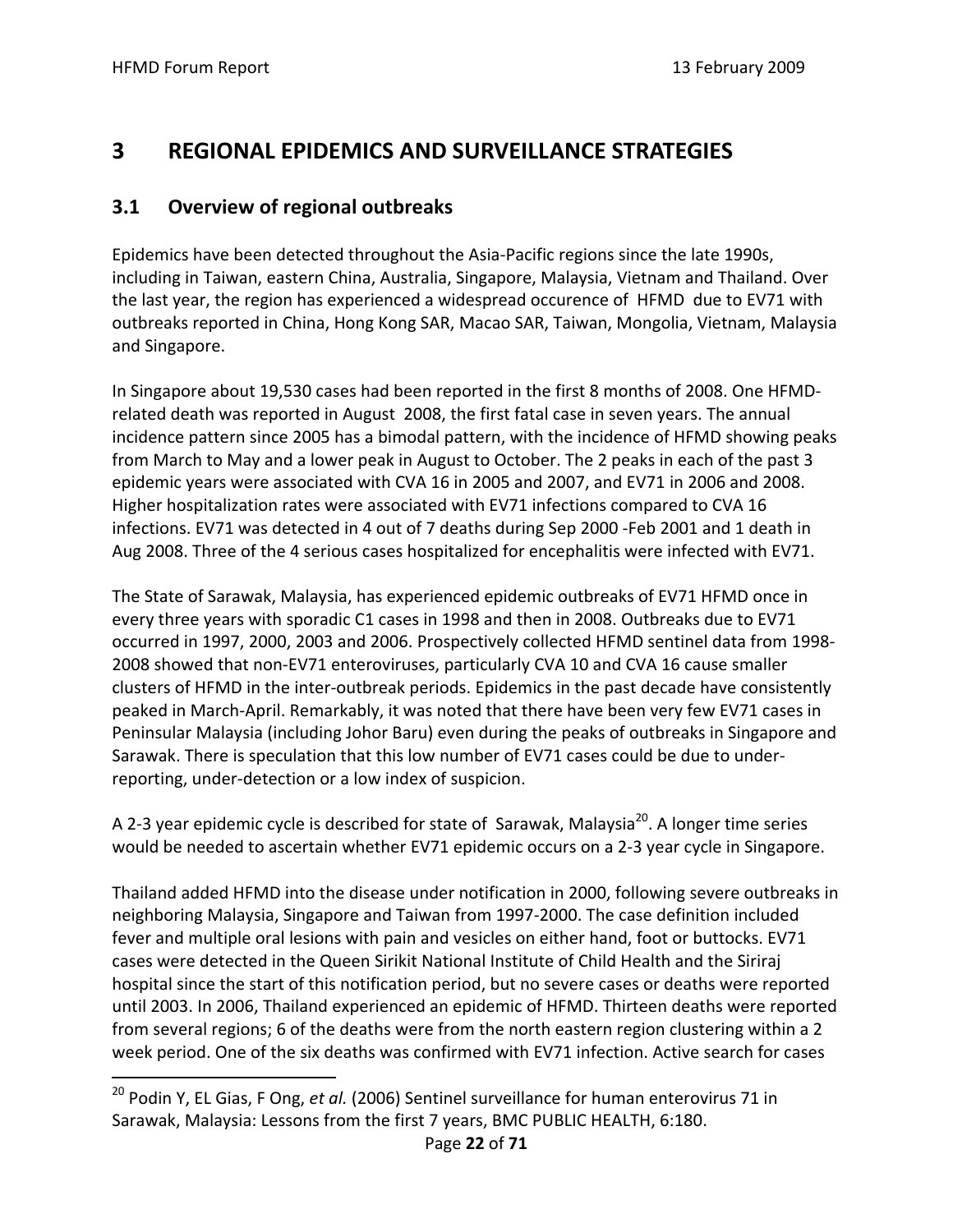in the community found 4 additional confirmed EV71 infections. Coxsackie B virus was also detected in the same cluster. There have been several outbreaks since 2006, but it remains challenging to fully define the extent of the outbreak as the diagnosis is primarily clinical and most of infections are asymptomatic.

The first reported case of HFMD in Mainland China was reported in Shanghai in 1981. Since then several major outbreaks have been reported. In 2007, a major HFMD outbreak occurred in Shandong province with a total of 39,606 cases including 14 deaths. The majority of the cases were EV71 along with small proportions of ECHO3 and Coxsackie A16. In 2008, wide spread epidemics were detected during March through August, involving many provinces<sup>10</sup>. The provinces most affected include Guangdong, Zhejiang, Hebei, Shandong, Hunan, Anhui, Sichuan, and Jilin. The epidemic appears to have spread from southern and central provinces (Guangdong, Anhui) toward the north (Jilin) between March and July 2008 involving more than 176,000 reported cases of HFMD and 36 deaths (23 in Fuyang City, Anhui).

The majority of the severe cases and deaths occurred in Fuyang city in Anhui province which is one of the most densely populated areas in China. From March 1 to May 9, 2008 nearly 6000 cases were hospitalized and 23 deaths were identified from March 1‐ May 20. The incidence rate by districts/counties in Fuyang showed the epidemic beginning to decrease from end of April, 2008. The incidence of HFMD was seen to be higher in males as compared to females. The clinical manifestations were acute fever with vesicular lesions on hand, feet and oral mucosa in some cases. Severe clinical manifestations included respiratory failure caused by neurogenic pulmonary edema. Analysis of samples from some of the fatal cases by RT‐PCR and sequencing confirmed the presence of EV71 in 6 out of 13 fatal cases. In the wake of the Fuyang city outbreak, China has instituted an enhanced surveillance policy, active case finding at hospitals and health care centers and mandatory reporting by health care workers.

Taiwan has experienced severe HFMD epidemics with EV71 infection since 1998. There was a large outbreak in 2008 in Taiwan. The case fatality rate was reported to be 3%‐25%. There were 346 severe cases and 10 deaths, out of which 312 were laboratory confirmed as EV71 infection. The HFMD outbreak reached its peak in the 25<sup>th</sup> week of 2008 with 93% cases due to EV71 infection. The risk factors of the outbreak included infection with serotype EV71, age < 5 years of age, male gender and secondary cases within the same family. A contributing cause for the severe outbreak is thought to be the high proportion of susceptible children < 5 years. A seroprevalence study conducted in 2002 found that 90% of children < 3 years had no neutralizing antibodies to  $EV71^{16}$ .

Observations in the state of Sarawak, Malaysia, indicate that the three‐yearly EV71 epidemic cycle in Sarawak is associated with the emergence of new B subgenogroups phylogenetically related to the dominant viruses of the previous outbreak. Each outbreak appears to begin with a higher diversity of EV71 viruses which is rapidly replaced by a dominant new genogroup. For example subgenogroup B3 which was the predominant strain in 1997 appeared to be replaced by subgenogroup B4 in 2000 and subgenogroup B5 in 2003. In Singapore, subgenogroup B3 and C1 were reported in 1998, whereas in 2000 subgenogroup B4 was predominant and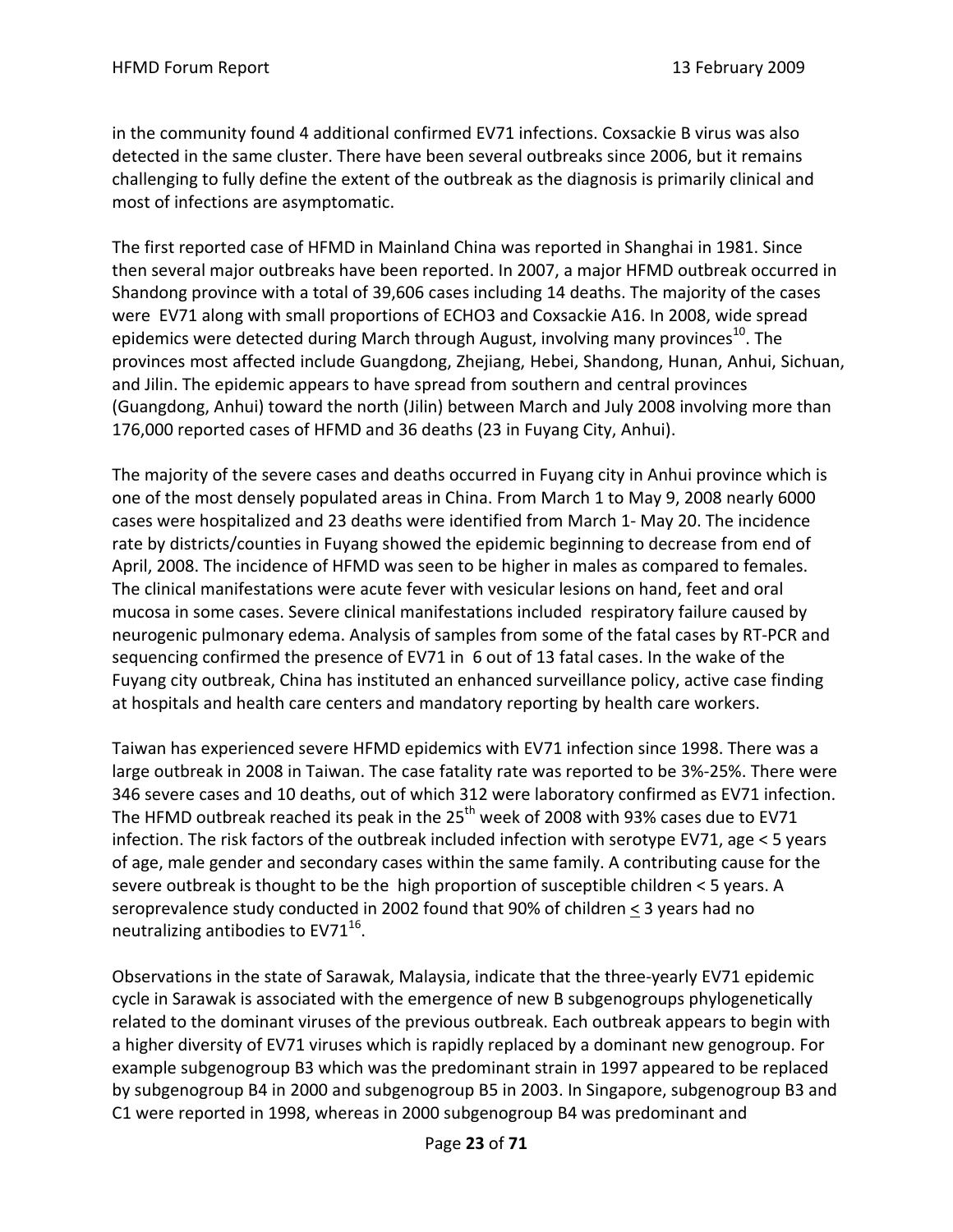subgenogroup B5 predominated in 2006. In mainland China, the etiology of the fatal and severe cases and HFMD outbreak in Fuyang in 2008 was predominantly caused by EV71 circulating viruses with EV71 isolates clustered within the subgenogroup C4 in the VP1 domain. There is evidence that recombination occurred between Fuyang EV71 strain and CVA 16 strain, but when and which strain is unknown.

In Taiwan the most prominent EV71 subgenogroups were B1, B4, B5, C2 & C4 in 2007‐2008. B5 was the predominant strain of EV71 since 2006, as it was again this year. In Thailand, both EV71 and CVA 16 have been isolated during outbreaks of HFMD. EV71 played a major role during 2003‐2004 and 2006 and CVA 16 was dominant in 2005 and 2007‐2008. From 2001‐2003 6

#### *Surveillance – key challenges*

*Need a better understanding of the clinical spectrum of disease, elements to measure and populations to survey in order to tailor surveillance priorities* 

*Need to share current surveillance practices and protocols in order to identify areas of collaboration as well as opportunities to harmonize collection of surveillance data*

*Need to improve regional monitoring of viral circulation, transmission and infection patterns* 

subgenogroups B4, B5, C1, C2, C4 and C5 were detected with C1 being the predominant strain of EV71 circulating in Thailand. Molecular analysis in 2007‐2008 indicate that genogroups C1, C2, C4 and C5 were the predominant strains.

## **3.2 Regional Surveillance Systems and Strategies**

Surveillance strategies in the region are driven by the public health need but limited by the existing capacity for clinical detection and laboratory diagnosis, and the availability of resources. Public awareness regarding the disease and distress at the loss of young lives is also another factor that drives demand for better surveillance.

A challenge of current surveillance efforts is to determine the parameters of surveillance and how different scientific questions should be prioritized. For most of the public health officials and clinicians, the priority is to detect cases, in particular severe cases, early in order to minimize the public health impact of

the disease. However, hospital‐based surveillance, particularly active surveillance for early detection of severe cases is time‐ and resource‐intensive, even if focusing only on neurological disease. The clinical manifestations of HFMD may be characteristic but there are no clear markers for distinguishing cases caused by EV71 that are at a higher risk of severe disease and those caused by other enteroviruses. In addition, some presentations are atypical. Confirmatory diagnosis requires virological testing consuming more time and resources.

Another key priority is the ability to respond in a rational evidence‐based manner to an outbreak of HFMD in the community, with the understanding that the majority of cases will be mild and self‐limiting. It is uncertain that the outbreak response that is initiated during an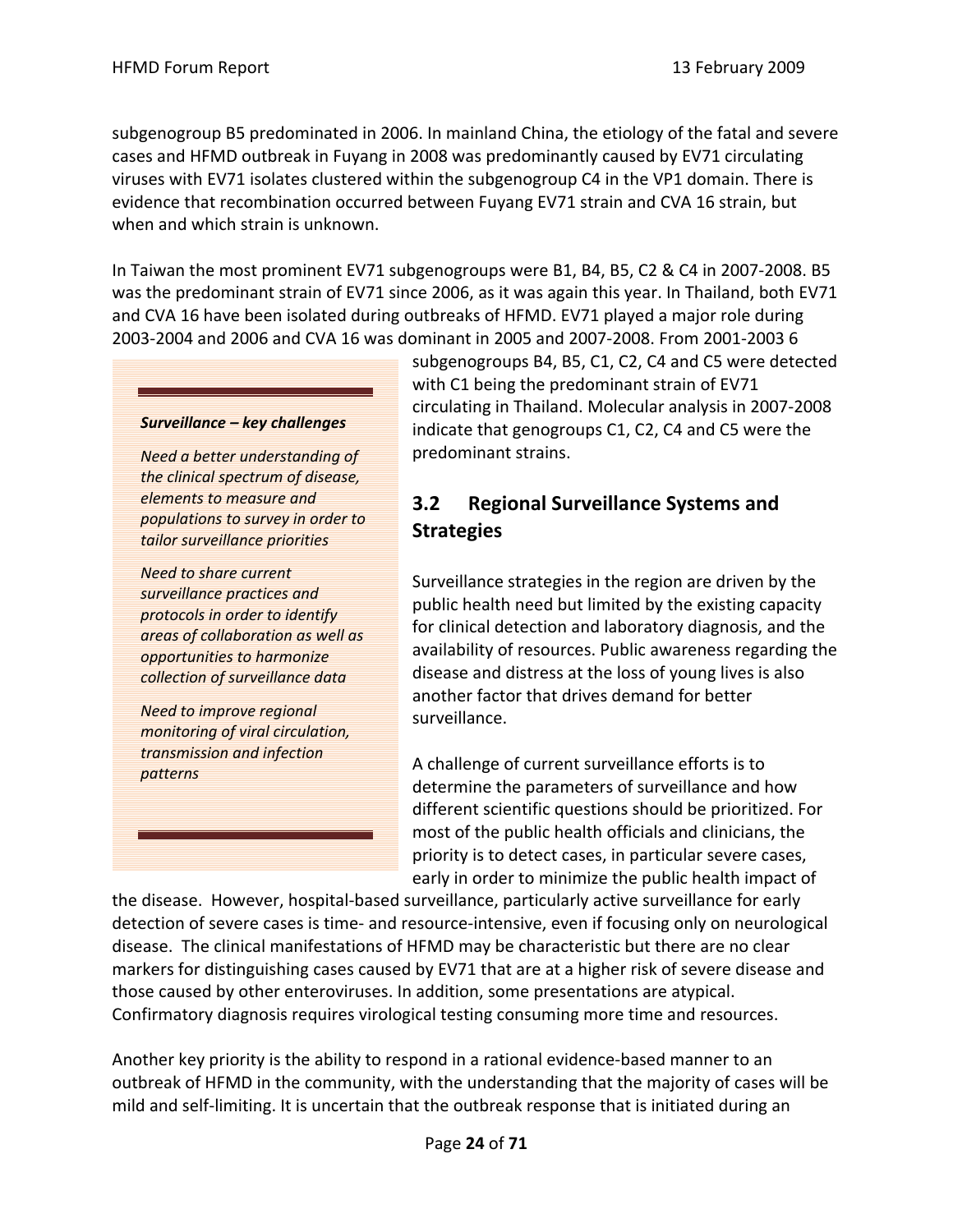epidemic as a result of surveillance is playing a significant role in decreasing severity of disease. More studies are needed to evaluate the effectiveness of individual and community level interventions.

## **Singapore**

In Singapore, HFMD surveillance comprises the following 2 components:‐

- Case Surveillance Mandatory reporting to MOH
	- o All clinical cases of HFMD by medical practitioners within 24 hours of diagnosis.
	- o All outbreaks in the childcare centres reported by the centres, pre‐schools and primary schools. An outbreak is defined as 2 or more cases of HFMD with onset of illness occurring within the same incubation period of 2‐5 days in the same institution.
- Virological Surveillance Stool samples, throat and rectal swabs and swabs from vesicular fluid and oral ulcers collected from selected outpatient and inpatient cases of HFMD at KK Women's and Children's Hospital (KKH) and samples obtained from HFMD cases at childcare centres, pre‐schools and primary schools with parental consent are sent to Virology Laboratory of the Department of Pathology, Singapore General Hospital, Virology Laboratory, KKH and the National Public Health Laboratory for testing.

#### **Malaysia**

In Malaysia there are several approaches to surveillance for HFMD, which was made notifiable in 2006. The state of Sarawak began surveillance in 1998 long before HFMD was made notifiable, because the first large EV71 outbreak in the region was in Sarawak. Since 1998, Sarawak has implemented a sentinel clinic programme in which a few primary care clinics were identified in 2 towns (Kuching and Sibu). These clinics report all HFMD cases presenting to them and submit throat swabs and/or vesicle swabs for virus identification. This system provides data on epidemiological trends, information on circulating virus serotypes and functions as an early warning system for EV71 circulation.

A second surveillance is a passive hospital based system where all severe HFMD cases and all encephalitis cases are reported to the health department and specimens taken for virology investigations. The appearance of EV71 viruses associated with hospitalized cases normally happens well after EV71 appears in the sentinel clinics, but this surveillance programme provides information on severe disease and ensures that if EV71 infection leads to disease that is not manifested as HFMD the situation can be assessed as well.

The surveillance programme in Sarawak is a close collaboration between the Sarawak Health Department, Universiti Malaysia Sarawak and the private and public health care facilities in the state.

In summary, the surveillance programme in Sarawak focuses on monitoring the appearance of EV71 so that relevant public health responses can be implemented in a timely manner. HFMD due to non‐EV71 enteroviruses are not expected to cause severe disease and public health responses are not of the same intensity as would be carried out if EV71 is found to be the causative agent.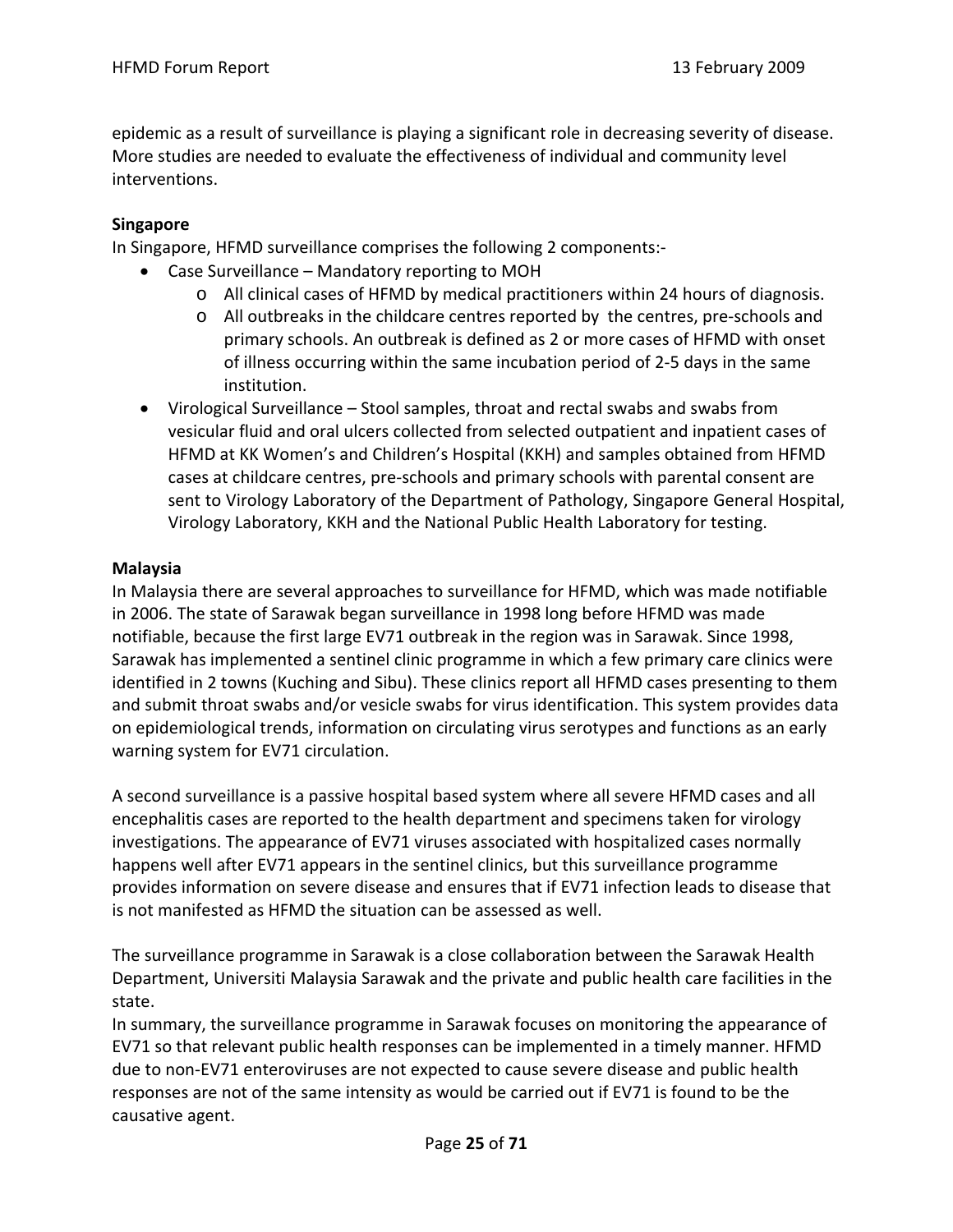## **Thailand**

In addition to case reporting, clusters of HFMD or severe HFMD are investigated. Most information on HFMD and EV71 is gathered through active case finding during the outbreak investigation. After investigation of the cluster of deaths suspected of EV71 in 2006, the public concern increased towards EV71. The definition of suspected EV71 included children of age <12 years who get acute fever and one of the following symptoms including pulmonary edema, or cardiovascular collapse, or signs of CNS infection such as vomiting or seizure, or physician suspected EV71. If the suspected case gets pulmonary edema, left ventricle dysfunction, leukocytosis (WBC>15000), hyperglycemia and excluding other causes for cardiovascular collapse, the case will be classified as a probable EV71 case. Control measures to stop transmission include case isolation, social distancing, cleaning up the environment and hand hygiene. EV71 is determined by viral isolation and neutralization tests. In 2007, 3199 cases were reported. There were 3261 specimens isolated for EV71, and 2744 specimens underwent neutralization tests, with 5.6 % cases testing positive for EV71.

## **Taiwan**

In addition to the passive national notification of both HFMD/herpangina uncomplicated and severe cases, over the last 10 years, Taiwan has increasingly strengthened its surveillance strategy for HFMD. Taiwan also has sentinel clinical surveillance involving physicians from all over the island, hospital based surveillance for severe HFMD/herpangina, as well as a Real Time Outbreak and Disease Surveillance (RODS) system collecting events likely related ot HFMD severe disease (ED-SSS) that present at enrolled emergency departments in hospitals. Based on sentinel surveillance for 2008, the severity of EV infection rose in April and declined in June. In all the EV cases, age group 1‐5 years accounted for above 70% of all cases. The major peaks of EV activities usually occurred in summer and other minor peak sometimes happened from September to November.

## **3.3 Improving epidemiological knowledge and surveillance strategies – outstanding issues and questions**

When considering reported data across the affected Asia‐Pacific region, there appears to be different epidemiological patterns or cycles and different sub genogroups involved in the HFMD outbreaks with perhaps some differences when comparing outbreaks and predominant strains between regions in northeast Asia with those closer to the equator. For example, it would appear that genogroup C is more prevalent in China and Vietnam compared to in Malaysia and Singapore where genogroup B is more prevalent. However both B and C groups are prevalent in recent outbreaks in Taiwan. The seasonality of HFMD with EV71 infections in Taiwan occured in late spring to summer (April‐July). In Malaysia, epidemics in the past decade have consistently peaked in March‐April, whereas HFMD/EV71 surveillance in southern Vietnam demonstrated an annual cycle of activity with a peak between September and December (pre‐monsoon season).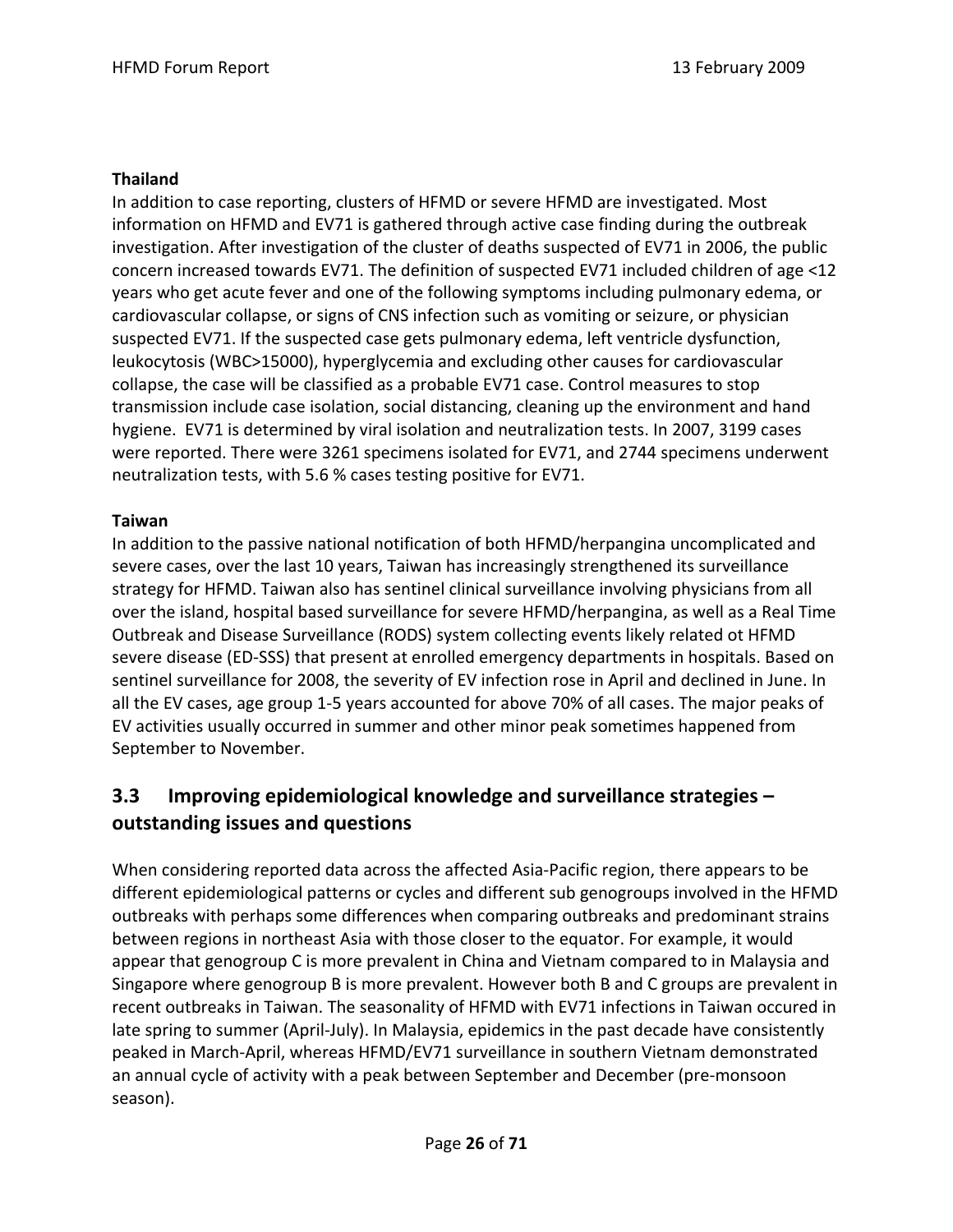1

Although HFMD, EV71 and associated severe CNS disease occur globally, the rate of severe CNS disease seems to vary geographically and the area of greatest public health concern is in the Asia‐Pacific region. Despite useful information from the molecular analysis on viral isolates to date, little is known about the molecular mechanisms of host response to EV71 infection<sup>21</sup>. So far, viral genetic characterization has yielded limited information in relation to clinical disease or pathogenesis in humans. No virological predictors of severity have been identified over the last 10 years of surveillance. Although some clinical predictors have been identified through outbreak experiences in Singapore and Taiwan to help promote early detection and intervention, no clear clinical or laboratory marker of severity has been identified.

Overall it does not appear that current molecular virological data on EV71 and its phylogenetic evolution supports a distinct pattern of evolution towards greater virulence or pathogenicity in the virus. However, any interpretation of molecular virological data should be cautioned with the caveat that there is a lack of consistent virological surveillance in the region and relatively few isolates of EV71 isolates have been sequenced.

In order to obtain a more accurate picture of the evolution and linkages between isolates across the region and globally, surveillance and reporting of EV71 needs to be strengthened. More research is needed regionally, including studies to describe baseline prevalence studies, rates of uncomplicated and complicated disease, and relevant clinical outcomes. This could allow more comprehensive analysis that may help predict the virulence and severity of clinical outcomes, which would appear particularly important given the neurotropic nature of EV71 and the potential for its emergence as a leading cause of CNS disease previously associated with poliomyelitis.

Studies are also needed to improve management of the disease and determine if specific strategies confer any treatment difference towards an improved survival rate. In addition, collection of data using standard definitions of cases will be necessary to accurately determine disease burden and characteristics. It would be easiest to conduct prospective cohort studies through multi‐center collaborations that could require large sample sizes. At the moment evidence that any specific intervention method has been proven to lead to improved survival rate is lacking. Studies done during the recent outbreak in China, found that one of the main risk factors for transmission is the lack of basic hygiene in the affected areas. Determining efficacy of these interventions will ultimately require multi‐center clinical trials. In addition, the risk of EV71 transmission included secondary transmission among children in same family and kindergarten.

<sup>21</sup> Shih S‐R, V Stollar, JY Lin *et al.* (2004), Identification of genes involved in the host response to EV71 infection, J NEUROVIROLOGY, 10:5, 293‐304.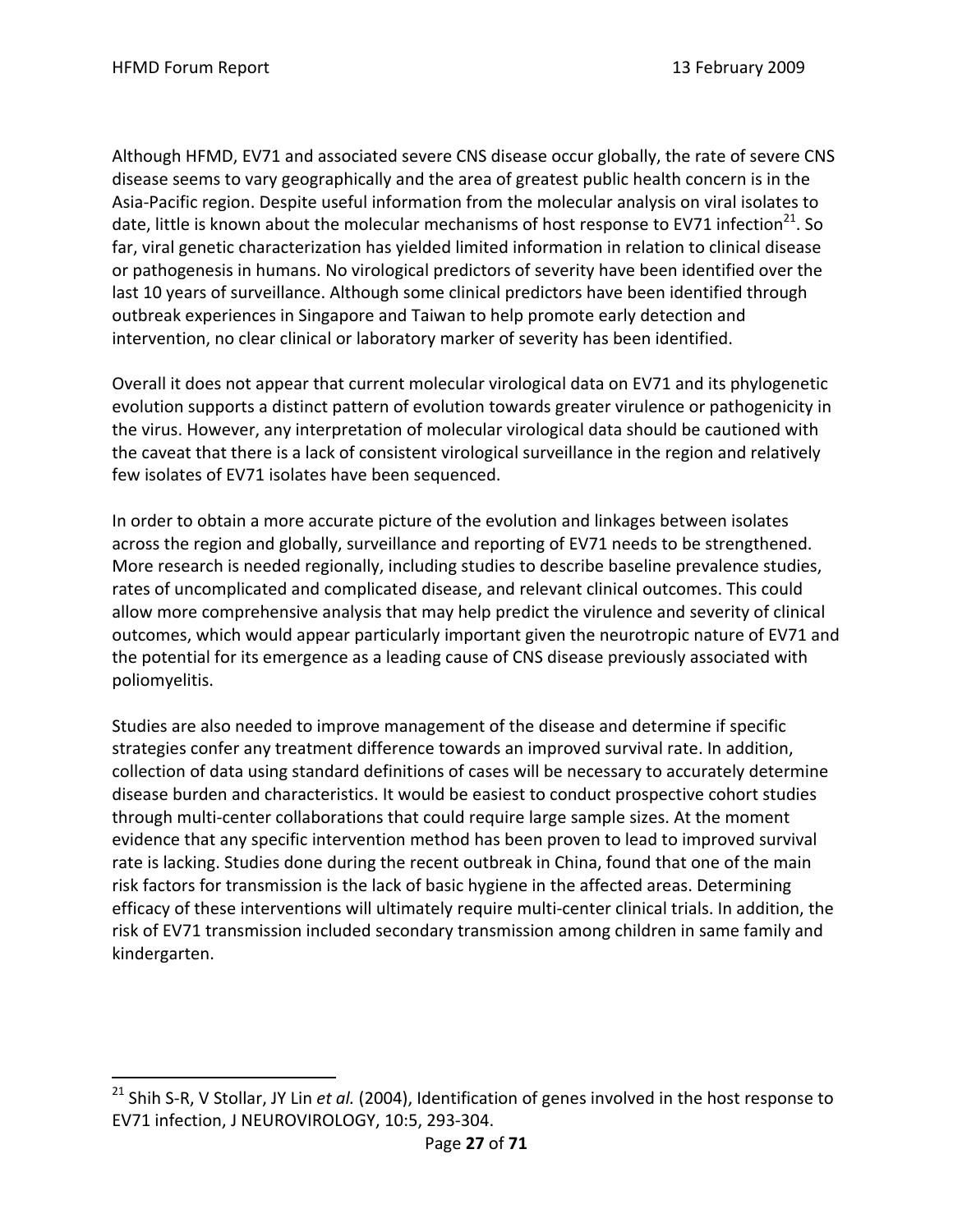## **4 CLINICAL SPECTRUM AND MANAGEMENT OF DISEASE**

## **4.1 Overview**

Hand‐foot‐and‐mouth disease (HFMD) is a common childhood illness presenting with fever, sore mouth or throat, and characteristic rash on the palms, soles and oral cavity. The rash is typically papulovesicular lesions but may also be maculopapular in appearance. Young toddlers may also present with a rash on their buttocks, elbows, knees and trunk. Oropharyngeal lesions consist of vesicles which are rapidly ulcerating located on the buccal mucosa, tongue, gums and palate. In some cases, inflammation of the conjunctiva has been noted. The majority of the cases are self‐limiting and resolve spontaneously in 7‐10 days.

However, rarely, severe complications can result, primarily involving the central nervous system(CNS). The most common CNS manifestations are aseptic meningitis, acute flaccid paralysis and brainstem encephalitis. Other less common manifestations include cerebellar ataxia, Guillain‐Barre syndrome, transverse myelitis, opso‐ myoclonus syndrome and benign intracranial hypertension. Most children with EV71‐associated aseptic meningitis recover fully. EV71 has also been known to cause acute flaccid paralysis through destruction of anterior horn cells causing a poliomyelitis‐like paralysis and other suspected immune‐mediated neuropathological conditions. However, the most devastating neurological syndrome has been brainstem encephalitis, which in serious epidemics in the Asia‐Pacific region has had a case fatality rate ranging from

#### *Clinical management – key challenges*

*Need to exchange information on common clinical practice in management of HFMD in particular around early detection, clinical and lab predictors of poor outcomes, approach to hospital admission and management, management of severe complications of HFMD*

*Need to collaborate on collection of clinical data of HFMD cases in a standard data collection format to better assess predictors of severity of outcomes or mortality* 

*Need to conduct further clinical research studies on interventions used to manage severe complications such as the stage‐ based management strategy or the use of IVIG across institutions* 

40‐80%. It is thought that the neuropathology leads also to the second devastating component of severe complications, cardiopulmonary failure resulting from neurogenic pulmonary edema, hemorrhage, and circulatory collapse. Those who do recover may face long‐term serious neurological disability.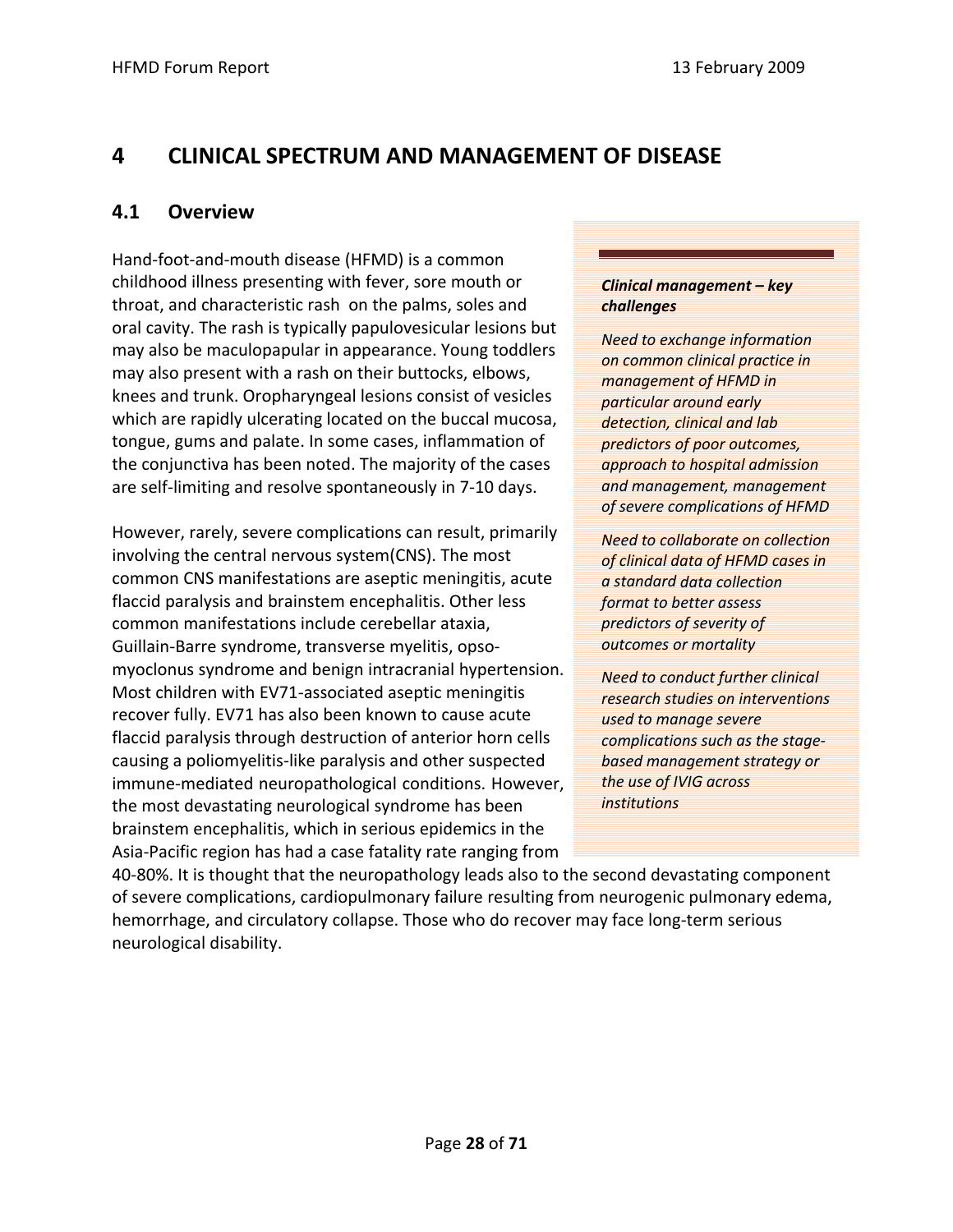| Country   | Year            | Number of Cases | Number of Deaths |
|-----------|-----------------|-----------------|------------------|
| Taiwan    | 1998            | 129,106         | 78               |
| Singapore | 2000 (Sept-Oct) | 3790            |                  |

## **Table 2 Number of HFMD cases and deaths occuring in Singapore and Taiwan during the first HFMD outbreak**

References:

Chan KP, Goh KT, Chong CY, *et al* (2003) Epidemic hand, foot and mouth disease caused by human enterovirus 71, Singapore, Emerg Infect Dis, 8: p78‐85.

Ho M, Chen E, Hsu K, *et al* (1999) An epidemic of enterovirus 71 infection in Taiwan. Taiwan Enterovirus Epidemic Working Group N Engl J Med, 341(13): p929‐35.

Table 2 illustrates the number of cases and deaths that occurred during the first outbreaks experienced in Taiwan and Singapore in 1997, 1998 and 2000.

In Taiwan, in 1998, during the first and largest outbreak experienced so far, the total number of HFMD and herpangina reported by sentinel physicians was 129,106. Severe disease appeared to peak in early June, around the same time as uncomplicated cases and there were 405 severe cases with 78 deaths with 86% of deaths and 69% of the most severe cases occuring in children below 3 years of age. The most severe clinical syndrome was encephalomyelitis that resulted in fulminant cardiorespiratory collapse.

In Malaysia, most children died within 24 hours of hospital admission with apparently all the deaths being due to cardiorespiratory failure, and all had subtle neurological signs with CNS involvement at presentation. The clinical presentation of the 3 males and 1 female in the age group of 15 – 48 months who died from HFMD included one or more of the following symptoms: lethargy, cough, sore throat, shortness of breath, cyanosis, tachypnoea, sweating, cold extremities, fever, vomiting, rashes on hands and feet, with chest x-ray findings of diffused pulmonary oedema.

In Thailand, at Queen Sirikit National Institute of Child Health, an apparent seasonal distribution of HFMD and Herpangina was observed with the highest number of cases for Herpangina recorded in July (173/1323)and September 2001 (115/603). In early 2006 in Thailand, a cluster of 8 children who died from acute fever and pulmonary edema of unidentified cause were investigated. Three cases were found to have signs of probable EV71 with only 1 of 3 cases having typical HFMD skin lesions.

## **4.2 Diagnostic Features and differential diagnosis of HFMD**

Increasing physician awareness regarding clinical manifestations and management of HFMD and implications in terms of severity of disease should the etiological agent be EV71 is critically important to help ensure early diagnosis and early intervention.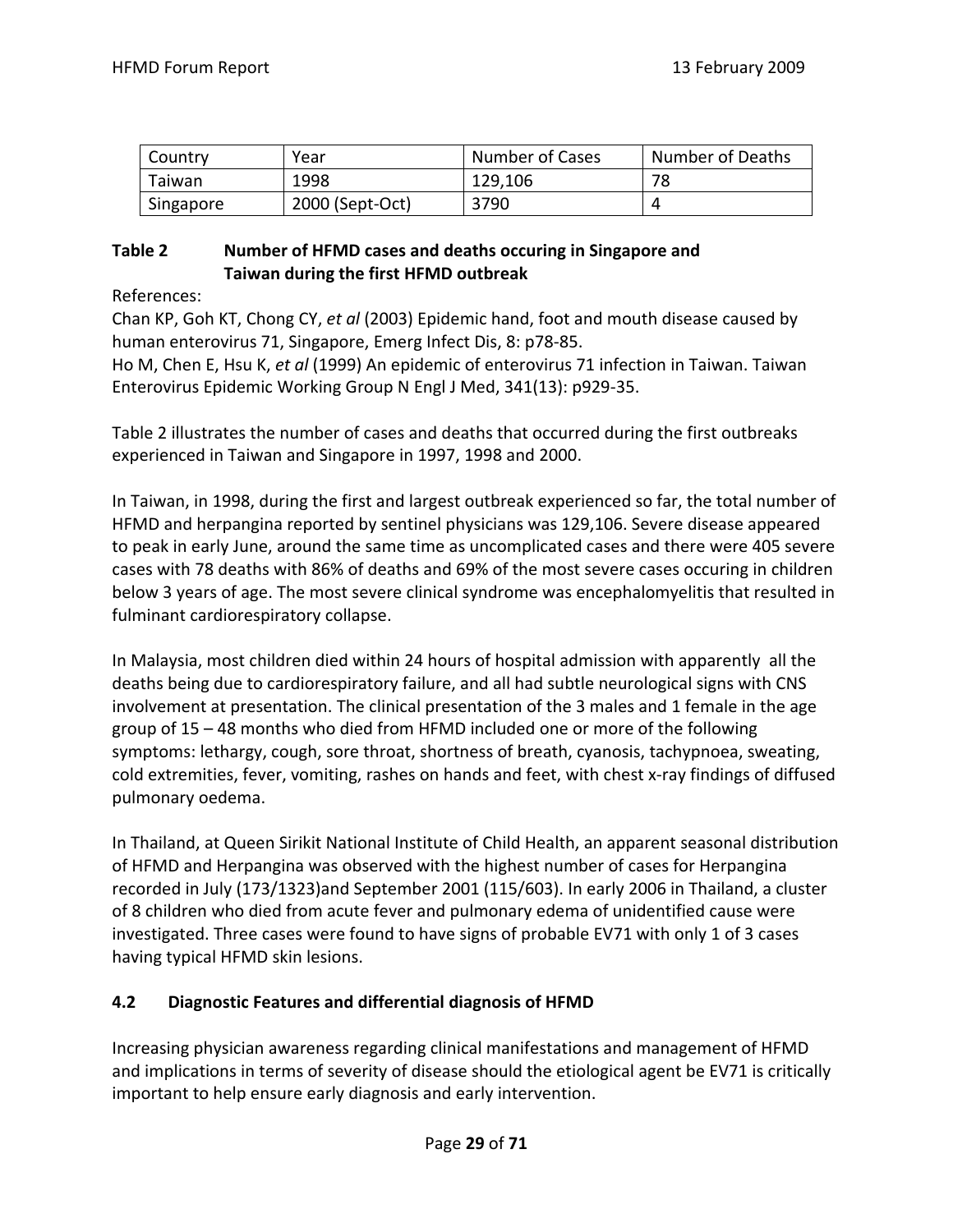| <b>Disease</b>                   | <b>Case Definition</b>                                         |
|----------------------------------|----------------------------------------------------------------|
| <b>HFMD</b>                      | Febrile illness, maculopapular or papulovesicular rash on      |
|                                  | palms and soles, vesicles/ulcers in mouth                      |
| Herpangina                       | Multiple oral ulcers on the posterior parts of the oral cavity |
| <b>Aseptic Meningitis</b>        | CSF pleocytosis                                                |
| Encephalitis                     | Lethargy, drowsiness/coma, seizures or myoclonus               |
| Acute flaccid paralysis          | Areflexic limb weakness                                        |
| <b>Cardiorespiratory Failure</b> | Tachycardia, Respiratory Distress, Pulmonary Oedema, Poor      |
|                                  | peripheral perfusion, pulmonary congestion, reduced            |
|                                  | cardiac contractility on echocardiography                      |

The main diagnostic features for the clinical spectrum of HFMD are outlined in the table below:

## **Table 3 Diagnostic features of HFMD and associated complications**

Courtesy of Dr Ooi MH (Malaysia)

Although herpangina and a febrile illnes with typical rash distribution affecting the mouth, and extremeties are characteristic of HFMD, these features do not distinguish EV71 from HFMD caused by other enteroviruses. Thus as outlined in Table 3, clinical signs and symptoms of EV71 vary widely and patients may present with a wide spectrum of clinical manifestations, ranging from nonspecific febrile illness with rash to an encephalitis. In considering differential diagnosis, these features are also similar to that of other enterovirus infections. Herpangina is also caused by enteroviruses namely CVA 8, CVA 10, CVA 16 and EV71 with the difference being the distribution of the oral lesions (posterior pharynx instead of oral cavity). Other viruses that cause AFP in the region include non‐polio enterovirus (e.g. Coxsackie virus and Echovirus), Japanese Encephalitis Virus (JEV) and West Nile virus. Other differential diagnosis for HFMD include chickenpox (varicella), herpetic gingivostomatitis, and aphthous stomatitis.

## **4.3 Pathogenesis and Pathological features**

Data from autopsies conducted in Malaysia, Singapore and Taiwan have been useful to improve our understanding of the pathogenesis of severe disease and potential underlying pathological insult leading to death. The inflammatory response seen in EV71 encephalomyelitis is typical of viral encephalitides, consisting of neuronophagia, perivascular cuffing, focal oedema and macrophage/microglia infiltration. Although mild inflammation can be seen in the cerebral cortex, it is absent in the anterior pontine nuclei and cerebellar hemisphere. The areas of inflammation appears to be localized to the brain stem and spinal cord. The stereotypical distribution of inflammatory lesions have contributed to making magnetic resonance imaging (MRI) studies diagnostically useful. MRIs often show hyperdense lesions in the spinal cord and posterior brainstem with the most severe inflammation located in the spinal cord, brainstem, dentate nucleus and hypothalamus.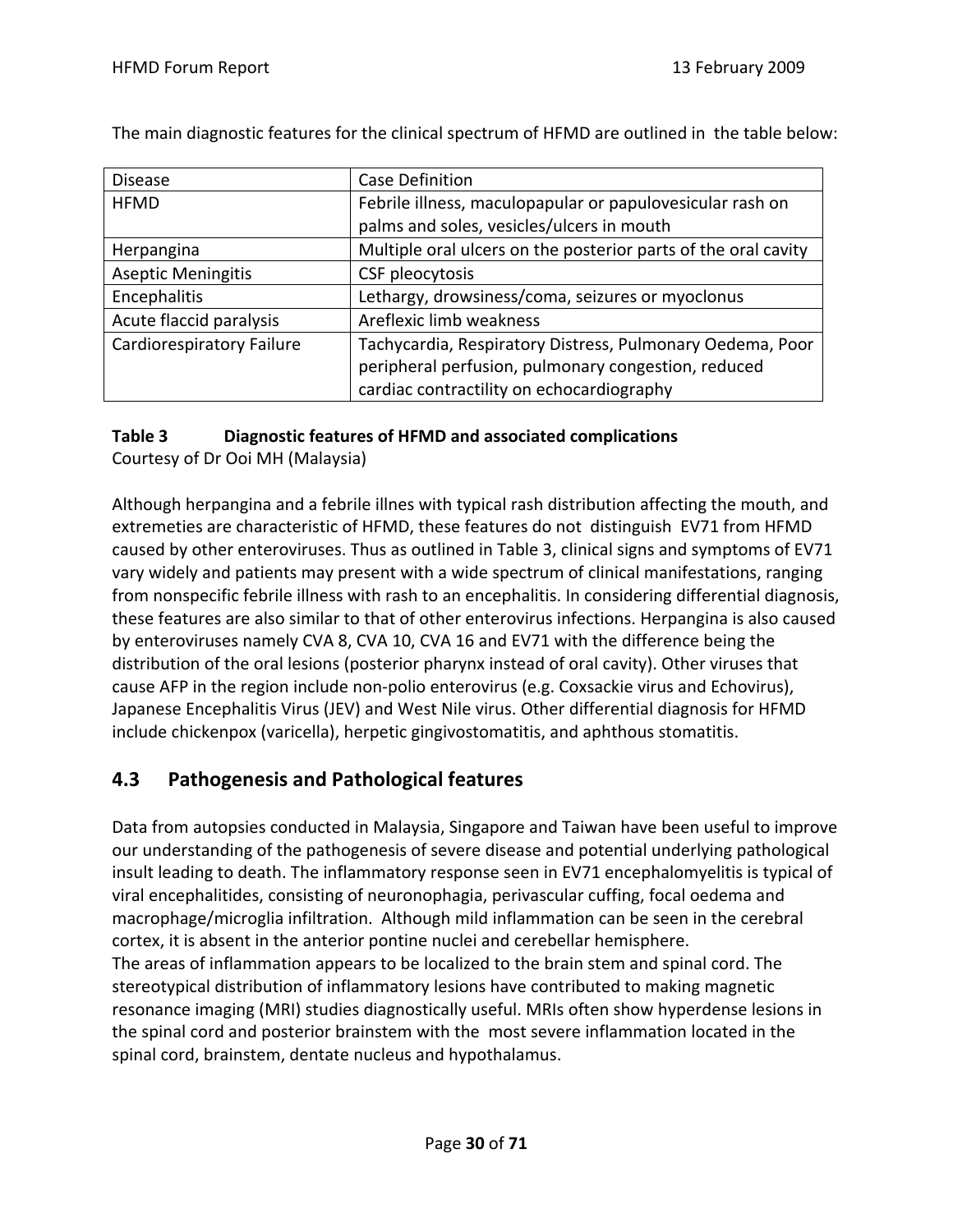$\overline{a}$ 

It has been proposed that the topographic distribution of inflammation and virus suggests that the retrograde viral spread into and within the CNS could be by neural pathways, possibly involving motor pathways i.e. peripheral motor nerves, something that some groups are investigating in murine models.

It has been demonstrated that viral antigens/RNA appear to be localised to neuronal body and processes, and macrophages are participating in the neuronophagia seen in inflammed areas which provides evidence that neurons are likely the main viral targets, and viral cytolysis an important mechanism for neuronal injury. The primary cause of death is thought to be due to medullary inflammation and destruction, where the final pathway of apoptosis involves the activation of an inflammatory mediator, caspase 3 which is found in the glial cells.

Lung findings at autopsy is consistent with interstitial pneumonitis, pulmonary edema and hemorrhage and myocardial congestion. The pathogenesis of death resulting from pulmonary edema alone or pulmonary edema and concurrent pulmonary hemorrhage during EV71 infection is not completely understood. Based on the findings above, it has been proposed that the destruction of the medullary centers and resulting effect on cardiopulmonary function leads to the cardiopulmonary collapse and death. Although these and other additional causes for death including central nervous system dysfunction and myocarditis have been proposed, the alteration of cardiopulmonary function and its direct relationship to mortality have never been clarified<sup>5</sup>.

## **4.3.1 Pre‐clinical studies into pathological mechanism of EV71 encephalomyelitis**

Mouse models have been developed in order to study the pathogenic mechanisms of EV71 infections and to allow for testing of promising compounds or antigens for vaccine development. In one mouse model of EV71 encephalomyelitis, the distribution of virus infiltration and inflammation is similar to what is seen in human encephalomyelitis $^{22}$ , which has allowed for the generation and exploration of hypotheses regarding EV71 viral replication and spread in the CNS.

This is achieved through intramuscular hind limb‐inoculation, which leads to early retrograde spread to ipsilateral lumbar efferent motor axons and anterior horn cells, motor cranial nucei and contralateral motor cortex before affecting other parts. This suggests that motor pathways could be extremely important for viral transmission into and within the CNS. Viral antigens were found in the skeletal, muscle and brown fat. In the murine model, skeletal myositis was also severe but myositis has not been reported in human EV71 infections.

Pathogenic and anti‐viral studies in these and other models may be useful for use in drug and vaccine development.

<sup>&</sup>lt;sup>22</sup> Ong KC, M Badmanathan, S Devi, et al. (2008), Pathological characterization of a murine model for human Enterovirus 71 encephalomyelitis, J NEUROPATHOL EXP NEUROL, 67:532‐542.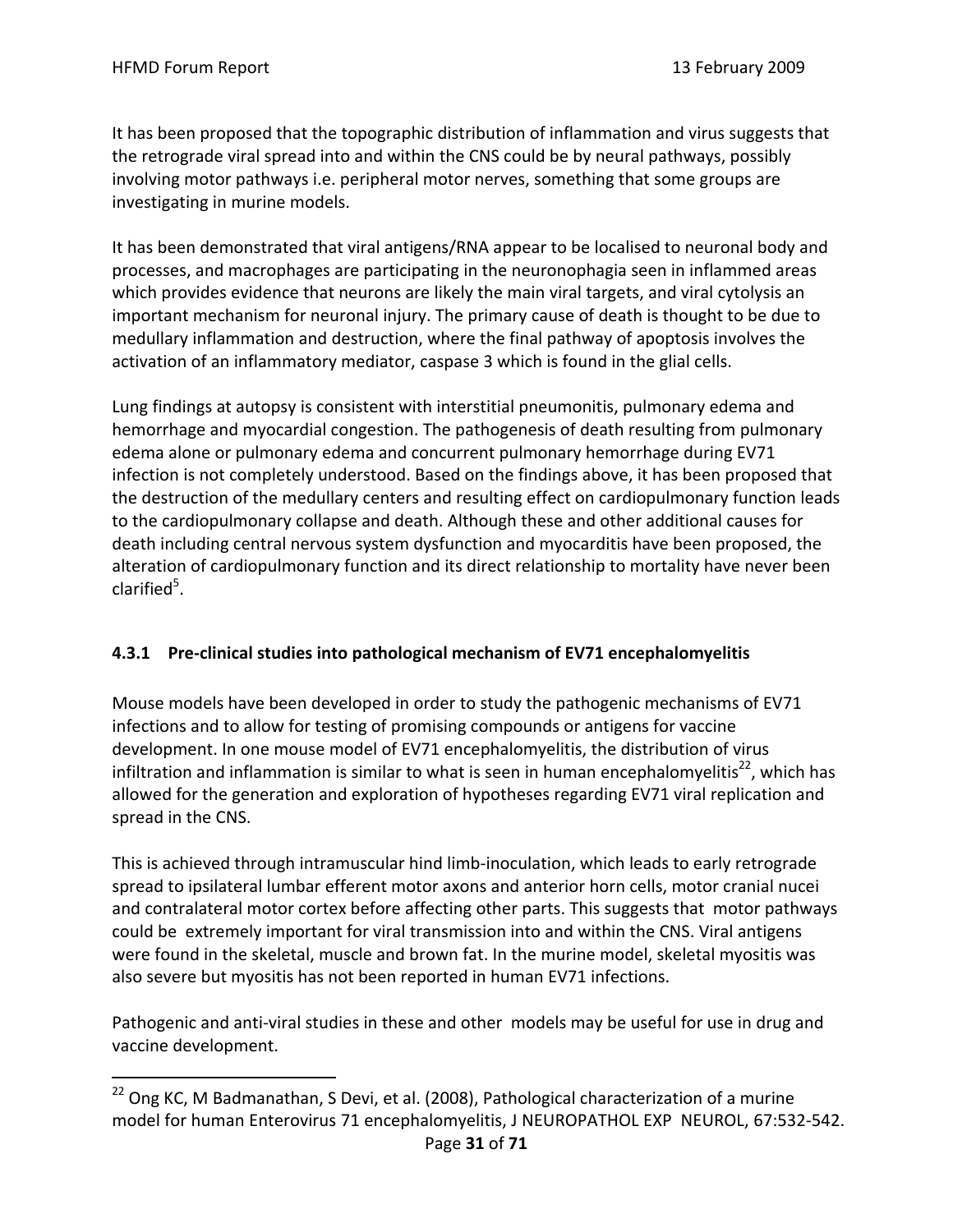## **4.4 Clinical Management**

## **4.4.1 Overview**

<u>.</u>

The key management strategy entails early recognition and early intervention. Unfortunately, most of the time, the viral diagnosis of HFMD is known only after the outbreak of severe cases. Management strategies are influenced by the evidence based on clinical as well as anecdotal case experiences and issues related to ensuring rapid and immediate access to hospital based management of severe complications. In some cases, analysis of clinical experience has identified potential risk factors that are associated with poor outcomes that could be useful predictors to be used in management. Treatment of cases are based on supportive management principles. There are no effective anti-virals available for HFMD. Some groups advocate the use of a stage‐based management strategy, dependent on clinical signs and symptoms that denote involvement of the central or autonomic nervous system or cardiopulmonary compromise. In addition some groups also have resorted to the early use of intravenous immunoglobulin (IVIG) infusions in cases suggestive of CNS involvement. However conclusive data on the benefit of IVIG is lacking as no clinical trial of this approach has been undertaken.

## **4.4.2 Possible risk factors for severe outcomes and death**

Analysis of cases in Singapore during the 2000 outbreak found that vomiting, absence of mouth ulcers, leucocytosis and an atypical presentation was associated with a fatal outcome. Atypical HFMD is described as having skin rashes but an absence of mouth ulcers, with vomiting, fever, diarrhoe $a^{23}$ .

Similarly in Taiwan, analysis of cases occuring in the 1998 outbreak combined with experience so far have identified several risk factors associated with severe EV71 infection. In a comparison of cases caused by CVA 16 and EV71, it was found that the significant difference in clinical features was that fever was higher (greater than 39°C) and of a longer duration (more than 3 days) in EV71 infections<sup>24</sup>.

Table 4 summarizes the factors that are used to determine clinical management (admission criteria into the hospital and ICU) because of their association with severe disease.

<sup>23</sup> Chong CY, KP Chan, VA Shah, *et al.* (2003) Hand, foot and mouth disease in Singapore: a comparison of fatal and non‐fatal cases, ACTA PEDIATR, 92(10):1163‐9

<sup>24</sup> Chang LY, TY Lin, YC Huang, *et al* . (1999) Comparison of enterovirus 71 and coxsackievirus A16 clinical illnesses during the Taiwan enterovirus epidemic, 1998, THE PED INF DIS JOURNAL, 18(12):1092‐1096.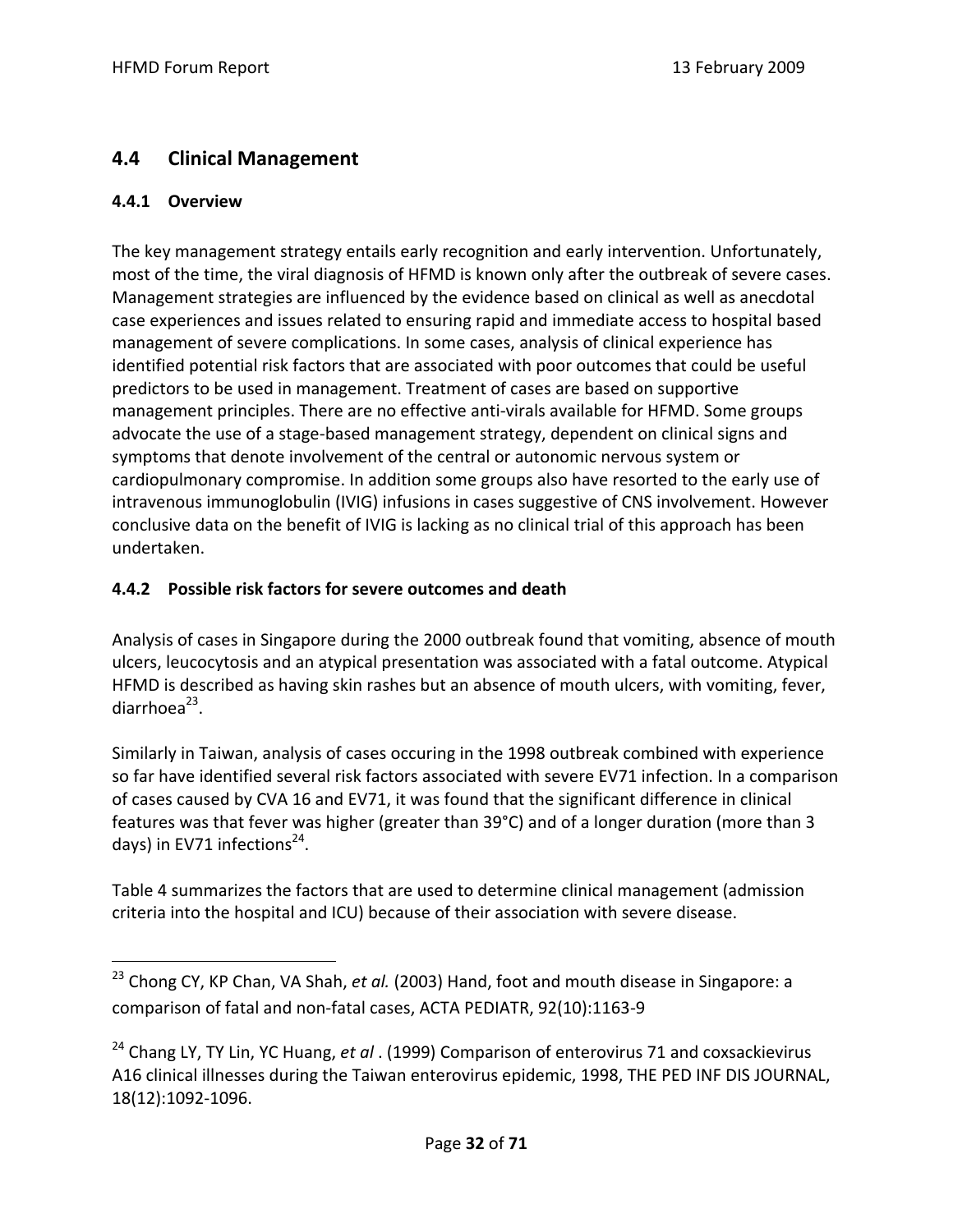| Risk factors for severe EV71 infections |                     |                           |  |
|-----------------------------------------|---------------------|---------------------------|--|
| Severe manifestations                   | <b>Risk Factors</b> | Recommend                 |  |
| <b>Common Clinical</b>                  | Fever >3 days       | <b>Hospital Admission</b> |  |
| characteristics among                   | Fever> 39 C         |                           |  |
| patients with CNS                       | Lethargy            |                           |  |
| involvement                             | Limb weakness       |                           |  |
|                                         | Vomiting            |                           |  |
|                                         | Seizure             |                           |  |
|                                         | Hyperglycemia       |                           |  |
| Potential risk factors for              | Tachycardia         | ICU admission and         |  |
| Cardiopulmonary failure                 | Leukocytosis        | management                |  |
|                                         | Hypertension        |                           |  |
|                                         | Hyperglycemia       |                           |  |

## **Table 4 Risk factors and hospital admission recommendations for severe EV71 infections in Taiwan**

Modified from: Chang LY, Lin TY, Hsu KH, *et al* (1999) Clinical features and risk factors of pulmonary oedema after enterovirus‐71‐related hand, foot, and mouth disease LANCET, Nov 13;354(9191):1682‐6.

Long-term studies of children who recovered from severe EV71 disease have found that serious impairment of neurological development as well as cognitive function can occur in some children. In a case‐control follow‐up of children aged 4‐16 years with CNS involvement post‐ recovery, attention deficit hyperactivity related symptoms were seen in 20% of EV71 infected children and 3% of the control group children<sup>25</sup>.

## **4.4.3 Stage‐Based Management**

 $\overline{a}$ 

The stage‐based management approach developed in Taiwan has helped in reducing the fatality rate according to the Taiwan experience. The clinical course of EV71 infections is divided into 4 stages with corresponding features and management recommendations for each stage.

Table 5 presents a modified version of this approach resulting from discussions by the clinical management working group at the forum.

**<sup>25</sup>** Gau SS, LY Chang, LM Huang, *et al*. (2008) Attention‐Deficit/Hyperactivity–Related Symptoms Among Children With Enterovirus 71 Infection of the Central Nervous System, PEDIATRICS, 122: e452‐e458.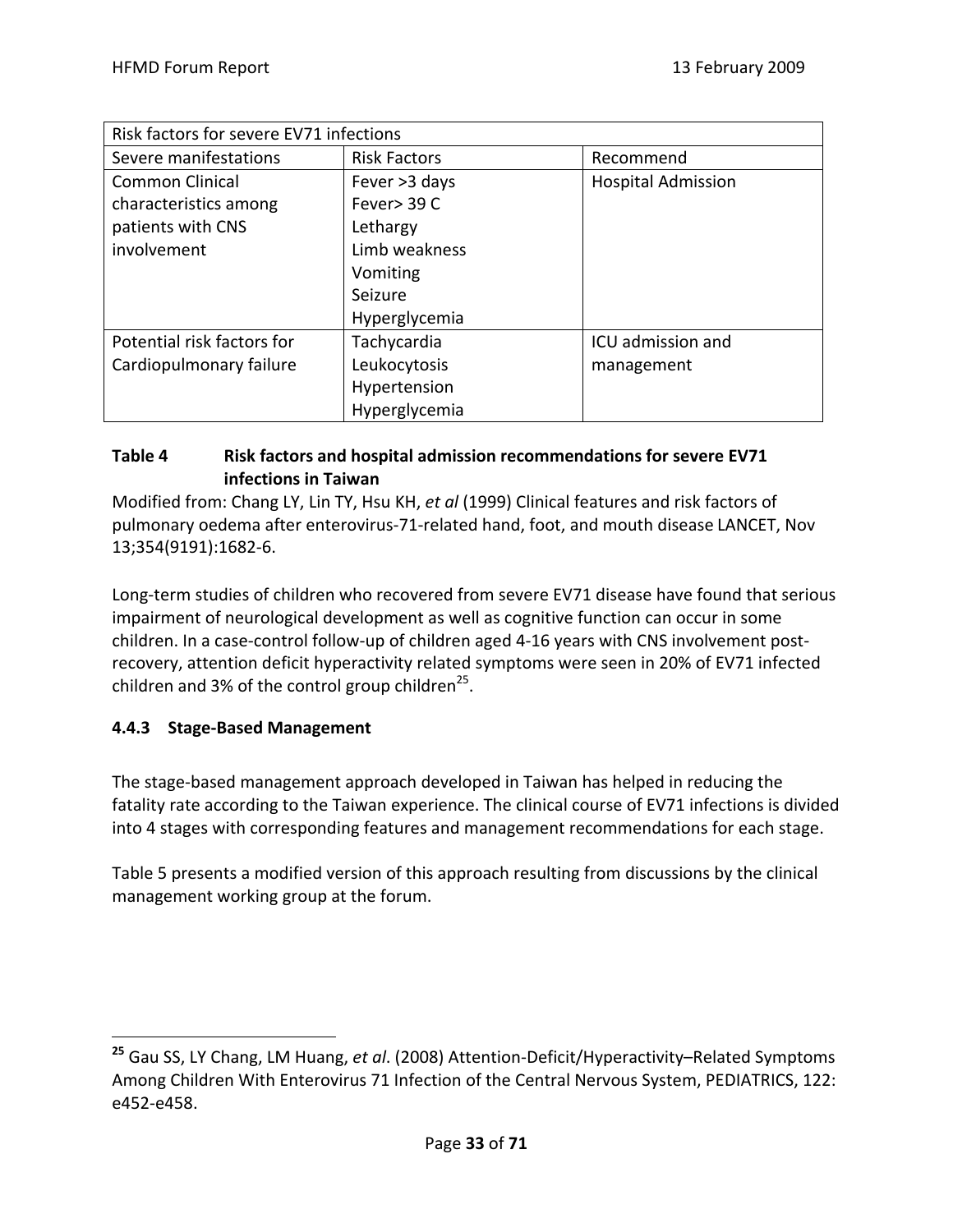| <b>Stage</b>                         | <b>Clinical features</b>                                                                                                                                                                     | Management                                                                                                                                                                                                                                                                                                                                                                                                                                                                                                                 |
|--------------------------------------|----------------------------------------------------------------------------------------------------------------------------------------------------------------------------------------------|----------------------------------------------------------------------------------------------------------------------------------------------------------------------------------------------------------------------------------------------------------------------------------------------------------------------------------------------------------------------------------------------------------------------------------------------------------------------------------------------------------------------------|
| Stage I<br>(Non-complicated<br>HFMD) | $\bullet$ HFMD<br>Herpangina<br>Fever                                                                                                                                                        | • Symptomatic Treatment<br>• Consider admission only if patients<br>have high fever or prolonged fever                                                                                                                                                                                                                                                                                                                                                                                                                     |
| Stage II                             | <b>Aseptic Meningitis</b><br>Encephalitis<br>Encephalomyelitis,<br>polio-like syndrome<br>Headache<br>Vomiting<br>Lethargy<br>Limb weakness<br>Upward gaze<br>Seizure<br>Myoclonic jerk      | • Monitor BP, HR, sugar, ABG,<br>electrolytes e <sup>-</sup> , coma scale<br>Early Intubation and provide<br>mechanical ventilator for GCS<9 or<br>significant IICP (seldom noticed) or<br>any deterioration signs.<br>• IVIG: needs further evaluation<br>1gm/kg, i.v. 12 hours only for<br>encephalitis, and polio-like<br>syndrome<br>• Fluid restriction: 1/2-2/3<br>maintenance<br>• Invasive monitoring: CVP, ABP<br>• Consult cardiologist as needed and<br>arrange echocardiography                                |
| Stage IIIa                           | • Autonomic<br>Dysfunction<br>Tachycardia<br>Hypertension<br>Profuse sweating<br>Paralytic ileus<br>Leucocytosis<br>Hyperglycemia<br>Tachypnea<br>Hypozemia<br>Pulmonary<br>edema/hemorhhage | • Restrict preload: Fluid restriction,<br>diuretics<br>• Reduce after load cautiously: BP<br>$\uparrow$ , with normal cardiac<br>contractility : vasodilator or $\beta$ -<br>blocker:<br>Nitroprusside 0.5-4<br>1.<br>mcg/kg/min<br>Esmolol 50-300 mcg/kg/min<br>2.<br>3.<br>Milrinone 0.25-0.75<br>mcg/kg/min<br>Sedatives? midazolam,<br>4.<br>morphine or propofol*<br>Augment myocardium contractility<br>1. Milrinone 0.25-0.75<br>mcg/kg/min<br>2. Dobutamine 5-20 mcg/kg/ min<br>*not recommended in every hospital |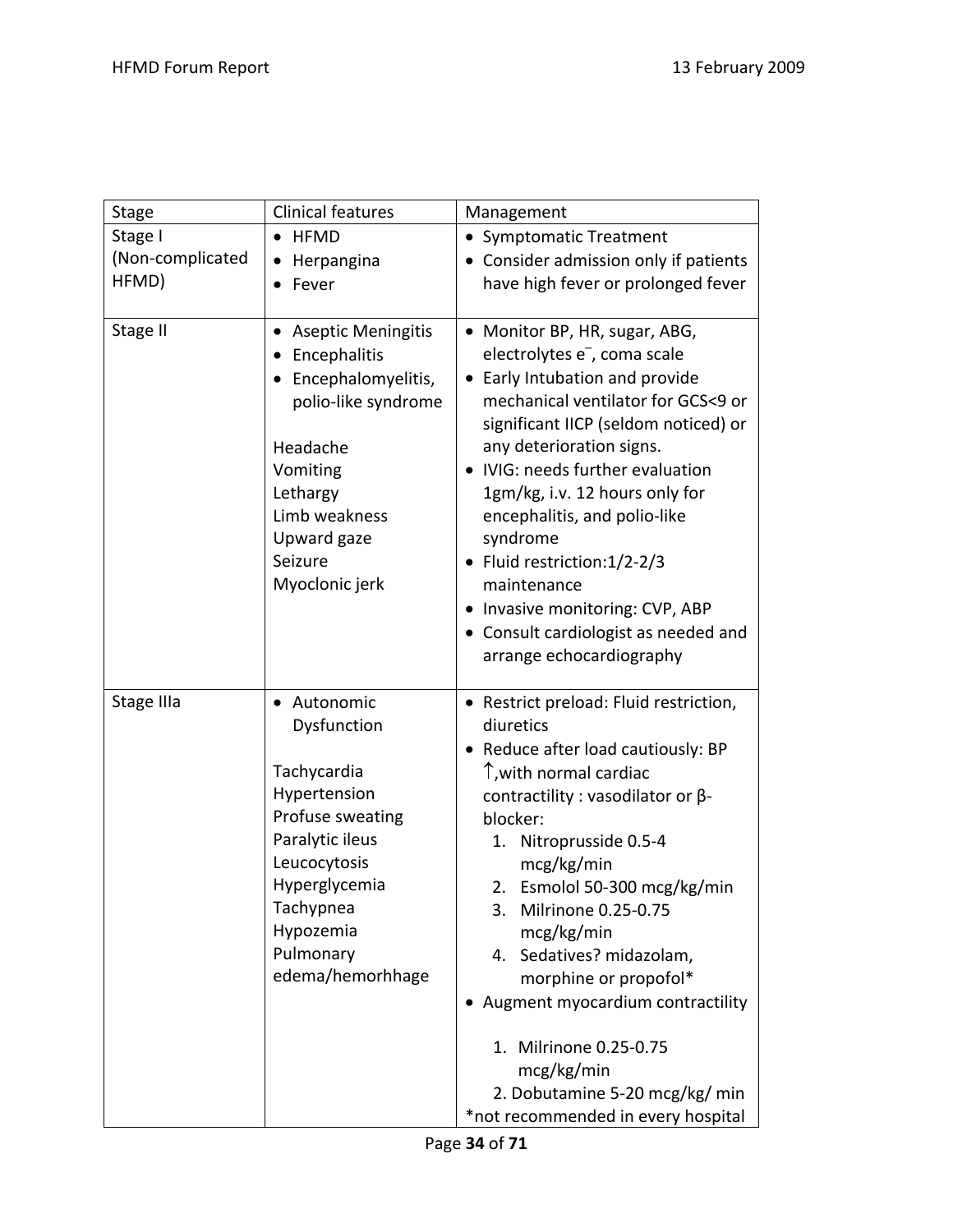|            |                                                                               | and should be used very cautiously                                                                                                                                                                                                                                                                                                                                                                                                                                           |
|------------|-------------------------------------------------------------------------------|------------------------------------------------------------------------------------------------------------------------------------------------------------------------------------------------------------------------------------------------------------------------------------------------------------------------------------------------------------------------------------------------------------------------------------------------------------------------------|
| Stage IIIb | • Circulatory Failure<br>Hypotension<br>Coma<br>Loss of brainstem<br>reflexes | Monitor HR, BP and Blood Sugar, Use<br>of positive pressure ventilator,<br>Inotropic agents and ECMO<br>ventricular assist device<br>• Maintain adequate cerebral and<br>vital organ perfusion during<br>hypotension, optimize preload,<br>after load and myocardium<br>contractility<br>Inotropes - A very high infusion<br>$\bullet$<br>rate of inotropes may be needed<br>to keep adequate BP<br>1. Dopamine 20mcg/kg/min<br>2. Epinephrine 0.05-<br>$0.4$ (?) mcg/kg/min |
| Stage IV   | Recovery/<br>Convalescence                                                    | Long Term care<br><b>Nutrition</b><br>Tracheostomy<br>Rehabilitation<br>Chest physical therapy-prevent<br>pneumonia                                                                                                                                                                                                                                                                                                                                                          |

## **Table 5 Proposed Stage‐based management formulated by clinical care discussion group, at the forum**

An assessment comparing outcomes of EV 71 infection with and without stage based management found that stage‐based management reduced case‐fatality rate in those with cardiopulmonary failure by 50% (from 80% to 30%). However, it was also found that among those who survived, there was a significantly higher occurrence of neurological impairment<sup>26</sup>. Long-term follow-up of a group of children who were diagnosed with EV71 with CNS disease also found that long term care and support were needed for a number of these children, particularly those who had cardiopulmonary failure with up to 75% having a range of neurological sequelae such as ventilator dependency and assisted feeding (tube) and up to 20% with developmental delays<sup>27</sup>.

 $\overline{a}$ <sup>26</sup> Chang LY, LM Hsia, CT Wu, *et al.* (2004) Outcome of enterovirus 71 (EV71) with or without stage‐based management:1998‐2002, PED INF DIS J, 23:327‐32.

<sup>27</sup> Chang LY, LM Huang, SS Gau, *et al.* (2007) Neurodevelopment and Cognition in Children after Enterovirus 71 Infection, N ENGL J MED, 356:1226‐34.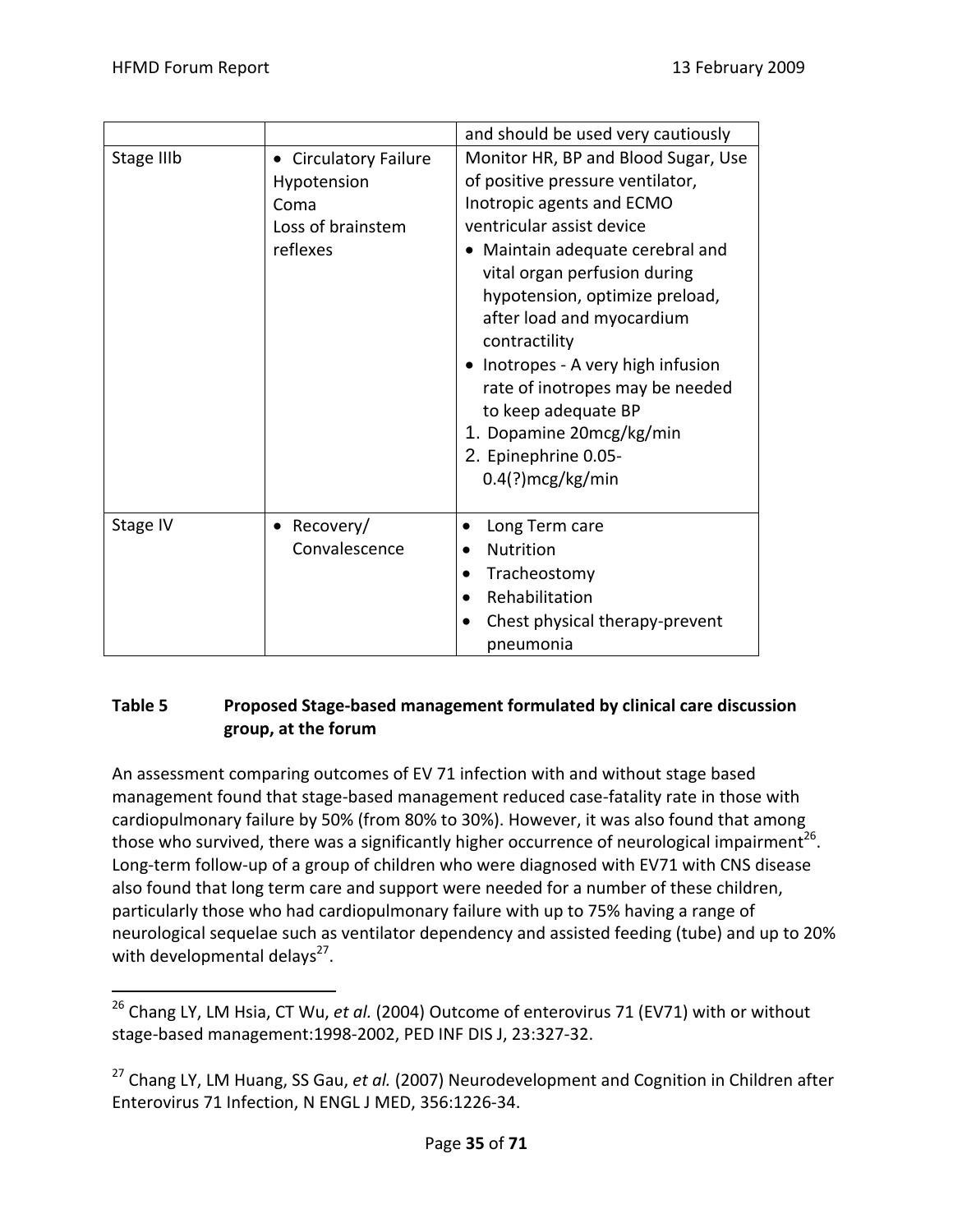The use of IVIG remains controversial and is driven by several factors including anecdotal experience as well as pragmatic considerations. Some ways in which it is being used is described below:‐

- a) In Singapore, IVIG was considered for a young patient < 4 years with the following symptoms: raised WBC, vomiting and the disease lasted < 5 days. Singapore did not specifically find a statistic correlation between severe disease and EV71 infection but most of the other sites did find a correlation between the severe disease and EV71.
- b) In Malaysia, early intervention using IVIG has been done using IVIG (Intragram P, CSL) 1‐2 kg/kg over 10‐12 hours infusion.

The need for testing this treatment approach in a clinical trial setting is something that needs to be considered.

# **5 Laboratory Diagnostic Strategies**

# **5.1 Overview**

The virological diagnosis behind a case of HFMD takes on a great significance mainly because of the need to rapidly and accurately determine if the virus is one associated with severe complications, in the case of EV71. The clinical hallmarks of HFMD do not distinguish between EV71 and other viruses and confirmation of diagnosis is by laboratory tests. In addition, there is a subset of infected patients who do not present with the typical characteristics and present a diagnostic challenge, particularly in the face of the risk of severe disease. Confirmatory diagnosis is based on tissue culture and virus isolation and detection which are both laborious and time‐consuming. These methods therefore are not practical for clinical decision‐making, particularly in deciding between interventions and treatment in patients where the clinical hallmarks are ambiguous or even absent. Antibody based tests and PCR are more widely available now and allow for more rapid diagnosis but are not yet widely used due to cost as well as concerns about the lack of sensitivity and specificity. Ideally, what would be most useful is a sensitive and specific method for the direct detection of EV71 antigen or RNA in a point‐of care setting.

### *Diagnostic strategies – key gaps*

*Need to optimize the conduct of current diagnostic tests including the need to strengthen and harmonize assay parameters of quality assurance of assay performance*

*Need to support training in virological diagnostics to improve on the capacity to conduct improved regional surveillance (i.e. through networks such as APNET)*

*Need to optimize serological based diagnostic methods*

*Need to develop a rapid diagnostic, point of care test for EV71* 

Presence of virus can be determined in primary specimens

and detailed information can be obtained from the APNET(Asia Pacific Network for Enterovirus Surveillance) website: www.apnet.med.usyd.edu.au which acts as a resource for the region by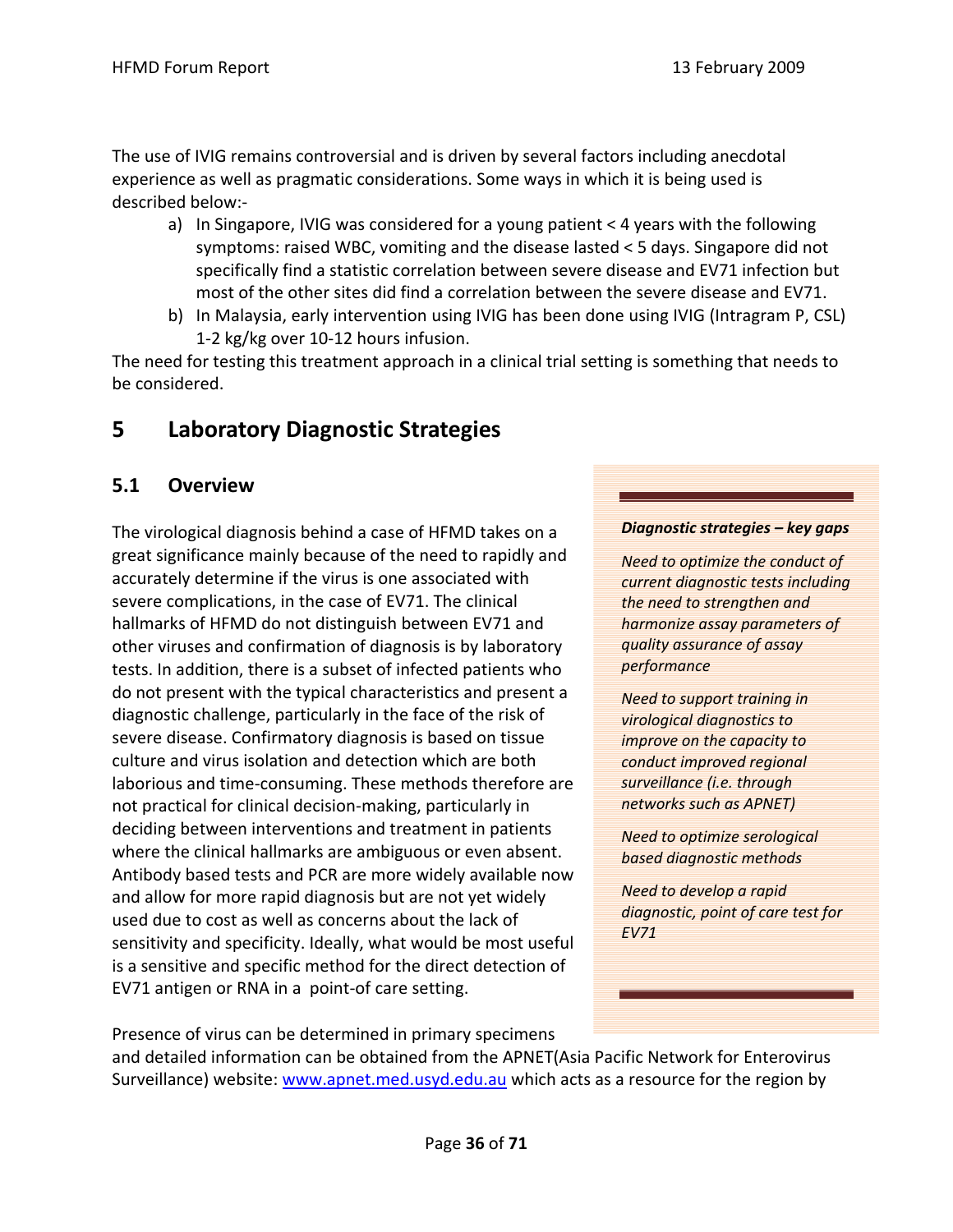making SOPs for clinical case definitions, virology story and epidemiology story available and also sending PCR primers and antibodies.

Current molecular techniques allow for the genomic analysis of the causal agents and allows for tracking of viruses such as EV71 as well as relationships of the virus strains in the region. In most cases, primary specimens are received from multiple sources depending on existing surveillance structures in place. As has been described in previous sections, many areas that have had to deal with outbreaks of HFMD in the region have some form of surveillance including active surveillance for cases and case investigation and have standard case definitions and protocols with algorithms to identify and find cases.

For some countries, particularly when the burden of testing is high at the peak of an epidemic, severe cases will be prioritized for rapid diagnosis through Real time RT‐PCR for an initial, presumptive diagnosis. Positive cases will be prioritized for virus isolation in order to make the most of limited resources.

# **5.2 Laboratory Detection Methods**

There is no widely available, sensitive rapid diagnostic test for EV 71. Laboratory diagnosis of EV71 infection depends on traditional virus isolation in cell culture followed by identification of virus serotype by neutralization with monoclonal antibodies, indirect immunofluorescence assay (IFA), or Real Time Reverse Transcriptase Polymerase Chain Reaction (RT‐PCR). Primary specimens that can be sampled for culture include throat swab, vesicle fluid, stool samples, cerebrospinal fluid (CSF) and sera. The yield for both CSF and serum is very low. EV71 may be isolated in a variety of human and primate cell lines including African green monkey kidney (Vero) cells, human lung fibroblast (MRC5) cells and human rhabdomyosarcoma (RD) cells.

Serology can also be used in EV71 diagnosis but given that this requires acute and convalescent serum samples, this retrospective diagnosis may not be helpful in a clinical management or public health context.

### **5.2.1 Rapid presumptive diagnosis on primary specimens**

The types of testing and diagnostic strategies favored are dependent on resources and capacity. However, with the need to both screen as well as provide more rapid diagnosis of the primary specimen acquired from the suspect case, most labs currently depend on direct RT‐PCR as the method of choice allowing for the earliest, presumptive diagnosis of EV71. Sensitivity of detection between methods used on EV71 isolates and direct specimen RT‐PCR are both high and comparable $^6$  and so currently this is considered is the most rapid method for detecting EV and EV-71 in suspect samples before selecting positive samples for virus isolation and confirmatory sequencing, and typing into genogroups or subgenogroups.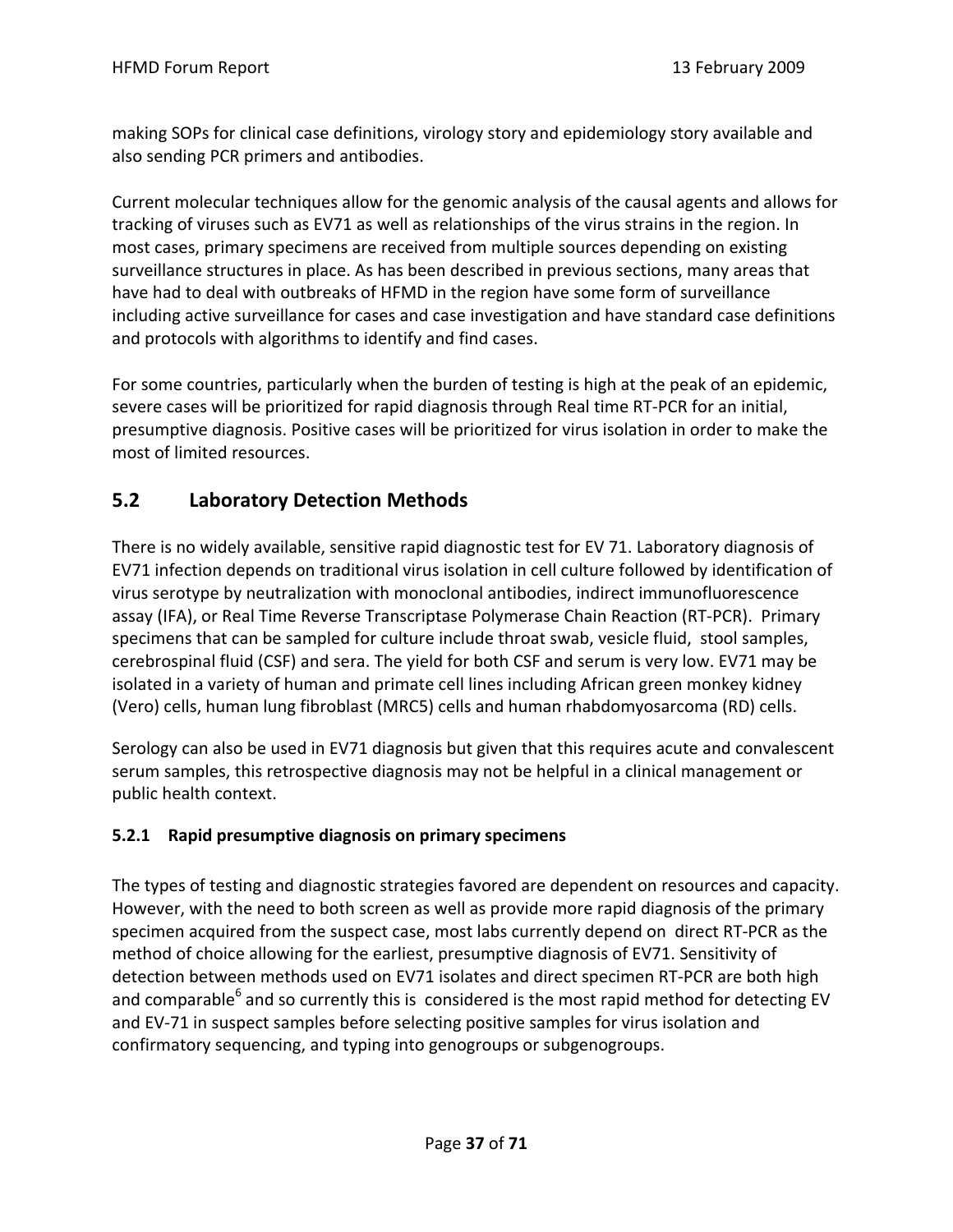Note on RT‐PCR of primary specimens: A careful selection of primers is required. Pan Enterovirus primers are used in VP1 sequence to determine the serotype. As the virus evolves, primers need to be evaluated and reevaluated.

EV71 IgM‐specific enzyme‐linked immunosorbent assay (ELISA): Assays are being developed but still most have problem with specificity for EV71 resulting in many false-positive results and giving the tests low positive predictive value for EV71 infection.

### **5.2.2 Methods of identification of EV71 from virus culture**

Several methods exist for the identification of EV71 from virus culture:

- 1. Confirmation of serotype achieved by neutralisation with a type‐specific antiserum provides a specific and reliable serotype diagnosis of EV71. The current limitation is the availability of type specific anti‐sera against EV71.
- 2. Indirect immunofluorescence assay (IFA) using anti‐EV71 monoclonal antibodies can provide rapid, presumptive diagnosis. Although the IFA method is technically simple and rapid, the antibodies are relatively expensive to purchase. Supply of monoclonal antibodies is a limitation to wide access of this assay. Monoclonal antibodies are available commercially from Chemicon International and through APNET, which can provide a polyvalent antiserum against a recombinant EV71 VP1 antigen.
- 3. Reverse transcriptase polymerase chain reaction (RT‐PCR) amplification of viral RNA using various gene targets (5' untranslated region, VP1, VP4 genes).

### **5.3 Type of Specimen**

One of the challenges of diagnosis is the type of specimen available for virus detection. The types of specimens that are collected and available for diagnosis vary depending on the clinical presentation as well as practice and may influence the test result. The sensitivity and specificity of the diagnostic methods vary between methods.

Specimens that may be collected are:‐

- 1. Stool
- 2. Throat swab in Virus Transport Medium (VTM)
- 3. Vesicular fluid in VTM
- 4. Cerebrospinal fluid
- 5. Rectal swab (not recommended by WHO)

Serum is also collected and when available, tissue biopsy.

In Thailand, in a study of 29 hospital admissions with a diagnosis of HFMD or herpangina, testing of paired acute and convalescent sera found that, 45 out of 102 seroconverted for EV71. No EV71 infection was found in the Herpangina cases. The total of HFMD patients during this period was 60 with a mean age of 28 months. In all the viral agents were identified in 31/60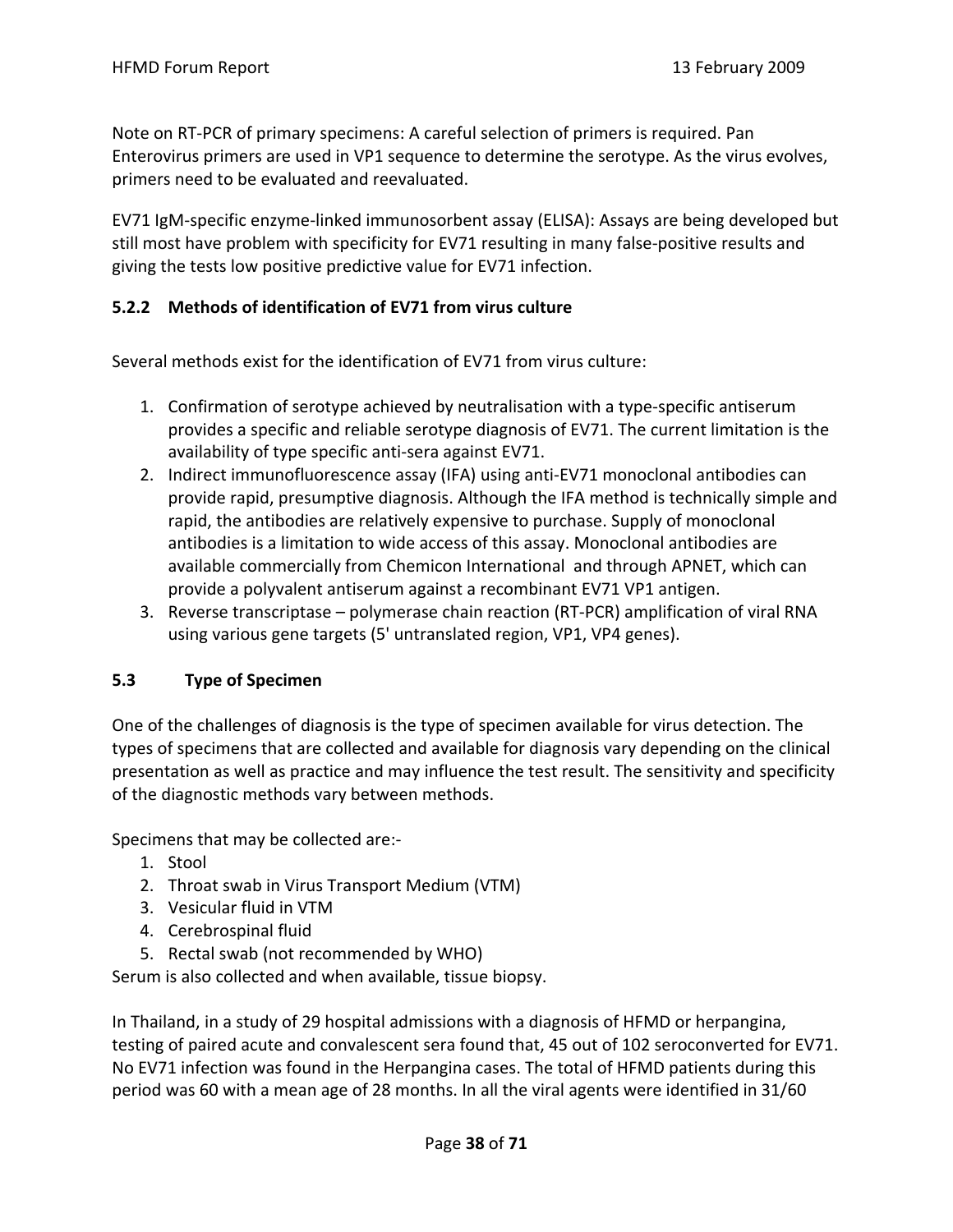$\overline{a}$ 

(52%) cases; 65% cases tested positive for EV71 (20/31) and 26% cases tested positive for non EV71 causes (8/31).

During the 2000 outbreak in Singapore, EV71 culture was tested positive in 44% stool samples, 43.6% vesicles, 25% mouth, 32% throat samples. In the non–HFMD patients, EV71 culture tested positive in 5.4% stool samples. EV71 was isolated from 73% of virus positive patients. Other serotypes isolated included - CVA 16, CVA 4, CVA 10, CVB 5, CVA 6, CVA 24, CVB 3, CVB 4, EV  $18^{28}$ . During the 2008 outbreak, 28% EV71 tested positive from both throat and stool EV isolation for EV71 PCR. For the entire period in 2008, the EV71 positives contributed to 21% of the total number of tests for EV71 PCR.

In a comparison in Taiwan, in 1998, out of 117 throat and rectal swabs specimens, 105/117 (89.7%) throat swabs tested positive for EV71 and 80/117 (68.4%) rectal swabs tested negative.

<sup>28</sup>Chan KP, KT Goh, CY Chong, *et al*. (2003) Epidemic hand, foot and mouth disease caused by human enterovirus 71, Singapore. Emerg Infect Dis; 8: 78‐85.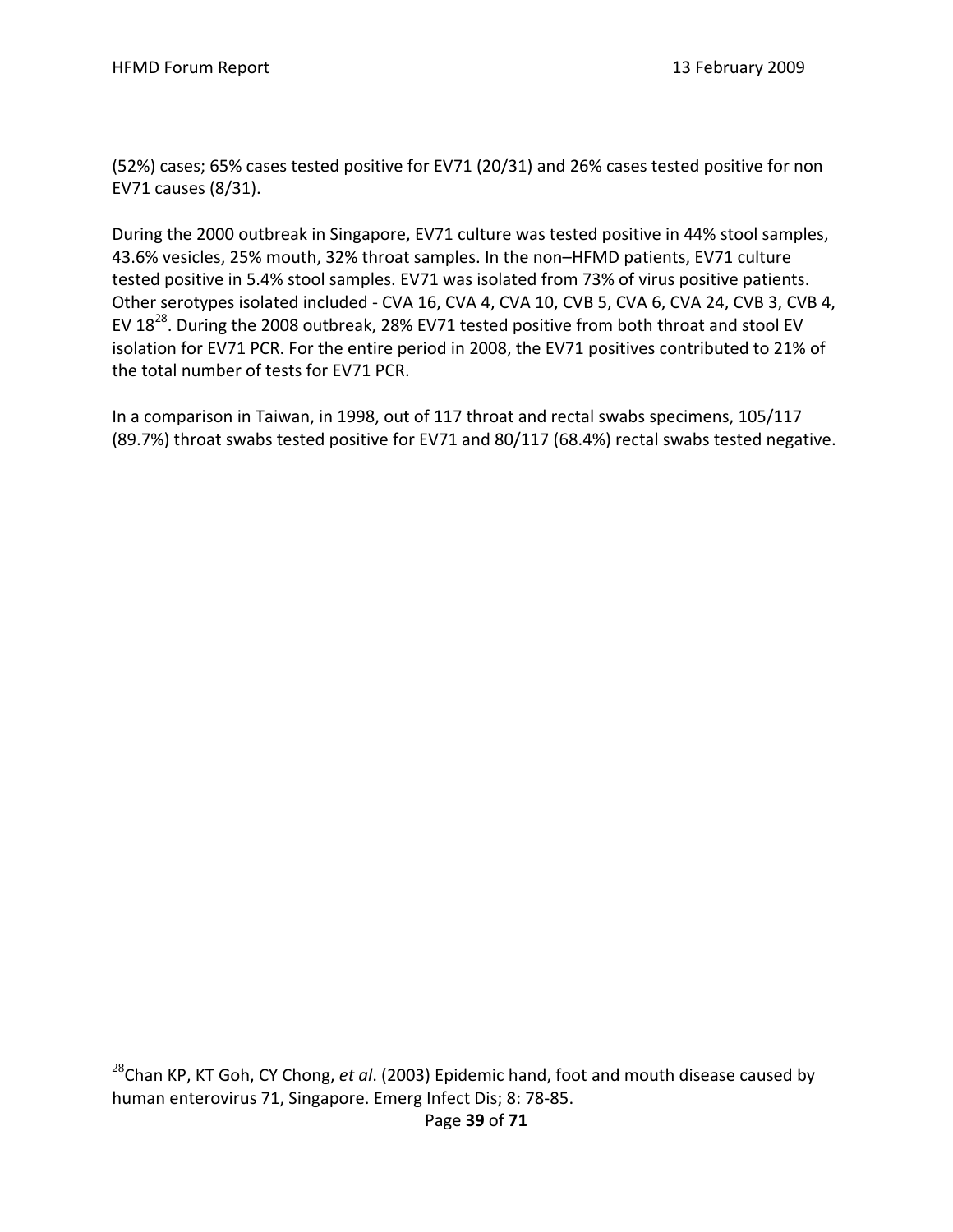$\overline{a}$ 

The following table compares the advantages and disadvantages between the different specimens<sup>29</sup>.

| No.            | Specimen Sample        | Advantages                    |             | <b>Disadvantages</b>       |
|----------------|------------------------|-------------------------------|-------------|----------------------------|
| $\mathbf{1}$   | Stool                  | 1. Easy to collect            |             | 1. For in-patients only    |
|                |                        | 2. VTM not required           |             | 2. Collection time depends |
|                |                        | 3. Long duration of virus     |             | on patient                 |
|                |                        | excretion                     |             | 3. Difficult for field     |
|                |                        | 4. High rate of positivity    |             | investigation              |
| $\overline{2}$ | Throat swab            | 1. Easy to collect            |             | 1. Need VTM                |
|                |                        | 2. For out-patients           |             | 2. Need well trained       |
|                |                        | 3. For field investigation    |             | collector                  |
|                |                        |                               |             | 3. Short duration of viral |
|                |                        |                               |             | shedding                   |
|                |                        |                               | 4.          | Low rate of positivity     |
| 3              | Rectal swab            | 1. Available for all patients | $1_{\cdot}$ | Not sterile site           |
|                |                        | 2. Does not require the       | $2_{1}$     | Isolation of virus there   |
|                |                        | presence of                   |             | might represent            |
|                |                        | mucocutaneous stigmata        |             | coincidental               |
|                |                        |                               |             | asymptomatic carriage      |
|                |                        |                               |             | rather than the causative  |
|                |                        |                               |             | agent                      |
| 4              | <b>Vesicular Fluid</b> | 1. Virus obtained from        |             | 1. Difficult to collect    |
|                |                        | the fluid is a causative      |             | vesicular fluid from very  |
|                |                        | agentHigh rate of             |             | small vesicles             |
|                |                        | positivity                    |             | 2. Need VTM                |
|                |                        |                               |             |                            |
| 5              | <b>CSF</b>             | 1. Good to determine          | 1.          | Need experienced           |
|                |                        | specific causative agent      |             | doctors to do lumbar       |
|                |                        | of viral meningitis           |             | puncture                   |
|                |                        | 2. WBC count and              | 2.          | Highly insensitive for     |
|                |                        | biochemistry indicate         |             | isolating EV71             |
|                |                        | <b>CNS</b> infection          |             |                            |
|                |                        |                               |             |                            |

**Table 6 Advantages and Disadvantages of various types of specimens** Courtesy of Dr Tu PV (Vietnam)

<sup>29</sup> Ooi MH, T Solomon, Y Podin *et al.* (2007) Evaluation of Different Clinical Sample Types in Diagnosis of Human Enterovirus 71‐Associated Hand‐Foot‐and‐Mouth Disease; J Clin Microbiol 45(6):1858‐1866.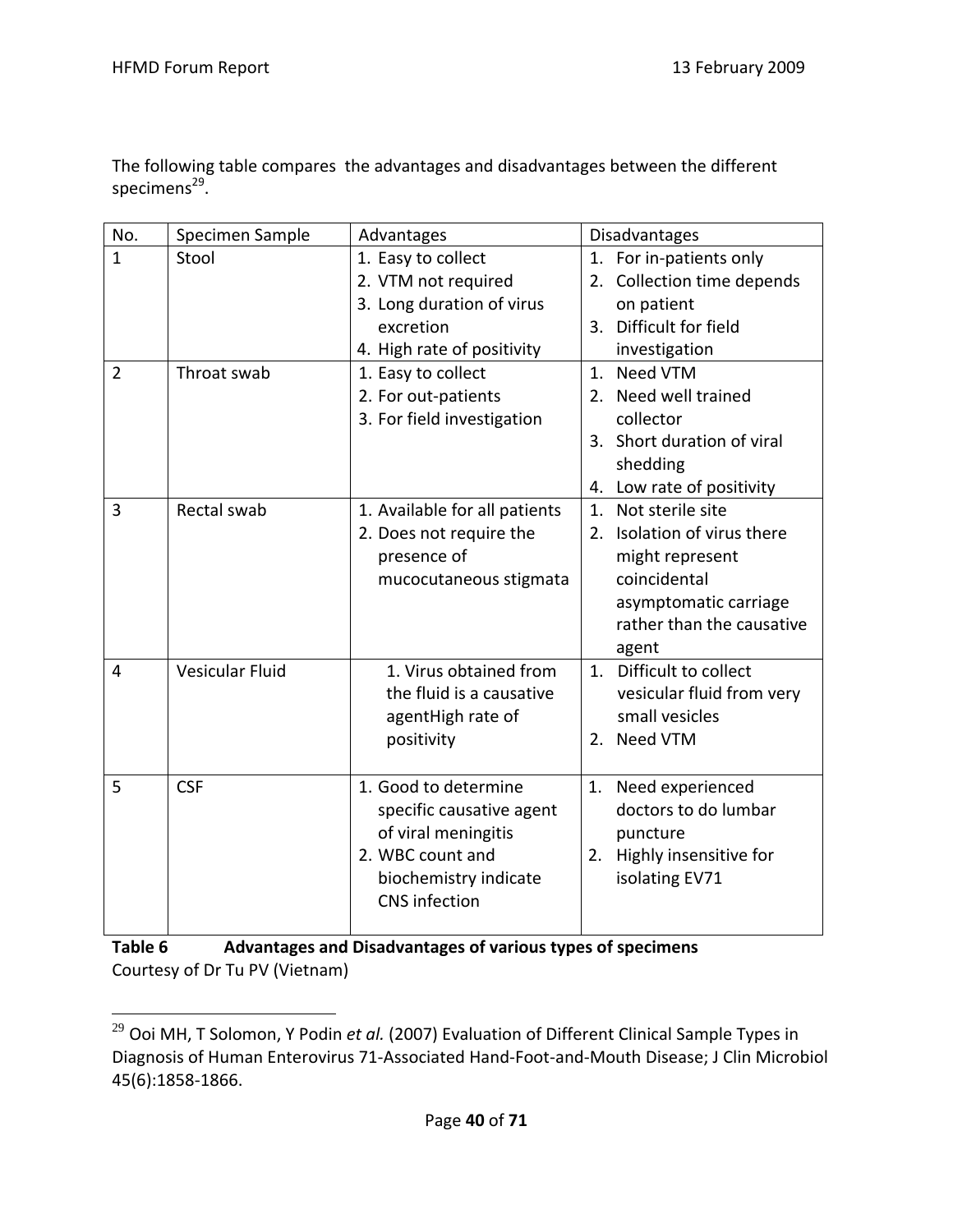# **6 OUTBREAK AND PUBLIC HEALTH RESPONSE TO HFMD**

## **6.1 Regional Prevention and Control measures**

The extensive outbreaks of HFMD in the region has had a considerable impact on society and the public health, medical and diagnostic services. The rare but significant disability and death from EV71 causing HFMD has driven the prevention and control efforts in most of the countries in the region to respond to public and parental concerns. Overall, the strategies employed by areas and countries in the region are very similar in principle and they consist of :‐

- 1. Educating on good hygiene and basic sanitation through intensive campaigns
- 2. Implementing and strengthening surveillance Passive, Active Case finding, Case Investigation
- 3. Closing schools and daycare facilities
- 4. Applying public information strategies such as Risk Communication Principles
- 5. Disseminating resources on best practices

### **China**

The prevention and control measures of HFMD in Fuyang city included closure of kindergartens, fever and rash inspection of pupils in morning, nosocomial infection control, clean environment campaign, health education including handwashing and disinfection of toys.

The risk factors of this disease included close contact with other children and exposure in crowded public areas. The personal hygiene habits enforced pre‐ and post‐outbreaks include frequent hand‐washing and avoiding thumb sucking and chewing nails. In several counties, secondary transmission between children in the same family was observed. Among the risk factors for transmission, closure of schools was found to be protective in urban Fuyang and risky in the more rural Qiaosi. The reason for difference in social distancing was not found to be clear. The data suggested that in rural provinces childcare centres may actually be cleaner than households and it may therefore be 'protective' to send children there than keep them at home. Basic hygiene practices such as frequent handwashing and avoiding sucking fingers and chewing nails can lower infection risk.

The following measures were taken to minimize the case fatalities –

- 1. Setting up of a patient triage system
- 2. Designating specific hospitals for treatment
- 3. Clinical Monitoring for the early detection and intervention of severe cases
- 4. Establishing a pediatric intensive care unit (PICU) on a 24 hour on-duty service
- 5. Reimbursing medical fare based on new rural cooperative medical care regulation

### **Singapore**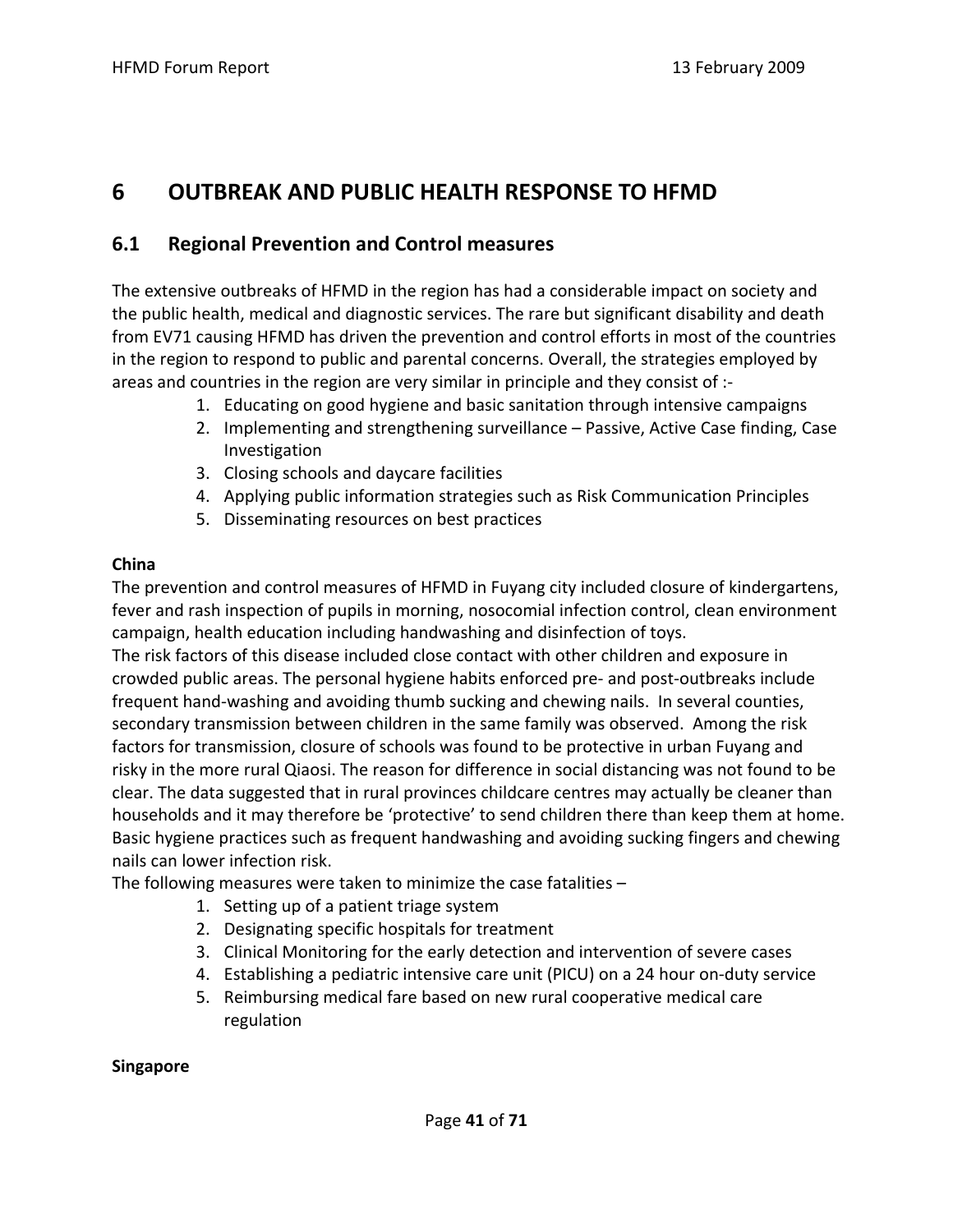Changes in social behavioural norms in Singapore such as a lack of an extended family structure with both the parents working has greatly increased the numbers of young children in childcare centres and pre‐schools. Closure of affected childcare centres and preschools implemented from 22 April to 7 July 2008. Childcare centres and preschools were recommended to close when the transmission period was more than 15 days. Mandatory closure was required if there were more than thirteen cases or the attack rate was higher than 18%, with transmission period of more than 15 days. During the 2008 outbreak, as many as 28 public health officers are working on various aspects of the public health response to HFMD from outbreak investigation to managing press releases and media queries.

Control measures in Singapore are aimed at reducing the exposure of pre‐school age children and interrupting transmission. The importance of maintaining high standards of personal and environmental hygiene to minimise risk of HFMD transmission was emphasised. The health screening measures instituted in childcare centres and preschools include early detection and prompt isolation, monitoring of children daily, and noting any unusual symptoms or behaviour or signs of illness. Parents were advised to consult a doctor early if their child has fever, mouth ulcers and rashes on the palms, soles or buttocks. They were also advised to keep the affected child at home until all the blisters have resolved. Parents were advised to practice proper hygiene at home to avoid transmission to other family members.

The Infectious Disease Act requires medical practitioners to notify all clinical cases of HFMD to MOH within 24 hours of diagnosis. Childcare centres, pre‐schools and primary schools are also required to notify of any HFMD outbreak.

### **Sarawak, Malaysia**

Surveillance such as sentinel site surveillance and high level of awareness regarding the disease among medical practitioners, teachers, child-minders and childcare centers is used to promote passive case reporting. Early detection and early intervention including early admission and intervention have been strengthened through guidelines that describe the case definition, admission criteria and clinical management of HFMD.

Legislation was also enacted to require mandatory notification of HFMD linked to notification of "myocarditis" and "life threatening infections". From 12 October 2006, "myocarditis" and life threatening infections" were replaced by hand, foot and mouth disease. Surveillance also involves active case investigation per protocol by involving mobile teams. During epidemics, the number of cases reported may exceed the human resources to actively investigate each case. In this case, the MoH mobile field investigating teams prioritize the more serious cases for investigation.

In response to outbreaks the MoH also carries out school closures, conducts intensive education campaigns to promote handwashing and hygienic practices. During epidemics,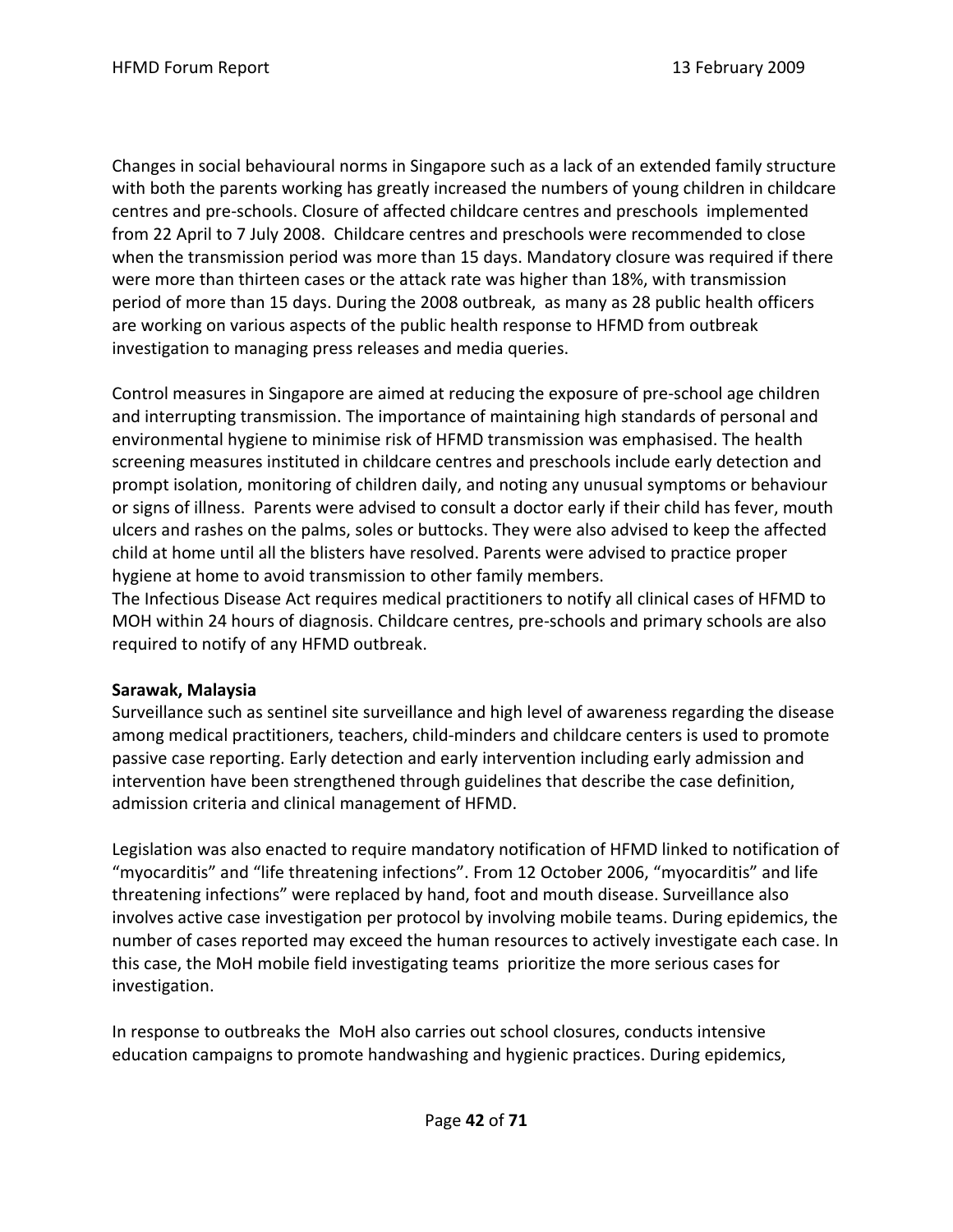careful attention is paid to communication with the public especially the media, families, schools and other stakeholders.

### **Taiwan**

In 2008, Taiwan implemented EV71 Control Policies in order to improve public health control and upgrade the medical service response to EV71. Control measures include public education about the disease and the importance of personal hygiene, cooperation with multiple ministries and announcement of mandatory school closure.

The medical service response was upgraded by constructing "Medical Care Nets for Severe EV Cases", revising "Guideline for Treatment of Severe EV Cases" and adding this guideline to the "digital infectious disease learning net" to give physicians continuing education credits, disseminating the message pertaining to "Symptoms of EV71 and Timing of Referral for Severe Cases to Hospital".

## **6.2 Risk Management and communication**

One of the challenges of the HFMD situation has been the demand for greater and improved public health communication, primarily during the outbreak situation. There is growing awareness regarding the importance of accurate and consistent messages to the general public as well as importantly to the media. Information resulting from the clinical, laboratory and epidemiological investigations must be communicated to those directly involved in the outbreak response to further strengthen surveillance, control and preventive actions. Other critical stakeholders such as public officials and the health provider community also need timely information. A concept that was discussed at the meeting is that of 'risk communication'.

The main objectives of emergency risk communication are –

- 1) Providing accurate, timely and consistent information as well as essential coordination during an emergency
- 2) Informing the public of potential risks and steps being taken during an emergency
- 3) Aiding individuals, stakeholders or communities to accept the imperfect nature of choices and to make best possible decisions during an emergency

The principles of emergency risk communication are –

- 1) Announcing early and often
- 2) Being open and honest
- 3) Keeping messages simple and concise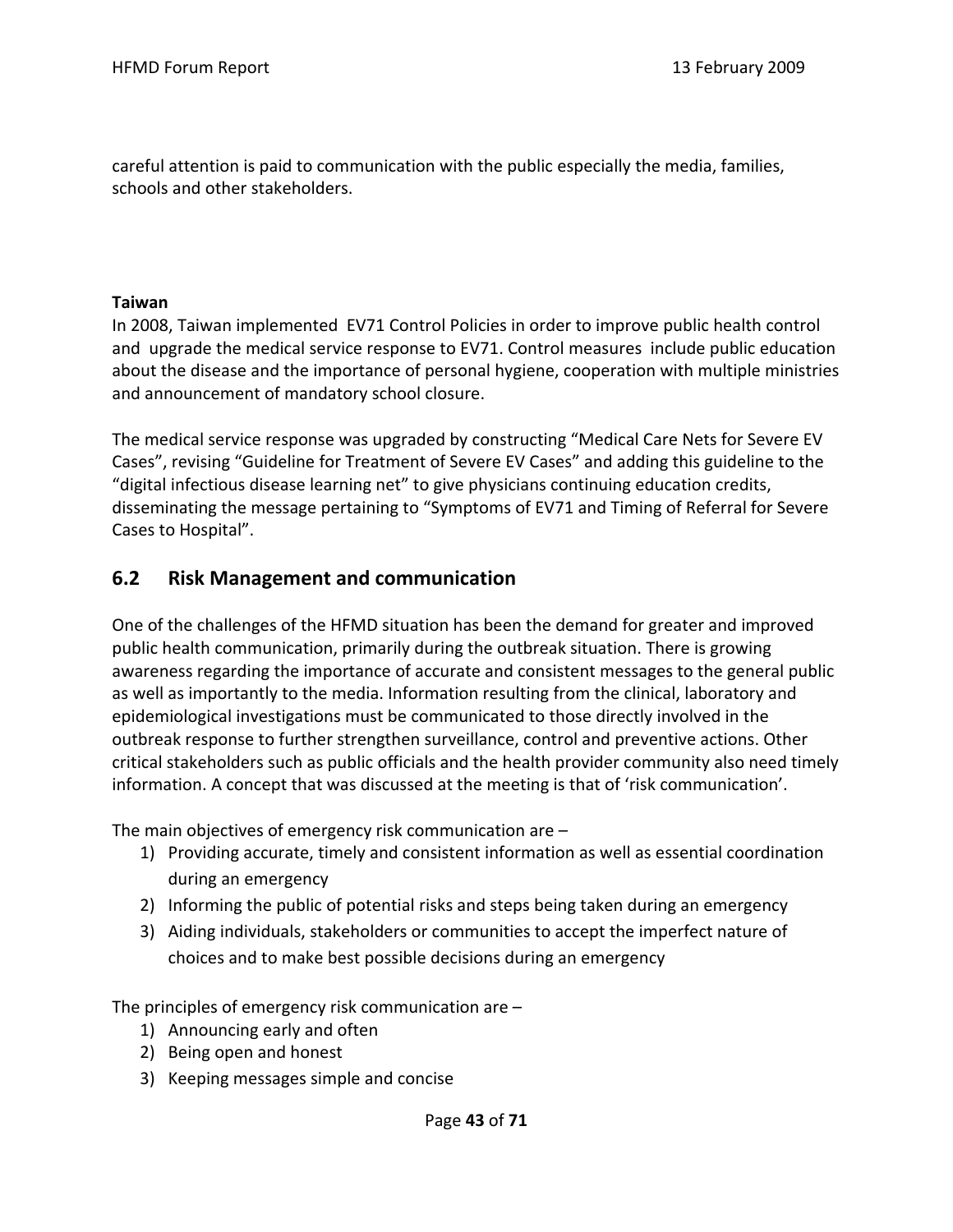- 4) Listening to and involve the public
- 5) Giving the public responsibility and actions
- 6) Displaying public empathy in public announcements when required
- 7) Stating the plan of action during emergency
- 8) Telling people where they can get additional information
- 9) Always planning ahead of time

For the recent outbreak in mainland China, it was found that health officials across China who received risk communication training used better risk communication strategies in post‐ training messages as compared to their pre‐training messages. It did appear that this type of training and the resulting messages resonated well with the Chinese population and could be easily reproduced and adapted to other similar situations.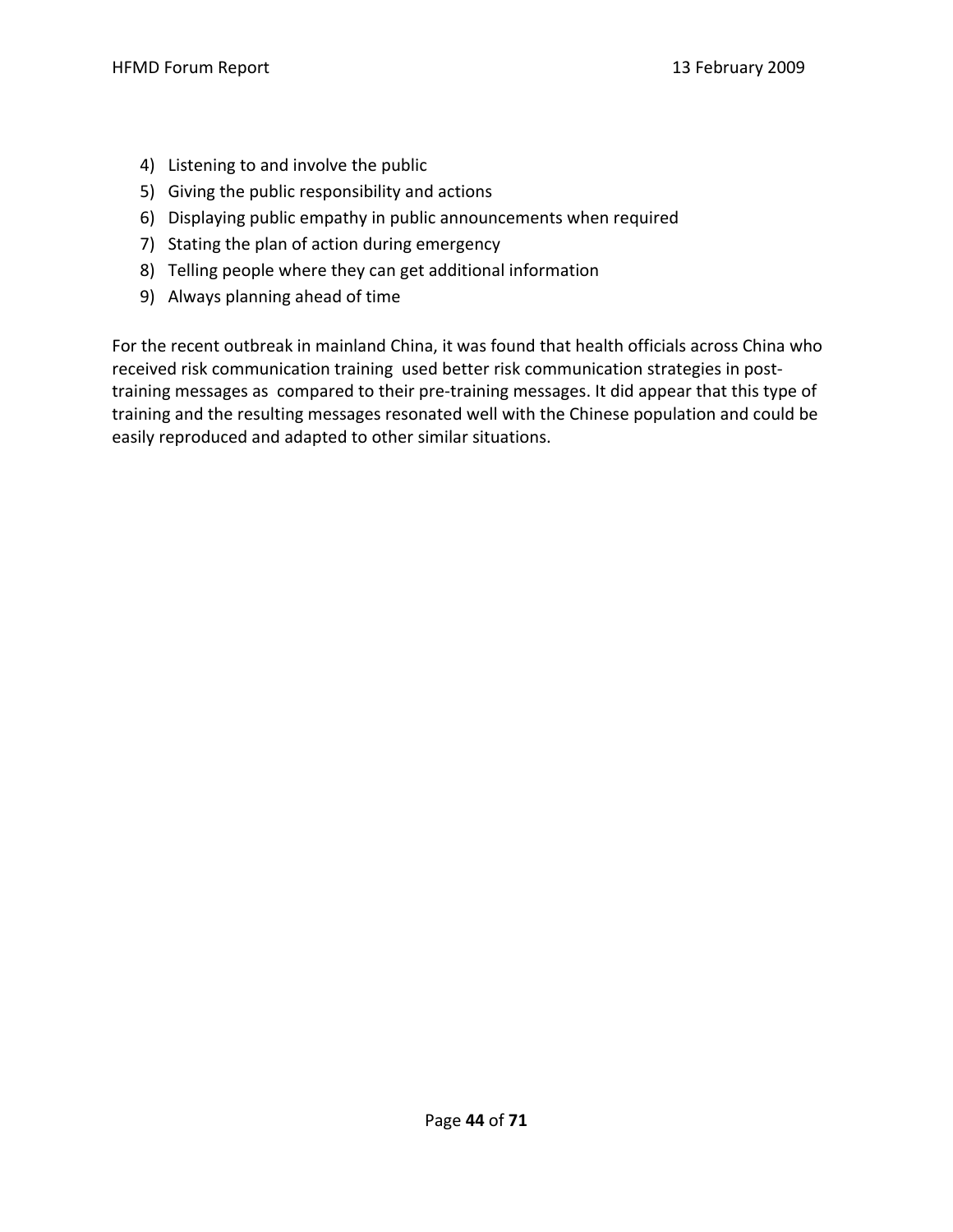# **7 DRUGS AND VACCINES**

# **7.1 Current therapeutic strategies**

Currently there are no antivirals or vaccines effective against EV71 infection. Treatment options for EV71 infection under preclinical and clinical evaluation include anti‐viral drugs: Pleconaril, Enviroxime, 3C protease inhibitors, BPROZ‐194; and therapies such as Intravenous Immunoglobulin (IVIG), Salva Miltiorrhiza (Danshen), and Type I Interferon.

## **Anti‐viral drugs**

Pleconaril (WIN 63843) is an experimental antiviral that is used in phase 3 trials in the USA; preclinical and early trial data suggest that it is effective for most enteroviruses except for EV71. The antiviral drug salva miltiorrhiza is able to neutralize EV71 (in vitro) and hence reduce viral infectivity. Other potential therapeutic avenues being pursued include RNA inhibitors. Studies of RNA interference (RNAi) using chemically synthesized 19‐mer siRNAs and 29‐mer siRNAs show efficacy *in vitro* but not *in vivo*. Passive immunization by anti‐EV71 immune sera has been effective in mice.

## **Immuno therapies**

IVIG has shown to be a useful therapy with varying success rates for treatment of neurological cases of HFMD in Taiwan and Western Australia. The potential use of human monoclonal antibodies as passive immunotherapy is another promising candidate. Type I interferons have shown to enhance specific T‐cell mediated immune responses but have shown limited effectiveness for EV71.

# **7.2 Novel Therapeutic Strategies**

## **RNA interference**

RNAi therapeutic agents are being developed for EV71 infection.

*In vitro* studies have been done using chemically synthesized 29‐mer shRNAs and psiSTRIKE siRNA expression system. Both the chemically synthesized 29-mer shRNA and the plasmid siRNA expression systems inhibited EV71 replication and had activity against EV71 multiple genogroups. In the *in vitro* model siRNA targeting the 3D<sup>pol</sup> region was the most effective.

The *in vivo* studies of RNAi in the murine model showed that the suckling mice recovered from EV71 infection after treatment with 19‐mer siRNAs or plasmid‐mediated siRNAs. The *in vivo studies* were effective against EV71 strains from other genogroups. However the 29‐mer shRNAs failed to protect suckling mice from EV71 infection despite being more efficacious in vitro. The cause of death of mice in EV71 drug screening model is usually encephalitis. SRNAs are able to penetrate into the CSF.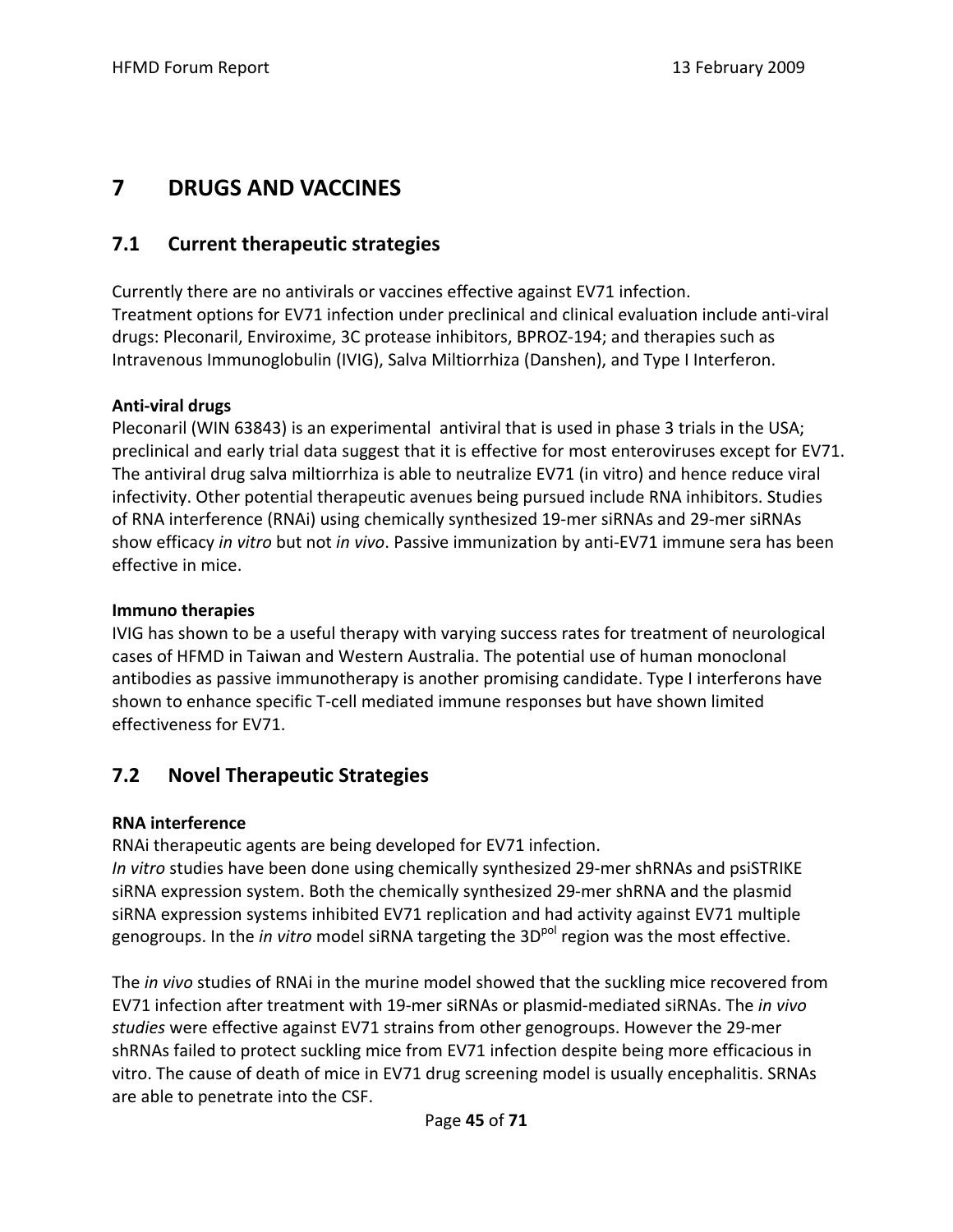RNAi may be a solution to treat EV71 infection but the problems of efficient delivery and sustained effect remain to be resolved.

# **7.3 Vaccine Development in Different Regions**

The progress of vaccine development was discussed by three vaccine companies ‐ SingVax (Singapore), Sinovac (China), and the Taiwan (CDC). All these use whole, inactivated virus because better safety was observed while using inactivated whole virion‐vaccine as compared to the attenuated live vaccines.

However, they all faced similar challenges including:‐

- 1. Difficulty in identifying an appropriate animal model and the crossreactivity of these vaccines against the different subtypes is unknown.
- 2. Lack of critical pieces of knowledge that will be required in order to design clinical studies and evaluate potential impact including cost‐effectiveness of these vaccines. This includes better knowledge of virus transmission, disease burden, clinical stages of the disease as well as practical information of health care burden and current costs of providing public health response and care and treatment for HFMD.
- 3. Lack of funding.

## **Singapore**

A number of studies have been carried out to demonstrate that neutralising titres can be achieved using purified inactivated EV71 WVP with adjuvant Alum, Proprietary adjuvant, used FCA/ICA as a "positive" control adjuvant. Proprietary adjuvant may be a suitable alternative to Alum for use with EV71 whole virus particle antigen. The neutralising titre levels generated in mice are very encouraging. There is interest in Singapore to look seriously into the effectiveness of the vaccine and evaluate its efficacy in animal models and eventually in humans.

# **China**

China CDC and Sinovac Biotech Co. Ltd. are collaborating on development of EV71 vaccine using different approaches such as a live attenuated vaccine, inactivated whole‐ virion vaccine, subunit vaccine and DNA vaccine.

Studies have been carried out to evaluate so far ‐ propagation stability, exogenous factor examination, immunogenecity and development of virus seed bank for vaccine production. The manufacturing process has been carried out using culturing cell (Vero cell, human diploid cell), inactivation is done using formaldehyde, purification and formulation using adjuvant or nonadjuvant, different antigen dosages and BA 1B/c mice.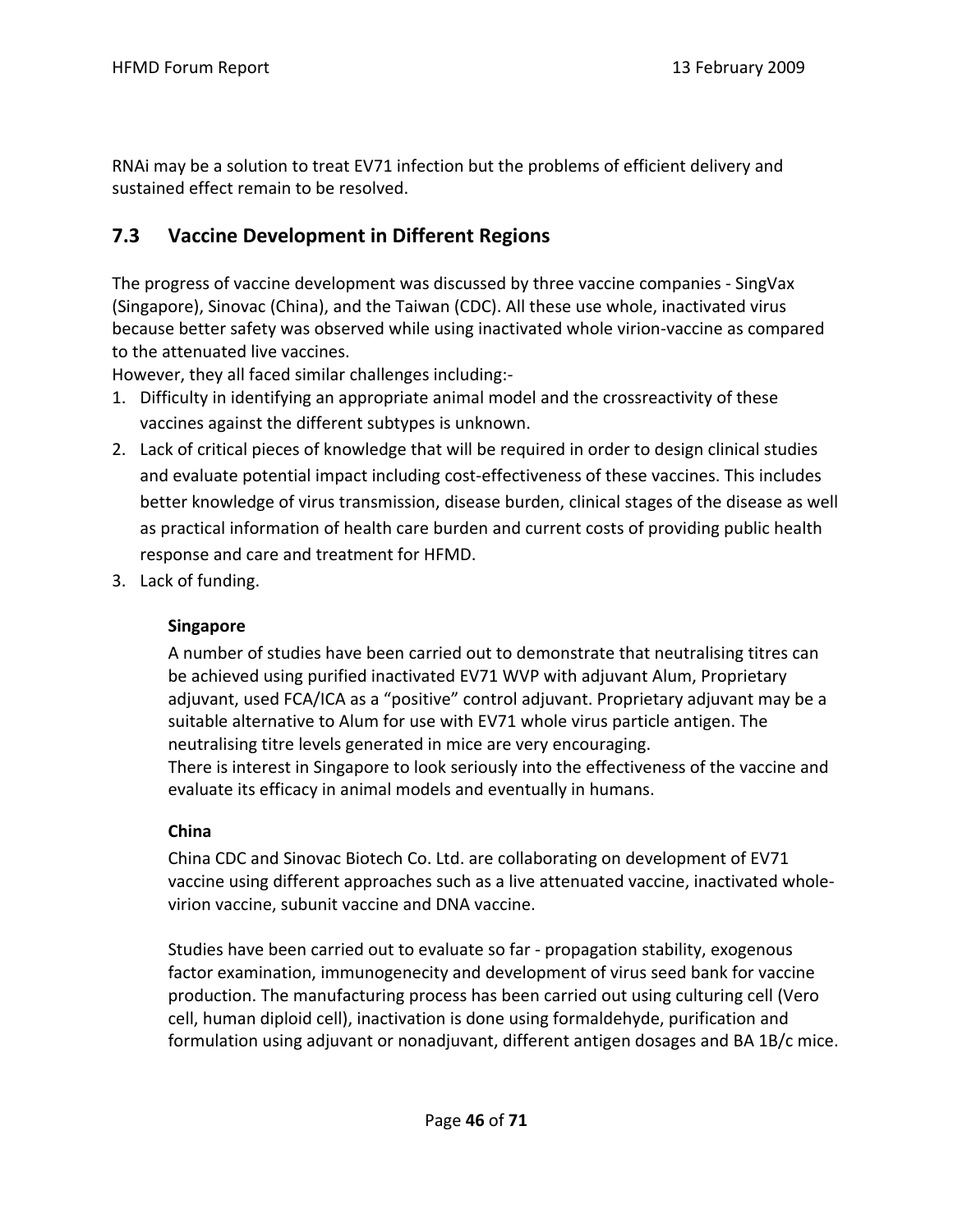## **Taiwan**

Taiwan CDC is developing an inactivated whole virion vaccine for EV71. In addition, the virus‐ like particle (VLP) technology is also being pursued. In 2000, a local isolate of EV71, E59 was found to be capable of eliciting antibodies that have broad spectrum of virus neutralization activities in vitro, and was selected as an EV71 vaccine strain candidate. In 2004, another local isolate, E36 (subgenogroup C4), was similarly found to have similar *in vitro* activity and was also selected as another potential EV71 vaccine strain candidate.

Sera from mouse raised against a vaccine based on the E59 strain of EV71 can neutralize most of EV71 genogroups isolated from different years (1998 to 2003) and different geographic locations. Sera from rabbits immunized withthe E59 strain vaccine, can neutralize most (80.56%) of EV71 strains isolated from different years (1998 to 2005) and different geographic locations.

These locally selected strains have been adapted to the Vero cell. Promising products have undergone process development and are entering the next phase of pre‐clinical and clinical development.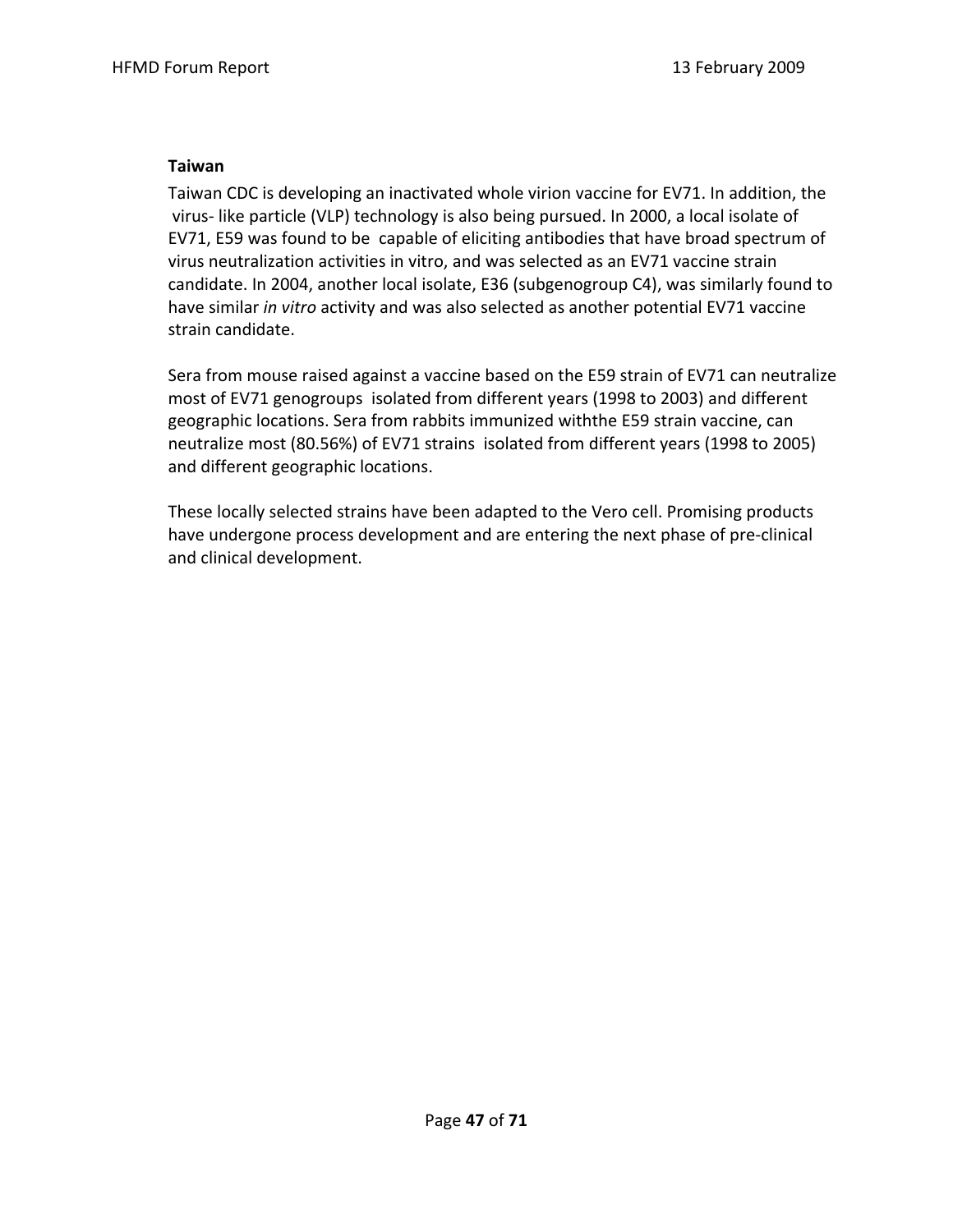# **8 CONCLUSIONS AND RECOMMENDATIONS**

The forum working groups identified challenges and research gaps and proposed approaches and regional activities to address these challenges.

- **1. Improve knowledge on disease burden and natural history**: There is a lack of information regarding the natural history of the disease, particularly the characteristics of natural immunity, duration of acquired protection and degree of cross‐protection with other enterovirus infections. Not much information is available on disease burden (including incidence, prevalence, and cost data) to further document societal impact and anticipate the need for cost data in order to inform decisions about interventions such as vaccines should a vaccine become available. A few examples of information needed are seroprevalence of the infection at baseline and during an epidemic, rates of mild clinical disease and other indicators of impact of infection and disease. A collective effort to gather disease burden data should be undertaken as this may help not only to assess the true impact of the disease and the cost of responding to it, but also identify areas for intervention, and evaluate current measures of prevention and control including examining the cost‐effectiveness of measures taken for vaccines or other preventive measures when they become available.
- **2. Synthesis of regional data:** More information is needed to fully comprehend disease epidemiology. Some of this information may be available but needs to be collected and analysed systematically throughout the region. An effort to synthesize regional surveillance data, including case definitions, case detection strategies (active or passive) and methods of diagnosis would clarify the picture of the disease in the region. Regional comparison of epidemiological and clinical data might identify risk or predictive factors for infection, disease, severe disease, clinical outcome. If the data are lacking, such an analysis would help identify the areas of study required in order to help answer those questions as well as promote increased harmonization of surveillance data in the future.
- **3. Determine and clarify the purpose of surveillance**: Tailoring surveillance to detect a common disease with rare consequences early is a challenge when there is no method to discriminate between those with the greatest likelihood to progress to the rare consequence quickly (i.e. those infected with EV71). Active case investigation is highly resource intensive and challenging in epidemic conditions. This implies having a clear idea around the clinical spectrum of disease including the clinical course and outcome of the disease, and the target population for surveillance.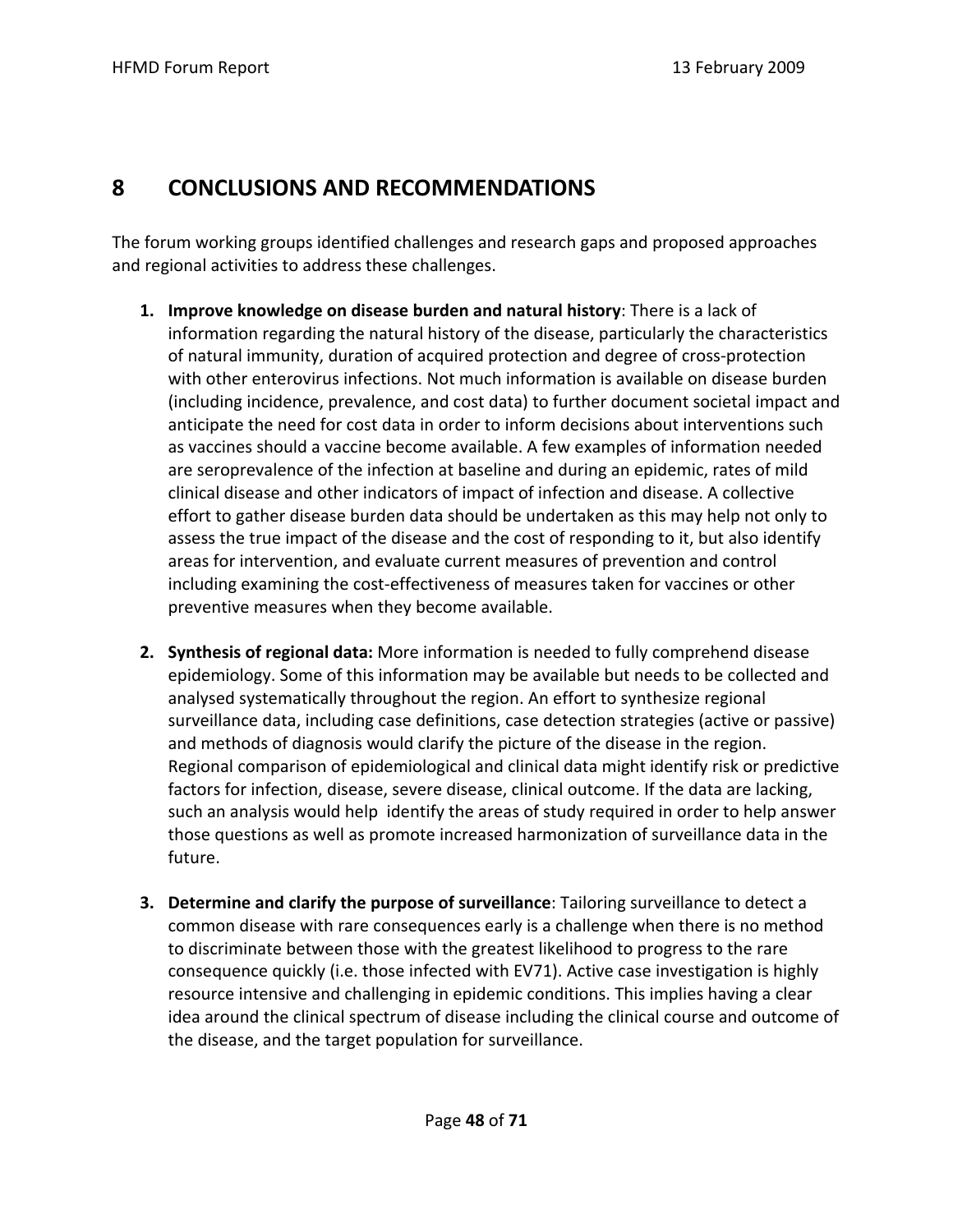Although some suggest that surveillance could be refined to focus only on detection of severe disease in hospitals, it is uncertain that current data supports this degree of refinement and focus of surveillance. Again this emphasizes the need to collect regional data in a way that could be compared and interpreted in a valid way.

- **4. Share best practices**: It was also proposed that there be an effort to collectively agree on some common thresholds for determining an outbreak status and the type and elements of response needed. This includes developing, sharing and comparing standardized protocols for case investigation.
- **5. Improve collective monitoring of trends and patterns in viral evolution and infection patterns**: There is still a lot unknown regarding the pattern of virus circulation and infection in the region and whether there are any significant changes compared to 10 or 20 years ago when this emerged as a public health concern. EV71 appears to circulate in a 2‐3 year cycle in some areas but questions about this observation remains along with others related to the degree of susceptibles and non‐susceptibles in the population. Unfortunately baseline seroprevalence data of either the assumed susceptibles or the general population is lacking and more studies are needed such as the one proposed by MOH, Singapore to conduct a national pediatric seroprevalence survey. The study involves collecting about 1200 samples among children aged 2‐17 years from the two hospitals ‐ KK Women's and Children's Hospital (KKH) and the National University Hospital (NUH). Increased vigilance should be maintained in view of the continued epidemics of HFMD in the Asia‐Pacific region. A regional expert group could be established with expertise in the relevant areas in order to act as a resource for any advice on sudden outbreaks.
- **6. Collaborate on studies to inform on transmission and infection cycle:** There are no data on asymptomatic age‐specific prevalence of EV infections. It is also unknown if prevalence for asymptomatic infections with viruses that cause HFMD differ among HFMD cases infected with different enteroviruses. One of the control strategies is interrupting the transmission cycle within schools, childcare facilities, families and communities. Identification of cases, isolation and breaking the chain of transmission should be effective. However, rates of asymptomatic infection in the different age groups is unknown and therefore it is impossible to determine if they are major contributors to transmission. Whether isolating siblings of affected children is necessary to prevent further spread of the disease within the family, schools and community, is unknown. There is some concern that there is a trend emerging where there is proportionally more cases in older children compared to younger children. Some have suggested that this may be an unintended consequence of the strict public health measures targeting the younger age groups and therefore leaving the older age groups more susceptible and vulnerable to the disease. It could also be related to differences in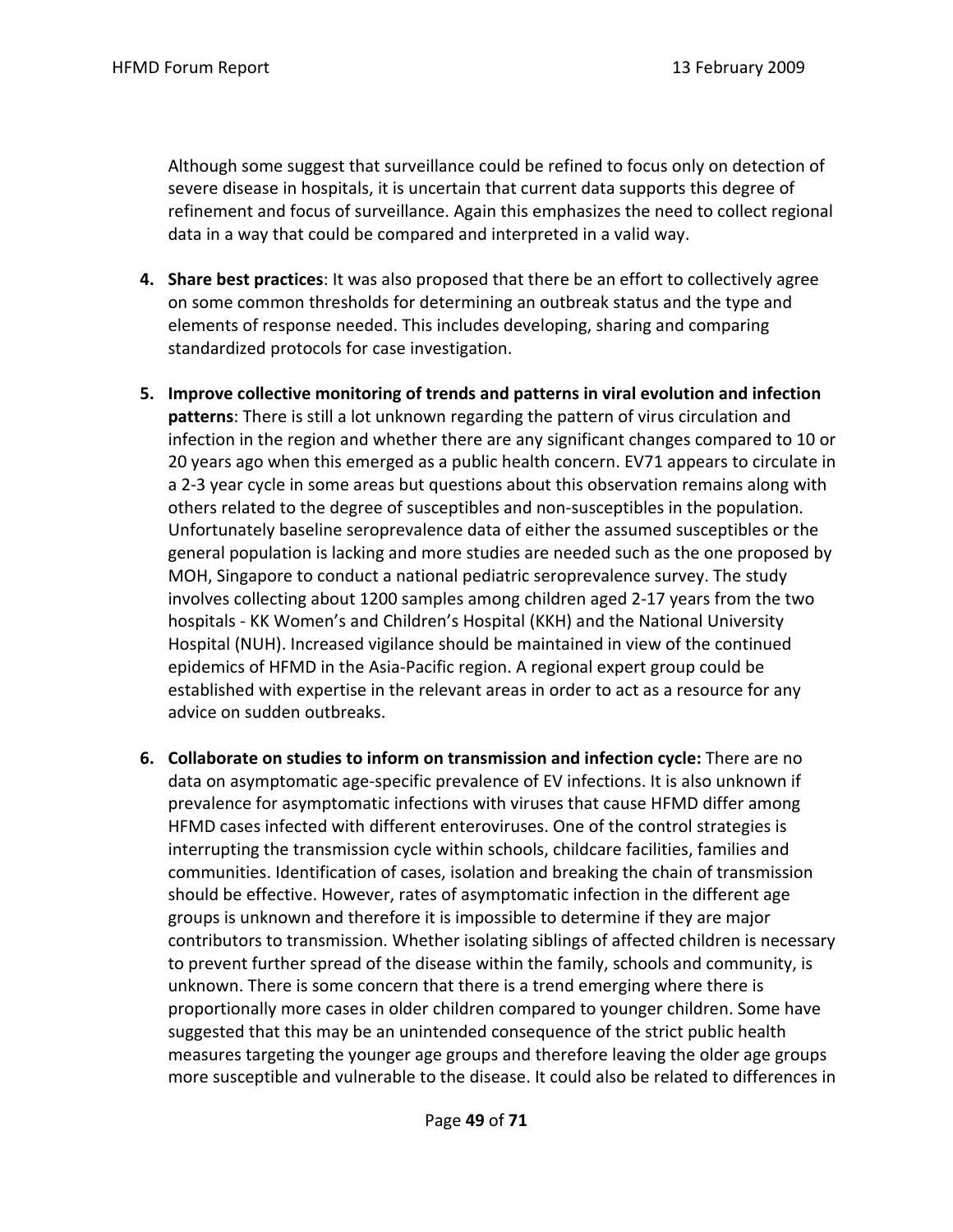age and activity level in different age groups. Studies to determine the asymptomatic infection rates in different age groups would require resources and collaboration across institutions to properly design and conduct a study of adequate power may need to be considered to help inform future policy and response.

- **7. Explore environmental surveillance**: There are also unanswered questions regarding transmission dynamics in particular the relationships with environmental and population factors such as temperature and humidity and crowded schools. Some have suggested that EV71 may survive longer in the environment and factors like this could be studied through environmental surveillance to provide information on actual virus survival time in the environment and potential reservoirs during inter-outbreak periods.
- **8. Optimize clinical management**: There is a need to share common clinical practice guidelines across the region. In addition clinical management particularly around use of IVIG needs to be evaluated in clinical research studies. Similarly, collection of clinical data in a standard data collection format across institutions in the region which have had to manage severe HFMD should be conducted in order to assess if the data would help with improving predictors of severity of outcomes or mortality, as well as improve management.
- **9. Support for improved lab capacity and diagnostics:** Diagnostic strategies should address clinical and epidemiological priorities. Early diagnosis of HFMD would help reduce morbidity and mortality but there is a lack of research and development on rapid methods of diagnosis. Clinical diagnosis for HFMD is nonspecific therefore diagnosis of EV71 is dependent on laboratory diagnostic tools for prompt detection of EV71. This gap leads to delays in implementing appropriate public health measures to contain EV71 transmission. Improving the situation involves weighing the availability of resources and capabilities with the current needs whether in the outbreak or inter‐outbreak period. Support should be provided for improved diagnosis whether through clinical or laboratory diagnosis, so that public health preventive and control measures can be implemented to limit the further spread of the virus.

Some of the areas of improvement for lab and diagnostics include:

**a. Availability and type of samples:** Proving EV71 as a causative agent is dependent on the availability of the type of primary specimen collected. Although it is known that stool samples yield high positive rates, the collection of stool specimens is difficult in the outpatient setting, particularly with children. In Vietnam for example, stool specimens were obtained from hospitalized patients, as collection of stool samples from outpatients with mild illness of HFMD is very difficult. Similarly where viral detection from vesicular fluid or in CSF is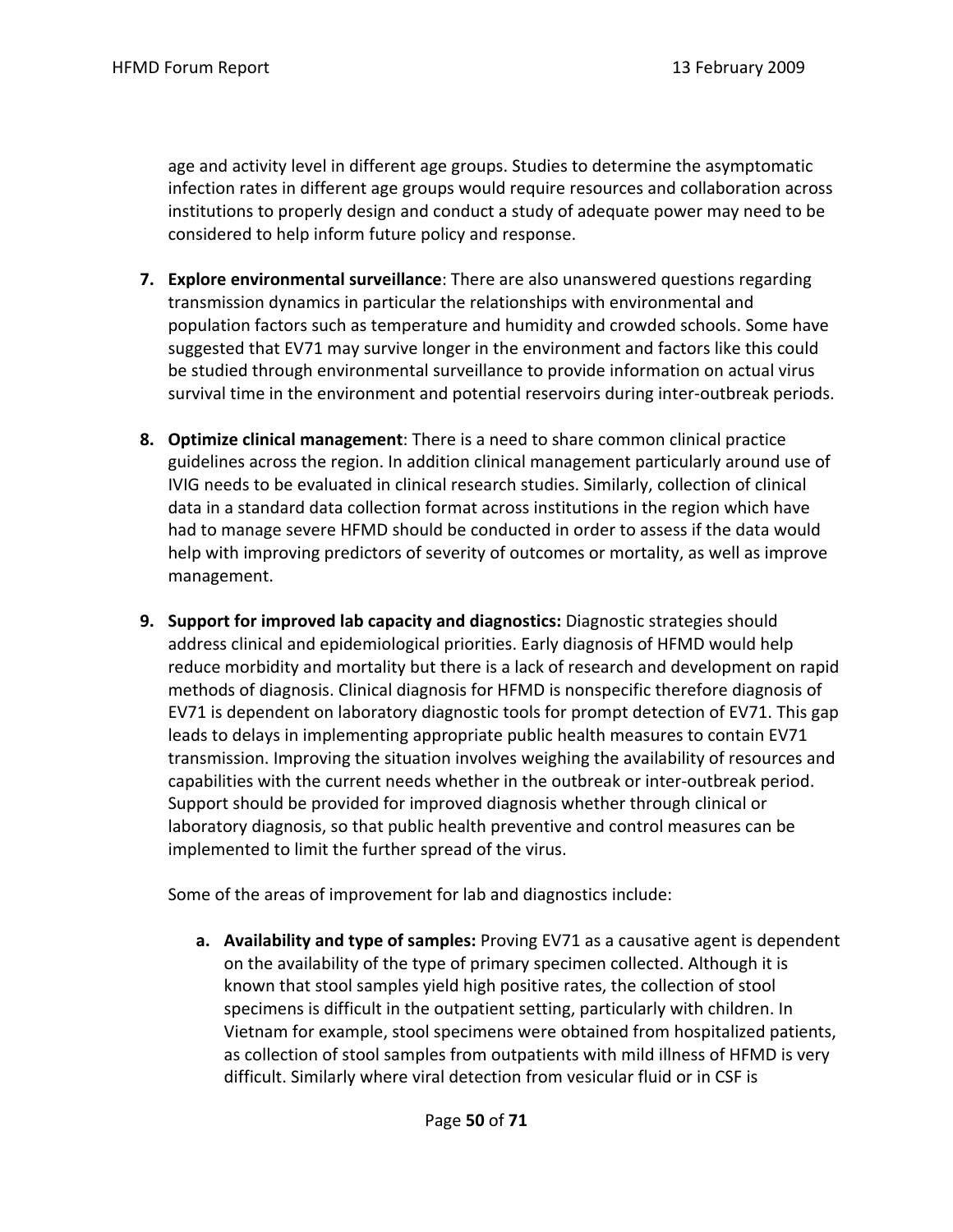considered strong evidence of as a causative agent of HFMD or encephalitis, this is hampered by the difficulty of obtaining the specimen or insensitivity of detection methods or contamination. More needs to be done to optimize specimen collection and improve yield. Other more easily obtained specimens should be explored as primary specimens for diagnosis.

- **b. Optimizing conduct of current diagnostic tests:** The diagnostics laboratories need new quality control methods, strains and updated primers in the face of the evolving virus. New primers need to be designed for circulating strains, including PCR and sequencing primers due to high Pan‐EV IF positive rate versus low IF subtyping rate. Laboratory methods, materials, strains should be shared and exchanged.
- **c. Strengthen and harmonize assay parameters of quality assurance:** Although it was felt that there was no need to standardize primers, the need to standardize the parameters for quality assurance was thought to be critical given the need to be able to relate the results with the clinical spectrum and the relevant virus sequences.
- **d. Optimizing serological diagnostic methods** : There is a need to standardize neutralization tests for serum epidemiology and potential vaccine antigen development. An IgM‐ELISA may be helpful for diagnosis but an improved assay with more specificity is not available and more work is needed in this area.
- **e. Molecular epidemiology:** From a molecular epidemiology perspective, there is a need to focus on the VP1 domain partially and also on VP4 domain and as well as to increase the capacity to do full domain sequencing. Genome sequencing has been a challenge and more could be achieved through standardizing nomenclature and collaborating on regional studies to study virus evolution, particularly in areas where new viruses are likely to emerge i.e. India, Indonesia.
- **f. Sharing information and specimens:** For most countries, limited funding affects the nation‐wide laboratory surveillance although the sentinel surveillance approach seems a reasonable alternative. There is a need for the affected regions to further collaboration through informal networks that could share information regarding surveillance strategies, case definitions, and detection methods in order to improve virological information during epidemics as well as non‐epidemic periods. Many agreed that there needed to be more informal collaboration and networks that would facilitate sharing of expertise, outbreak information and transfer of skills and capacity. Investigation of particular specimens or isolate will require sharing and shipment of specimens which raises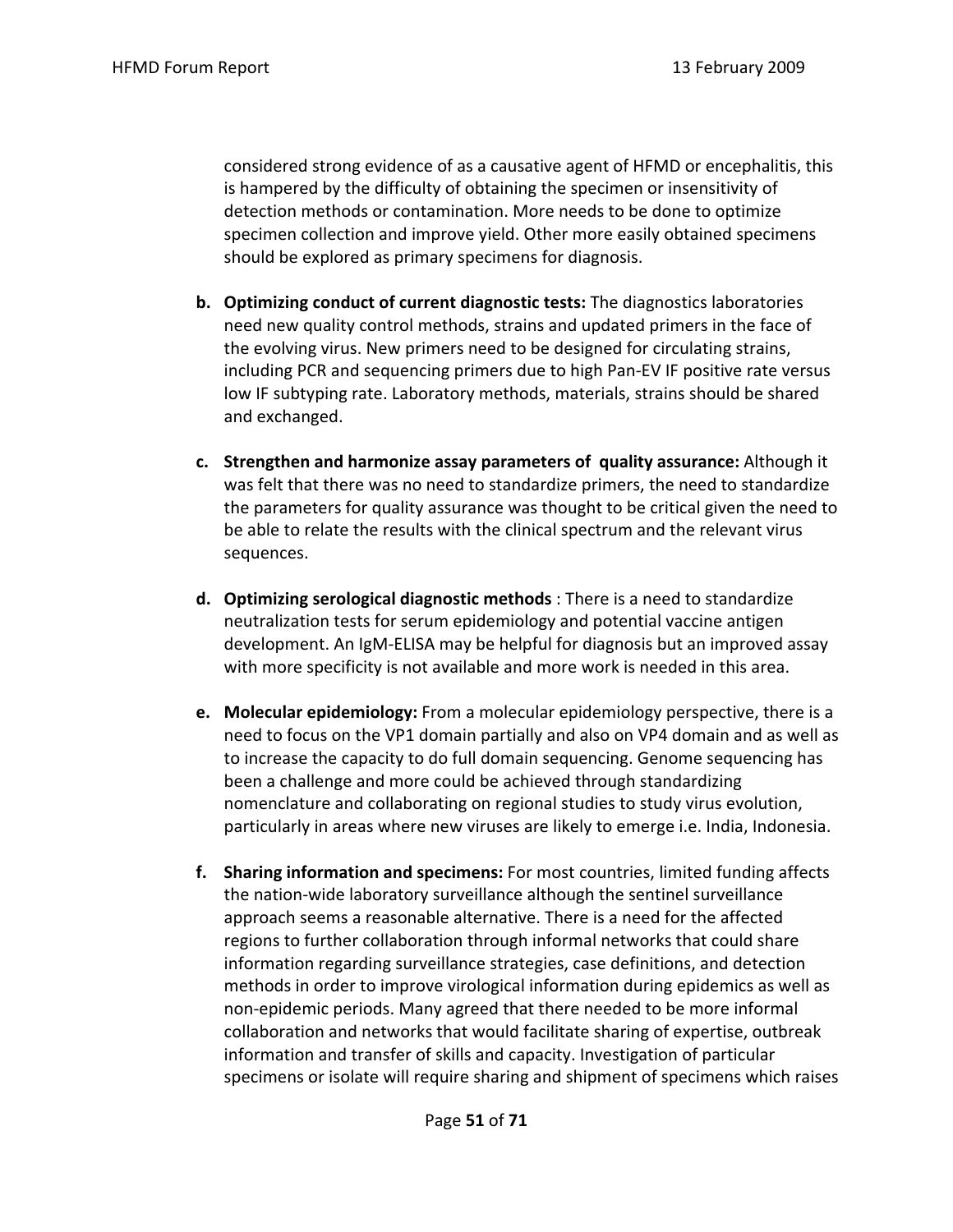the issues around cost as well as requirements and authorizations around sharing and shipment of specimens, such as MTAs and managing publications. Informal networks should be able to develop standard procedures to approach these issues proactively so that they are not an obstacle to collaboration. Informal networks such as APNET which provides training in developing countries to support regional surveillance of EV71 should be supported and similar networks could be formed in other regions that would work together. It was agreed that APNET could possibly be a vehicle to drive HFMD surveillance and laboratory capabilities in the region.

- **10. Determine effectiveness of current measures of prevention and control**: There is no evidence for effectiveness of prevention, control and treatment measures used in HFMD. The rapid evolution of HFMD epidemics makes it difficult to determine the effectiveness of control measures such as closure of childcare centers. The epidemiologic pattern of HFMD is influenced by many factors, including health‐seeking behaviour, socio‐ economic changes, school holidays, and media attention. The importance of good outbreak investigations needs to be supported with well‐conducted case‐control or cohort studies and documenting as well as publishing findings. Several measures were proposed to address the situation including:
	- **a. Collaborating on comparative studies aimed at evaluating effectiveness of public health response measures across the region:** It is very important to evaluate the impact of interventions in order to understand its effectiveness. Large prospective studies are not the only way to obtain good data. There would be a lot of value in formal evaluations of school (preschool) closure policies. This would not have to be a large community‐randomized trial although good documentation of the outcomes of the students in the schools (i.e., HFMD, EV71, healthy) and impact on families would be very beneficial if done for enough closed schools.

 For example careful descriptions of what happens after a school closure by following up the children to see how many end up getting HFMD anyway and evaluating the impact on families even without a control group can prove very valuable for understanding the utility and shortcomings of this intervention.

**b. Sharing and exchanging resources to inform on best practices**: Information sharing and exchange of resources on best practices with regards to prevention and control measures taken such as public education methods, regulation and management of school closures, criteria or rating systems for child care centers, communication, implementation and enforcement strategies across the region.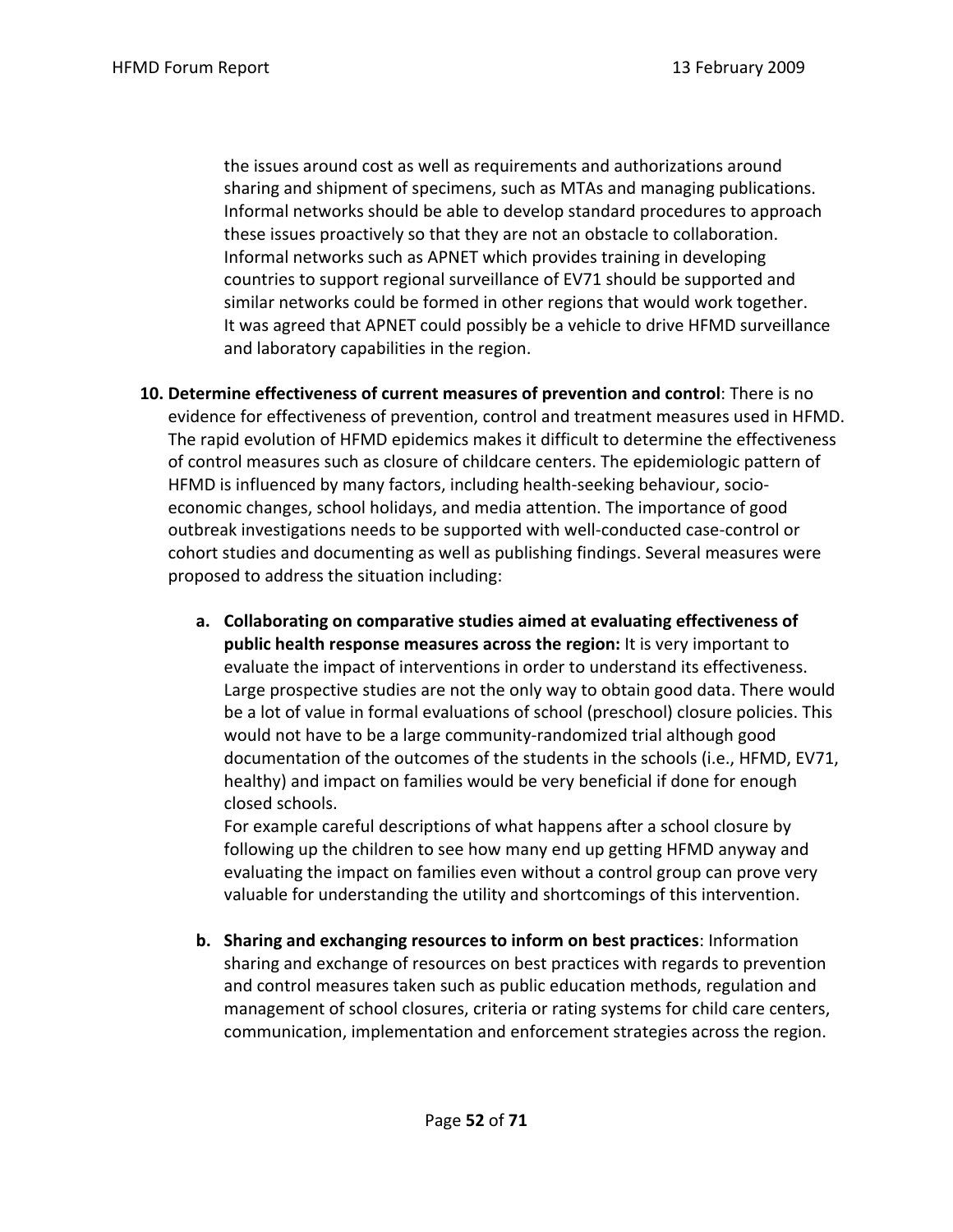- **c. Developing common principles or strategies for prevention and control:** These could be adaptable and applicable across different areas and countries. These principles could cover all aspects of detection, management and public health response. Sharing information on licensure and enforcement standards for schools and childcare centers was thought to be very helpful.
- **d. Practising risk management:** A lot of important questions can be addressed in outbreak investigations by practising better public communication through risk communication strategies that accurately inform the public, including the politicians, public, media, parents and child carecentres as was illustrated by the example of a project in China. As outbreaks will most likely happen, planning the investigations ahead of time would be highly desirable. Risk communication practices may need to be tailored toward gradually disseminating more information on HFMD in order to sensitize the public to evidence‐based approaches toward public health response to HFMD.
- **11. Develop activities to address research priorities**: Although recently published studies have provided new insights into the epidemiology, pathogenesis, diagnosis and clinical management of HFMD in the region, the forum participants concluded that more research is needed to identify more effective ways of preventing and treating HFMD. Forum participants strongly supported focused efforts to develop and promote collaborative studies across institutions and nations that could explore and evaluate some of the basic questions regarding the disease. Such national and international collaborations could enable studies of sufficient size and statistical power needed to address important gaps in our current understanding of HFMD and EV71 infection. In addition, this network could be expanded to help answer research questions on the development of best practices for clinical management through the conduct of prospective cohort studies and randomized controlled trials that would provide an evidence base for improved care and treatment of EV71 and its severe manifestations.

Among the priority research questions proposed are:‐

- **a.** What is the true picture of disease epidemiology including the clinical course, outcome and risk factors for severe disease?
- **b.** What do the disease incidence, prevalence and cost data indicate about the disease burden of hand, foot and mouth disease?
- **c.** What are the asymptomatic infection rates for EV infections in different age groups?
- **d.** What is the effectiveness of commonly used prevention and control measures in an outbreak?
- **e.** What are the reasons for the apparent increasing magnitude of HFMD epidemic, and the focus in the Asia‐Pacific region?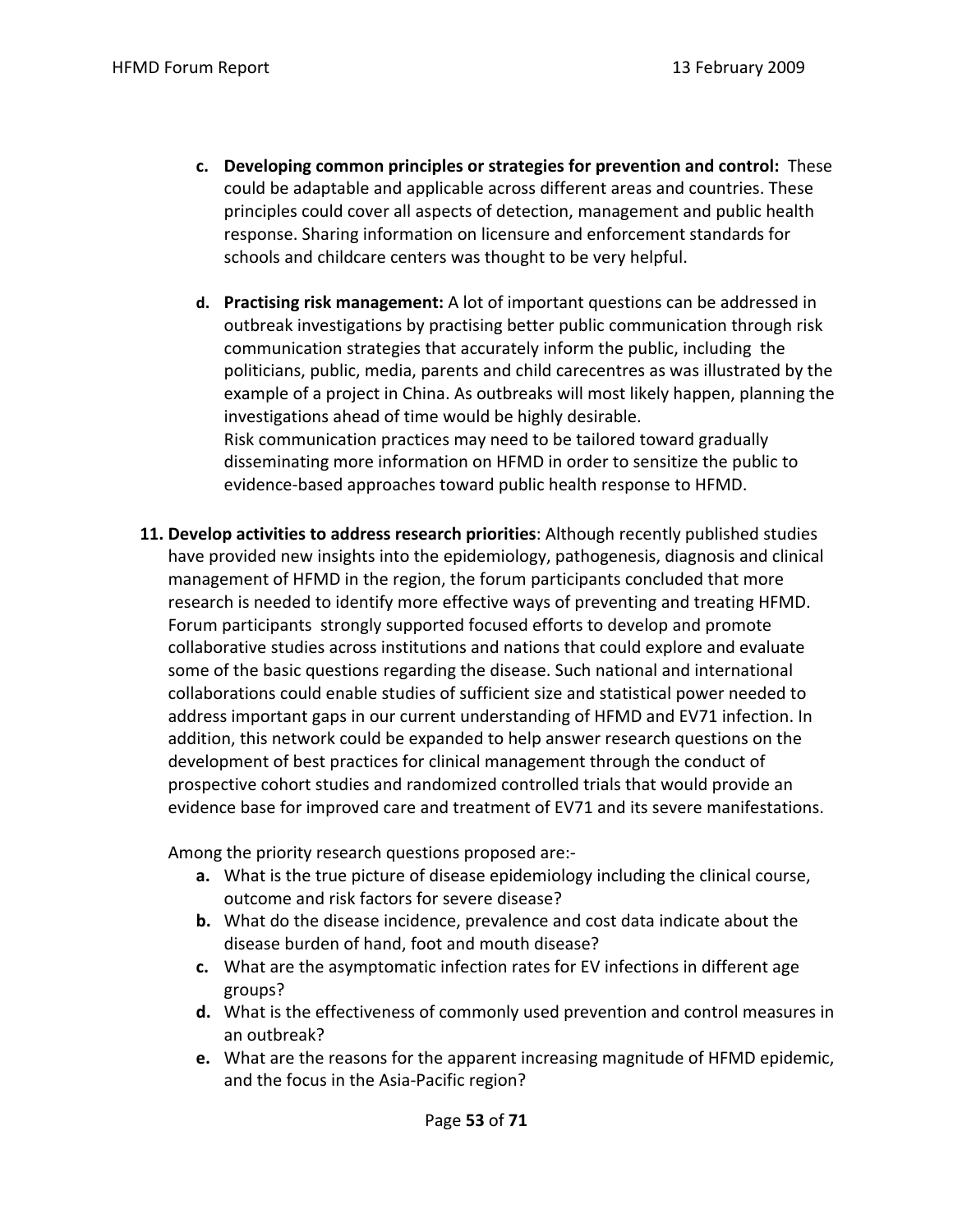**f.** What are the relevant genetic associations of both pathogen and host that are related to infection,disease presentation and outcome?

Such collaborative efforts could provide the platform to answer questions regarding clinical management practices through randomized controlled trials and cohort studies to properly investigate interventions for HFMD such as IVIG treatment.

Most agreed that a rapid point‐of‐care test is critically needed using easy to acess clinical specimens such as oral secretions and should be a research priority. In addition further work to improve testing for markers of virulence or severity or to detect viral shedding using advances in proteomics and immunology, should be undertaken. Seroepidemiological studies include virus evolution and environmental factors affecting it, host genetic susceptibility and ethnicity studies and the use of *in vitro* methods and animal models to study cross neutralization would also be helpful, particulary for the development of drugs or vaccines.

# **LIST OF APPENDICES**

Appendix A List of Tables

Appendix B List of Countries/Regions taking part in the HFMD Forum

Appendix C List of Participants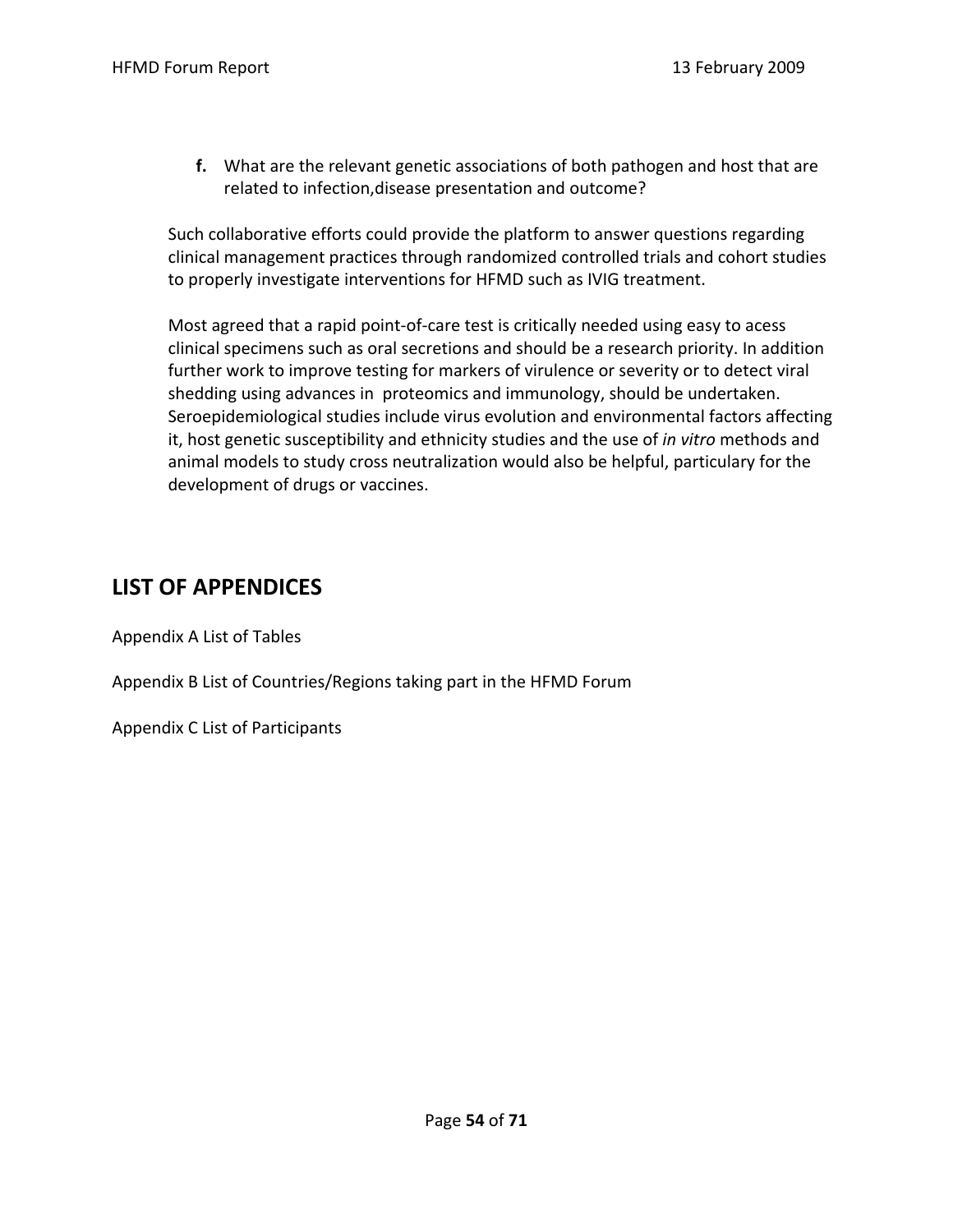### **Appendix A List of Tables**

- Table AInvestigation and Detection of HFMD and EV71 among selected areas in the region
- Table BLaboratory Detection Methods used by Different Countries/Regions to detect the presence of EV71
- Table CPathogenesis, Clinical Spectrum and Management of HFMD in South East Asia
- Table DDrugs and Vaccines in South East Asia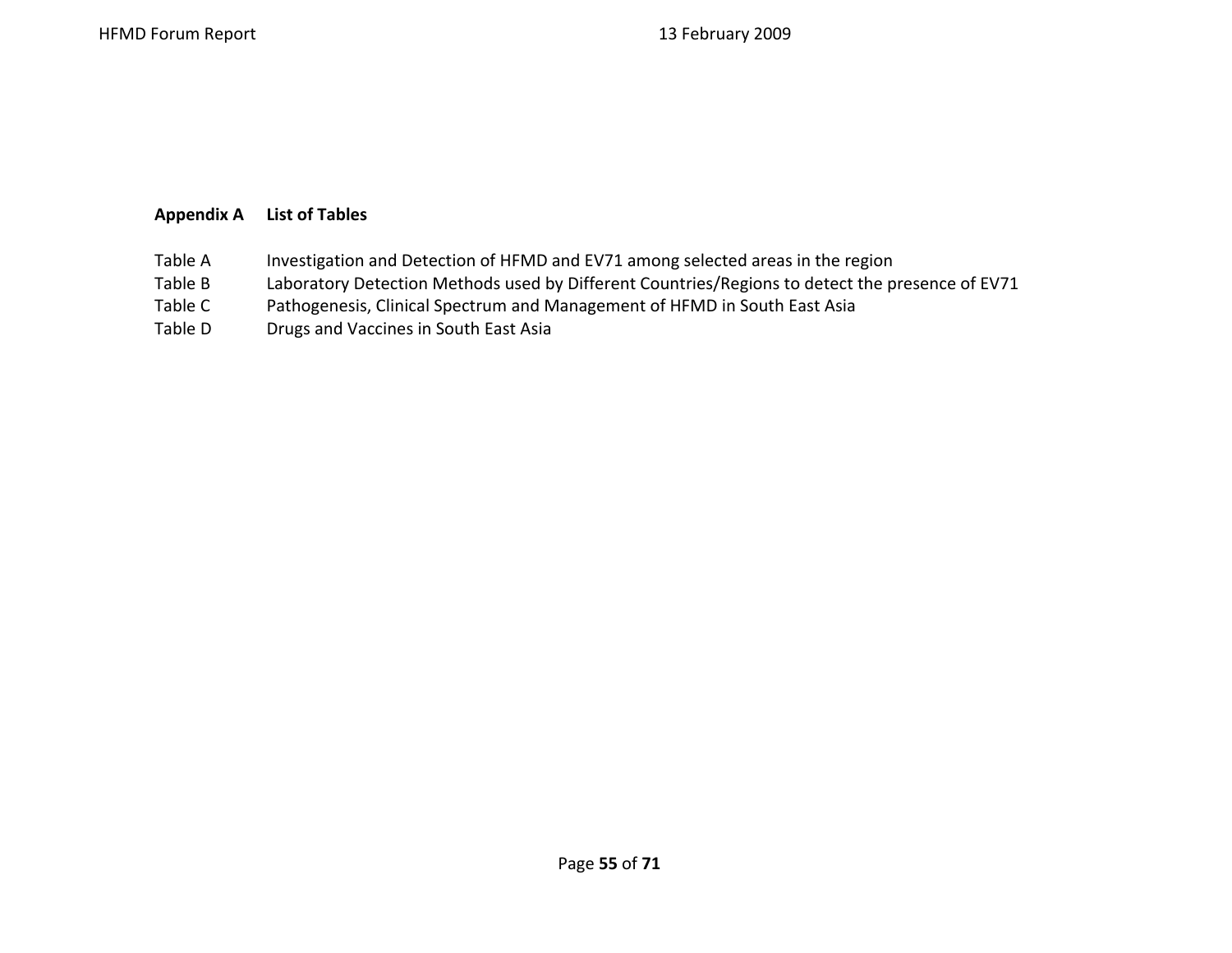#### **Table AInvestigation and Detection of HFMD and EV71 among selected areas in the region**

| No.          | PARAMETER/COUNTRY             | <b>MALAYSIA</b>                         | <b>SINGAPORE</b>                                           | <b>MAINLAND CHINA</b>                  | <b>TAIWAN</b>                          | <b>THAILAND</b>            |
|--------------|-------------------------------|-----------------------------------------|------------------------------------------------------------|----------------------------------------|----------------------------------------|----------------------------|
| $\mathbf{1}$ | <b>Outbreak Investigation</b> | Outbreak definition: 2 or more cases in | Outbreak definition: 2 or more                             | Outbreaks reported:                    | Outbreaks reported:                    | Outbreak years:            |
|              |                               | the same locality within the incubation | cases of HFMD with onset of                                | Mainland China <sup>10</sup> , (2007), | 1998, 2008 $^{11}$                     | 2001: 1547 cases, 0        |
|              |                               | period.                                 | illness within 10 days in the same                         | Shandong Province (2007),              | 1998: $129,106^{12}$ cases,            | deaths                     |
|              |                               | Outbreaks reported:                     | institution for investigation and                          | Anhui province, Fuyang City            | 405 $^{12}$ severe cases, 78 $^{12}$   | 2002: 3533 cases, 2        |
|              |                               | 1996                                    | management by MOH.                                         | (March 1 - May 9, 2008)                | deaths, CFR 86% < 3y/o12               | deaths                     |
|              |                               | 1997: $34^1$ deaths                     | Epidemics reported:                                        | 2007 Mainland China -                  | 2008: $346^{\text{11}}$ severe cases,  | 2003: 1218 cases, 2        |
|              |                               | $2000:3560^2$ cases                     | 2000: 3790 cases, 4 deaths <sup>4</sup>                    | 83344 cases, 17 deaths                 | $10^{11}$ deaths, 3%-25% <sup>11</sup> | deaths                     |
|              |                               | 2003: $2113^2$ cases                    | 2001: 5210 cases, 3 deaths with a                          | Incidence: 6.34/100,000                | age distribution: 90% of               | 2004: 769 cases, 2         |
|              |                               | 2006: $14,875^2$ cases with $13^3$      | CFR of 0.06% <sup>5</sup>                                  | Case Fatality Rate(CFR):               | cases for age group $< 5$              | deaths                     |
|              |                               | deaths(Sarawak and Borneo)              | 2002: 16228 cases <sup>5</sup> , 0 deaths <sup>7</sup> ,   | $0.02%$ .                              | years <sup>11</sup>                    | 2005: 4646 cases, 0        |
|              |                               |                                         | incidence rate 388.6/100,000 <sup>5</sup>                  | Half of the cases occured in           | EV71 reached peak in 25th              | deaths                     |
|              |                               | EV71 has been shown to have a 3 yearly  | 2006: 15,282 cases <sup>5</sup> , 0 deaths <sup>8</sup> ,  | children in childcare centers          | wk of 2008 with 93% cases              | 2006: 3532 cases, 7        |
|              |                               | cycle as compared to non-EV71           | incidence rate 347.2/100,000 <sup>5</sup>                  | 2007 Shandong Province -               | due to EV infection <sup>11</sup>      | deaths                     |
|              |                               | (endemic and low-level) and may         | 2008: 19,530 cases <sup>5</sup> , 1 death <sup>9</sup> , 4 | 39,606 cases, 14 deaths                | 312 cases laboratory                   | 6 deaths were from         |
|              |                               | increase during the three year peak.    | cases hospitalized for encephalitis                        | 2008: Anhui province,                  | confirmed as containing                | the north eastern          |
|              |                               |                                         | who were epidemiologically linked                          | Fuyang City - 6049 cases, 22           | isolate EV71 as Genogroup              | region clustering          |
|              |                               |                                         | to HFMD clusters, including the                            | deaths, 3023 cases                     | $BS^{11}$ .                            | within 2 wks of            |
|              |                               |                                         | HFMD-related death.                                        | hospitalized (50%), 353                |                                        | disease outbreak           |
|              |                               |                                         | Age distribution: 2001-2008 > 50%                          | severe cases (6%), 0.4% CFR            |                                        | $2007^{13}$ : 16846 cases, |
|              |                               |                                         | children, <5 years of age.                                 | Age Group: 78% cases <3                |                                        | 2 deaths probable of       |
|              |                               |                                         | Pattern of the epidemic curve:                             | years                                  |                                        | EV71 without hand,         |
|              |                               |                                         | unimodal(2000-2004) to bimodal                             | Main etiologic agent: EV71.            |                                        | foot and mouth             |
|              |                               |                                         | $(2005 - 2008).$                                           |                                        |                                        | lesions.                   |
|              |                               |                                         | Type of strains in Singapore                               |                                        |                                        |                            |
|              |                               |                                         | causing HFMD: CA16 and EV71                                |                                        |                                        |                            |
|              |                               |                                         |                                                            |                                        |                                        |                            |
|              |                               |                                         |                                                            |                                        |                                        |                            |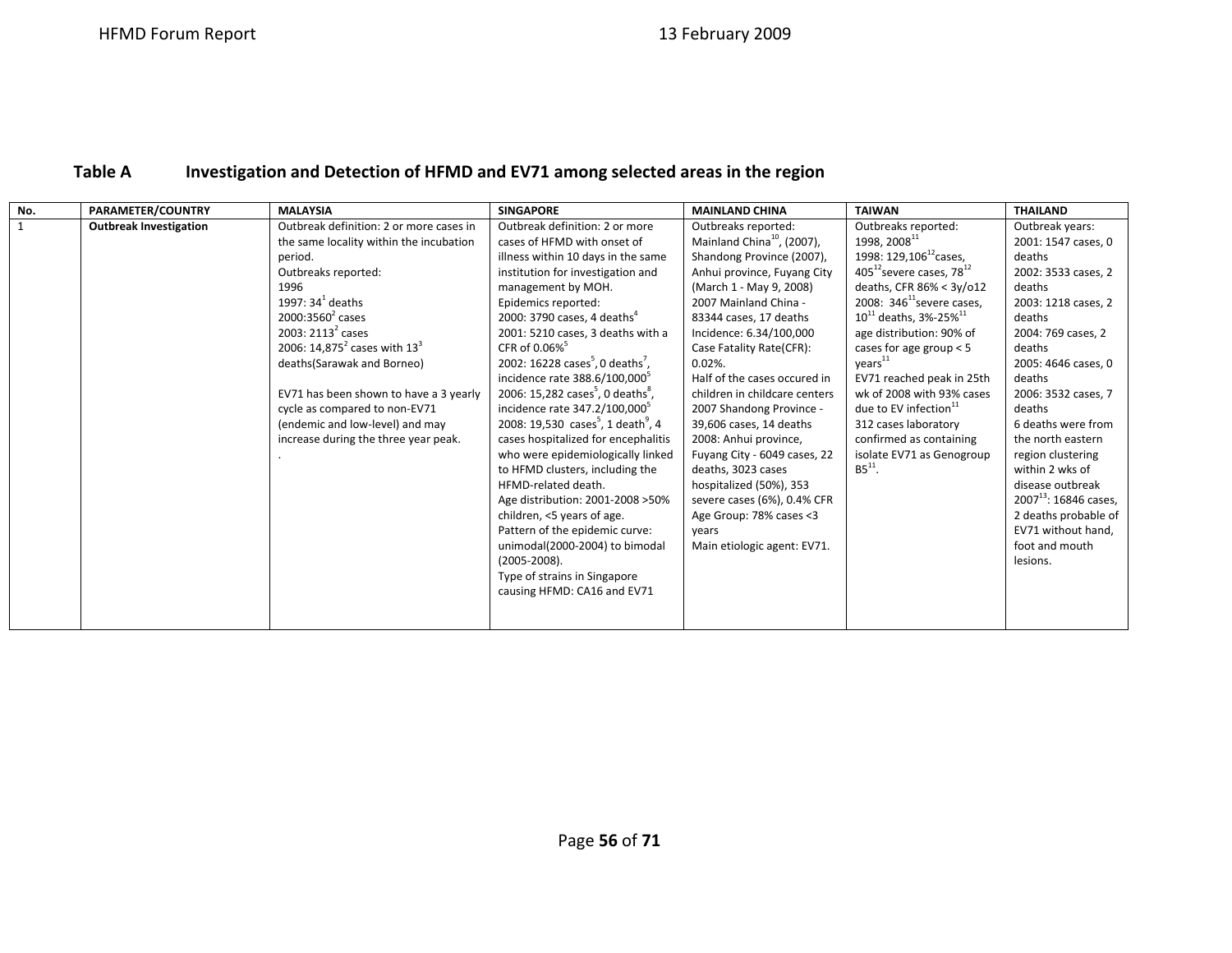#### **Table AInvestigation and detection of HFMD and EV71 among selected areas in the region**

| No.                     | <b>PARAMETER/COUNTRY</b>                                        | <b>MALAYSIA</b>                                                                                                                                                                                                                                                                                                                                                                                                                                                                            | <b>SINGAPORE</b>                                                                                                                                                                                                                                                                                                                                                                                                                                                                                    | <b>MAINLAND CHINA</b>                                                                                                                                                                                                                                                                                                                                                                                                                                                                           | <b>TAIWAN</b>                                                                                                                                                                                                                                                                                                                                                                                                                                                                                                                                                                                                                                                                                                                                      | <b>THAILAND</b> |
|-------------------------|-----------------------------------------------------------------|--------------------------------------------------------------------------------------------------------------------------------------------------------------------------------------------------------------------------------------------------------------------------------------------------------------------------------------------------------------------------------------------------------------------------------------------------------------------------------------------|-----------------------------------------------------------------------------------------------------------------------------------------------------------------------------------------------------------------------------------------------------------------------------------------------------------------------------------------------------------------------------------------------------------------------------------------------------------------------------------------------------|-------------------------------------------------------------------------------------------------------------------------------------------------------------------------------------------------------------------------------------------------------------------------------------------------------------------------------------------------------------------------------------------------------------------------------------------------------------------------------------------------|----------------------------------------------------------------------------------------------------------------------------------------------------------------------------------------------------------------------------------------------------------------------------------------------------------------------------------------------------------------------------------------------------------------------------------------------------------------------------------------------------------------------------------------------------------------------------------------------------------------------------------------------------------------------------------------------------------------------------------------------------|-----------------|
| $\overline{2}$          | <b>National surveillance</b><br>(Physicians/Laboratories)       | Notifiable under national<br>notification of Infectious Diseases<br>since Oct 2005; legislated in Oct<br>2006. Notification must be done<br>within 24 hours via telephone and<br>by notification form.<br>Mandatory notification of death<br>and hospital admissions of children<br>under 10 of HFMD                                                                                                                                                                                       | Notifiable since October 2000<br>Medical practitioners are required<br>to notify all clinical cases of HFMD<br>to MOH within 24 hours of<br>diagnosis. Can be done by fax or<br>online<br>Childcare centres, pre-schools and<br>primary schools are required to<br>notify MOH of any HFMD<br>outbreaks (defined as 2 or more<br>cases of HFMD with onset of<br>illness within 10 days in the same<br>institution for investigation and<br>management by MOH).                                       | Notifiable since May 2008<br>(See below for details)                                                                                                                                                                                                                                                                                                                                                                                                                                            | Notifiable since 1999<br>(See below for details)                                                                                                                                                                                                                                                                                                                                                                                                                                                                                                                                                                                                                                                                                                   |                 |
| $\overline{\mathbf{3}}$ | <b>Sentinel surveillance</b><br>(Clinical cases and Laboratory) | In Sarawak, surveillance is<br>enhanced through physician<br>sentinel surveillance sites consisting<br>of private and government clinics in<br>the areas of Kuching and Sibu.<br>Reported cases as well as word of<br>mouth cases is actively investigated<br>by state mobile teams. Teachers &<br>child minders play in detecting and<br>informing on suspect cases.<br>Laboratory Surveillance -<br>Two sentinel labs per state are<br>designated to conduct testing for<br>enterovirus. | Hospital based reporting for<br>serious and fatal cases from the<br>two main hospitals seeing<br>pediatric patients in Singapore -<br>KK Hospital and NUH<br>Laboratory Surveillance -<br>Samples collected from inpatient<br>and outpatient HFMD cases at<br>KKH and obtained from childcare<br>centers are sent to Virology<br>Laboratory of the Department of<br>Pathology, Singapore General<br>Hospital, Virology Laboratory, KKH<br>and the National Public Health<br>Laboratory for testing. | Enhancement of surveillance<br>by active screening through<br>patient triage system<br>Designation of specific<br>hospitals for treatment<br>Clinical Monitoring for the<br>early detection and<br>intervention of severe cases<br>Encouraging those ill to seek<br>medical care by reimbursing<br>medical fare based on new<br>rural cooperative medical<br>care regulation<br><b>Enlisting daycare centers</b><br>and schools to conduct fever<br>and rash inspection of pupils<br>in morning | <b>Sentinel Physicians</b><br>Surveillance (established<br>1990; HFMD included in<br>1997) enlisting 850<br>representative sentinel<br>physicians from all 22 cities<br>and counties on the island<br>to report suspect cases<br>among the outpatient<br>population.<br><b>Emergency Department</b><br>Syndromic Surveillance<br>System (Taiwan ED-SSS)<br>receives real-time data on<br>patients seen at the ED to<br>detect 11 syndromic<br>illnesses that represent<br>clinical presentations of<br>enterovirus and influenza<br>for example.<br>Hospital based reporting of<br>hospitalizations due to<br>HFMD reported to the<br>Taiwan CDC<br>Laboratory Surveillance -<br>Surveillance of Sentinel<br>Viral Laboratories for<br>enterovirus |                 |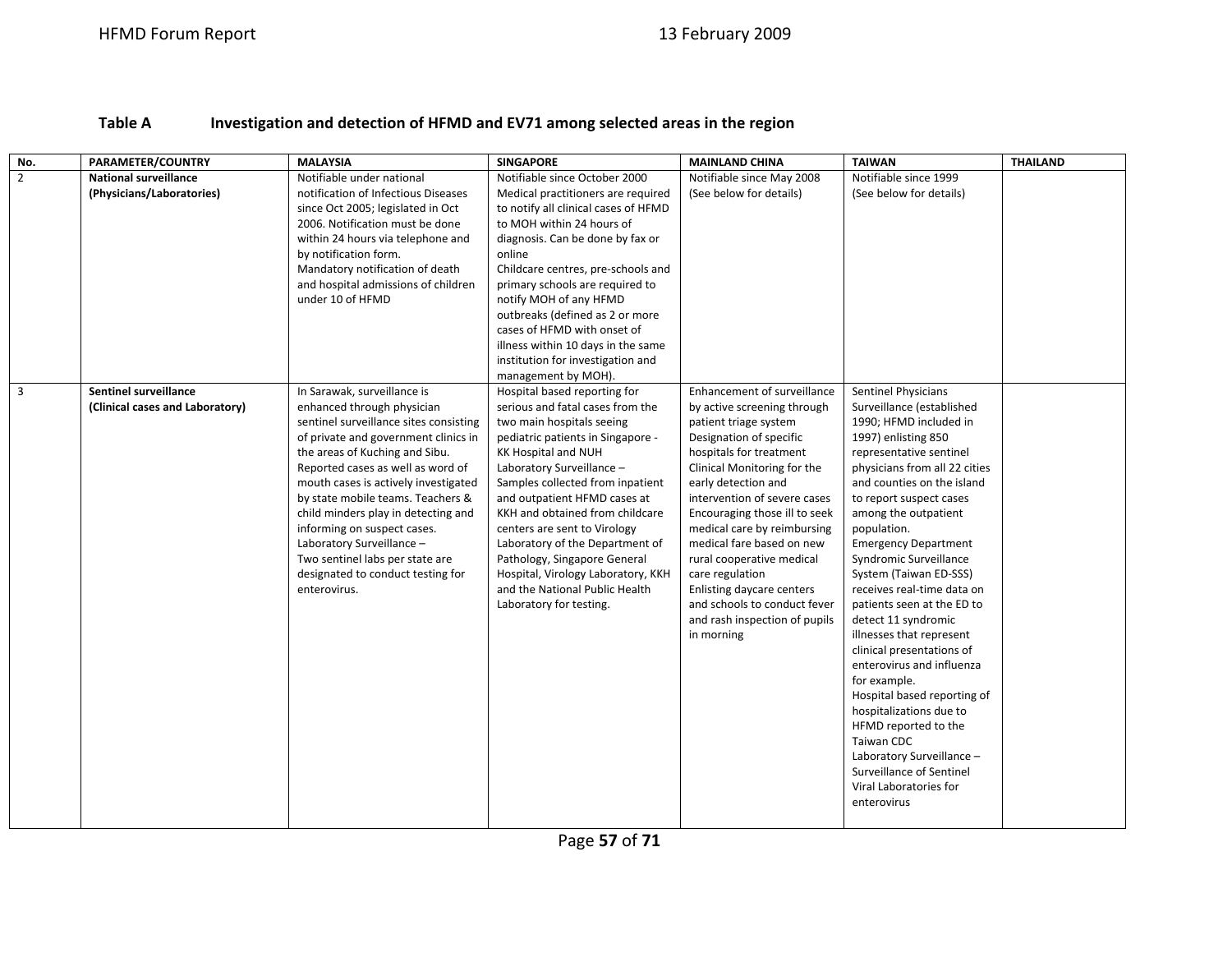13 February 2009

#### **Table AInvestigation and Detection of HFMD and EV71 among selected areas in the region**

### **References**

1 Hand, Foot and Mouth Disease ‐ Malaysia (Sarawak) Promed Archive Number: 20050531.1503

2 Hand, Foot and Mouth Disease ‐ Malaysia (Sarawak) Promed Archive Number: 20060313.0792

3 Hand, Foot and Mouth Disease ‐ Malaysia (Sarawak) Promed Archive Number: 20060821.2355

4 Committee on Epidemic Diseases. Surveillance of hand, foot and mouth disease in Singapore. Epidemiol News Bull 2001; 27: 23‐7

5 Ang LW, KWB Koh, KP Chan, LT Chua, L James, KT Goh (2009), Epidemiology and control of hand, foot and mouth disease in Singapore, 2001‐2007. Ann Acad Med Singapore 2009 (in press).

6 Hand, Foot and Mouth Disease ‐ Asia (23): Singapore, HFMD death is 1st in 7 years Promed, Archive Number 20080808.2447

7 Communicable Diseases Surveillance in Singapore 2002

8 Communicable Diseases Surveillance in Singapore 2006

9 MOH Website News (Press Release) Suspected Hand, Foot and Mouth Disease (HFMD) Death of 3‐Year‐Old Boy in Singapore

10 Report on the Hand, Foot and Mouth Disease Outbreak in Fuyang City, Anhui Province and the Prevention and Control in China, China CDC/ WHO China May 2008

11 Surveillance of Enterovirus Infection, Taiwan ‐ Presentation by Hui‐Chen Lin, HFMD Forum 2008

12 Monto Ho, M.D., Eng‐Rin Chen, Dr. Med.Sci., Kwo‐Hsiung Hsu, M.S. *et al* The New England Journal of Medicine 1999

13 Bureau of Epidemiology. Annual epidemiology surveillance report 2007, Express transportation organization of Thailand publishing. 2007, Thailand Ministry of Public Health Bangkok. p. 89.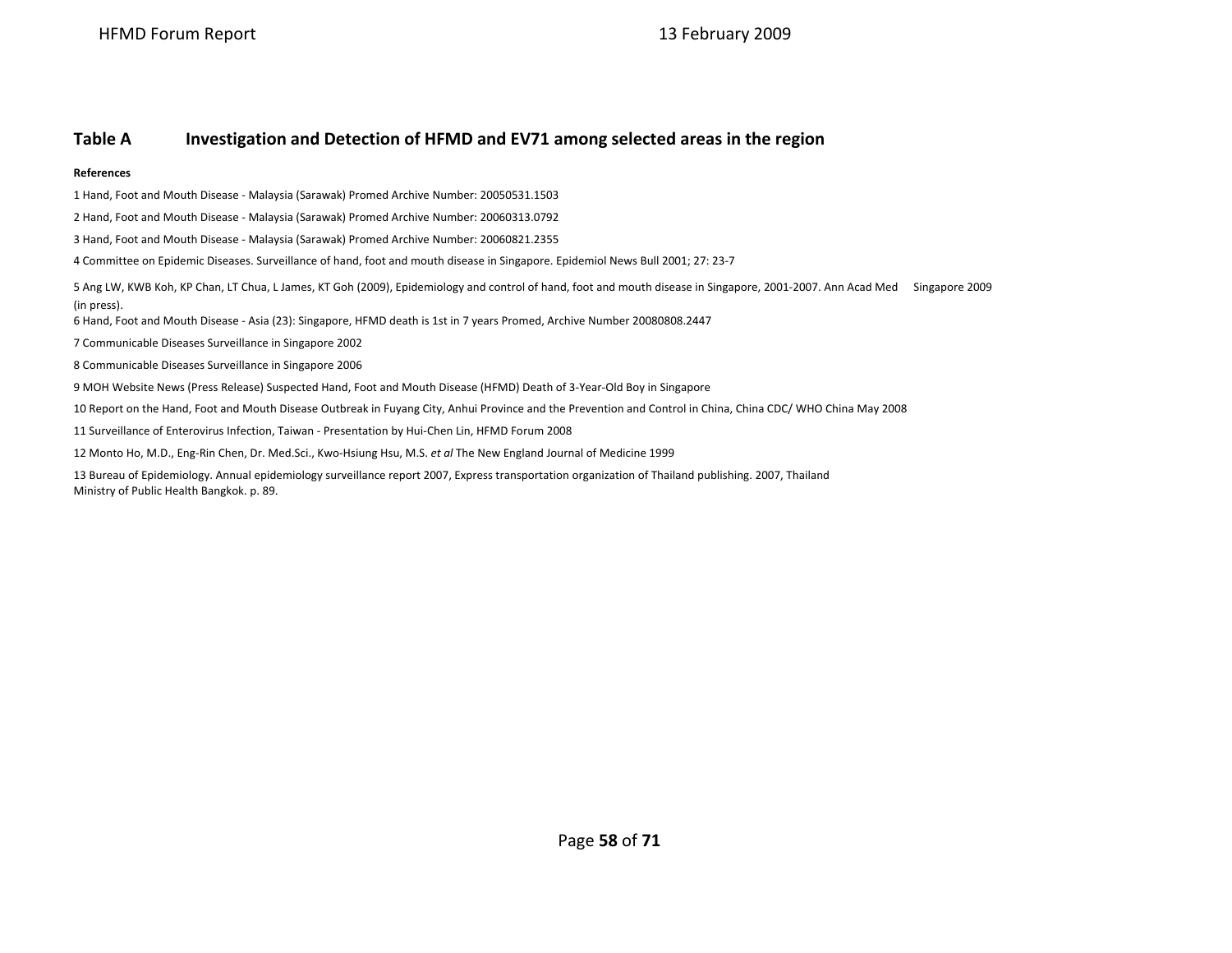#### **Table BLaboratory Detection Methods used by different countries and regions to detect the presence of EV71**

| No.            | <b>PARAMETER/ PLACE</b>                                     | <b>CHINA</b>                                                                                    | <b>MALAYSIA</b>                                                                                                                                                                                                                 | <b>SINGAPORE</b>                                                                                                                                                              | <b>TAIWAN</b>                                                                                                         | <b>THAILAND</b>                                                                                                               | <b>VIETNAM</b>                                                            |
|----------------|-------------------------------------------------------------|-------------------------------------------------------------------------------------------------|---------------------------------------------------------------------------------------------------------------------------------------------------------------------------------------------------------------------------------|-------------------------------------------------------------------------------------------------------------------------------------------------------------------------------|-----------------------------------------------------------------------------------------------------------------------|-------------------------------------------------------------------------------------------------------------------------------|---------------------------------------------------------------------------|
| $\mathbf{1}$   | <sup>1</sup> PREDOMINANT<br>SEROTYPE/GENOGROUP/SUBGENOGROUP | 1997 EV71: C3<br>1998, 2000, 2001, 2002<br>2003, 2004, 2007-2008<br>EV71: C4                    | 1997 EV71: B3<br>2000 EV71: B4,<br>2003 EV71:, B5<br>2006 EV71: B5<br>C1 (sporadic) most<br>years                                                                                                                               | 1997 EV71: B3,<br><b>B4</b><br>1998 EV71: B3,<br>C1<br>1999 EV71: B3<br>2000 EV71: B4<br>2001 EV71: B4<br>2002 EV71: C1,<br><b>B4</b><br><sup>2</sup> 2008 EV71: B5<br>CV:A16 | 1998 EV71: C2/B4/C4<br>1999-2003 EV71: B4<br>2004-2005 EV71: C4<br>2006 EV71: C5<br>2007 EV71: C5/B5<br>2008 EV71: B5 | 2001 EV71: B4<br>2002 EV71: C1, B4<br>2003 EV71: C1, B5<br>2005, 2007-2008 CV:<br>A16                                         | 2005 EV71:<br>C1, C4, C5;<br><b>CV: A16</b>                               |
| $\overline{2}$ | <b>CLINICAL SPECIMENS USED</b>                              | Throat swab<br>Stool<br><b>CSF</b><br>Serum<br>Autopsy tissues                                  | <b>Throat Swab</b><br>Stool/ Rectal Swab<br><b>CSF</b><br>Vesicle Swab<br><b>Endotracheal Tube</b><br>Aspirate<br>Serum                                                                                                         | Throat<br>Stool<br><b>Rectal Swab</b><br><b>CSF</b>                                                                                                                           | Throat swab<br>Stool<br><b>CSF</b><br>Rectal swab<br>Blood samples<br>Organs                                          | <b>Throat Swab</b><br>Stool<br><b>CSF</b><br>Nasopharyngeal<br>Swab or Secretion<br><b>Paired Serum</b>                       | Throat Swab<br>in VTM<br>Stool<br><b>CSF</b><br>Vesicular fluid<br>in VTM |
| $\overline{3}$ | <b>LABORATORY DETECTION METHODS</b><br><b>REPORTED</b>      | Virus Isolation<br>RT-PCR<br><b>NT</b><br>IgM and IgG by ELISA<br>RT-PCR, Genetic<br>Sequencing | Virus Isolation using<br>RD, Vero Cells<br>RT-PCR of primary<br>specimens and/or<br>isolates followed by<br>sequencing; RT PCR<br>using pan EV primers<br>in 5'UTR and in VP4<br>or VP1 as well as<br>EV71 specific<br>primers. | Virus Isolation<br>using HEL, RD,<br>Hep-2C and<br>MRC-5 cell lines<br>RT-PCR,<br>Genetic<br>Sequencing                                                                       | Cell culture (IFA),<br><b>NT</b><br><b>Serological Testing</b><br>(IgM capture ELISA)<br>RT-PCR/CODEHOP               | Virus Isolation using<br>RD, Vero or GL-37<br>Cells<br>Serological diagnosis<br>using IgG<br>RT PCR, Nucelotide<br>Sequencing | Virus Isolation<br><b>PCR</b><br><b>IFA</b><br><b>NT</b><br>RT-PCR        |

References

1 Cardosa MJ, D Perera, BA Brown, *et al* (2003) Molecular Epidemiology of human enterovirus 71 strains and recent outbreaks in the Asia‐Pacific region: Comparative analysis of the VP1 and VP4 genes. Emerg Infect Dis , 9(4):461‐8.

2 Communicable Diseases Division, Ministry of Health, Singapore

Abbreviations used: CODEHOP: Consensus Degenerate Hybrid Oligonucleotide Primers RD: Rhabdomyosarcoma PCR: Polymerase Chain Reaction NT: Neutralization Test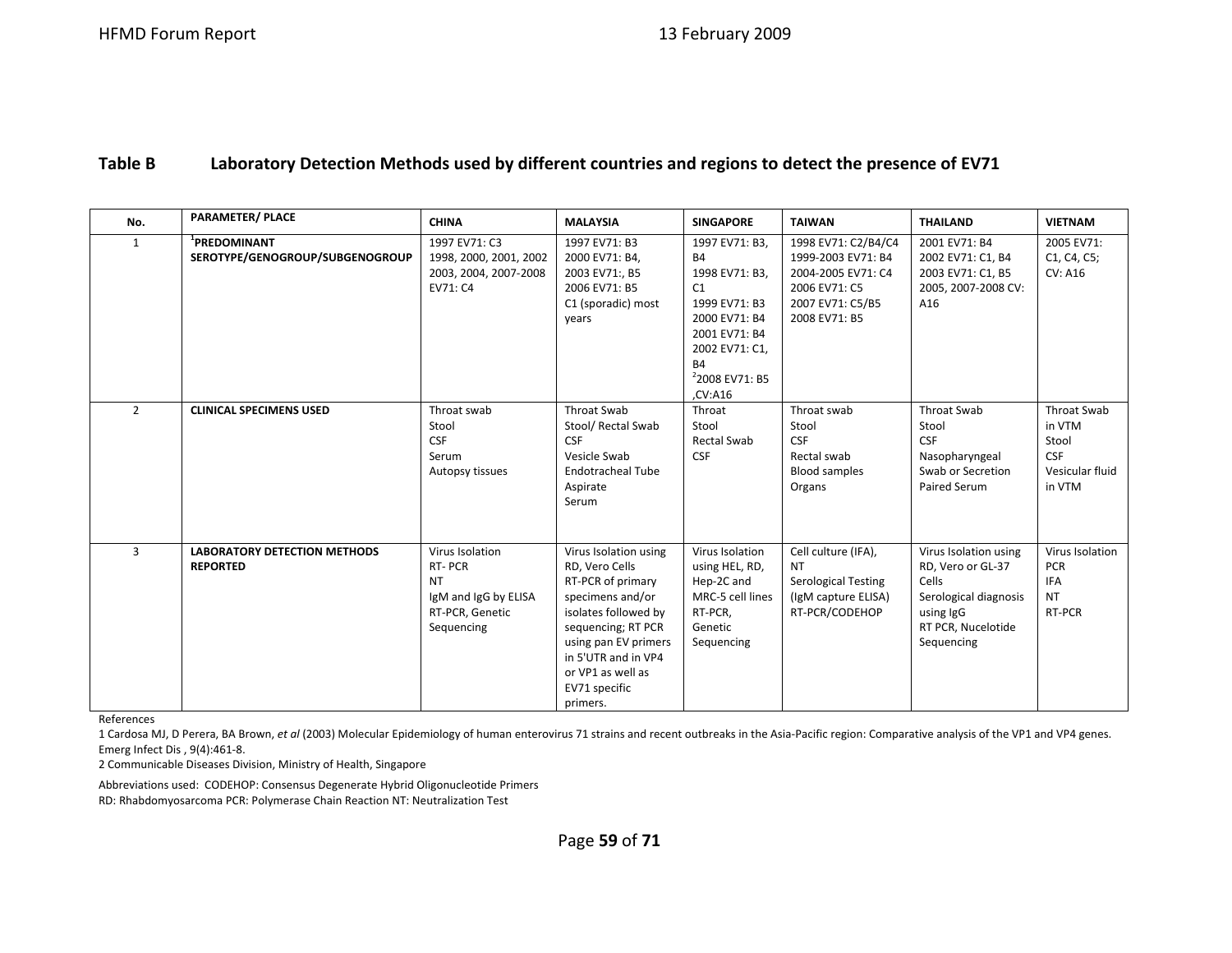#### **Table CClinical Spectrum of HFMD observed in the region**

| No.            | <b>PARAMETER/ PLACE</b>                        | <b>MALAYSIA</b>                                                                                                                                                                                                                                                                                                                                                                                                                                                                                                                                                                  | <b>SINGAPORE</b>                                                                                                                                                                                                                                                                                                                                                              | <b>TAIWAN</b>                                                                                                                                                                                                                                                                                                                                                                                                                                                                                                                                        | <b>THAILAND</b>                                                                                                                                 |
|----------------|------------------------------------------------|----------------------------------------------------------------------------------------------------------------------------------------------------------------------------------------------------------------------------------------------------------------------------------------------------------------------------------------------------------------------------------------------------------------------------------------------------------------------------------------------------------------------------------------------------------------------------------|-------------------------------------------------------------------------------------------------------------------------------------------------------------------------------------------------------------------------------------------------------------------------------------------------------------------------------------------------------------------------------|------------------------------------------------------------------------------------------------------------------------------------------------------------------------------------------------------------------------------------------------------------------------------------------------------------------------------------------------------------------------------------------------------------------------------------------------------------------------------------------------------------------------------------------------------|-------------------------------------------------------------------------------------------------------------------------------------------------|
| $\mathbf{1}$   | <b>DIAGNOSTIC</b><br><b>FEATURES</b>           | <b>HFMD</b><br>- febrile illness<br>- maculopapular or papulovesicular<br>rash on the palms and/or soles<br>- vesicles or ulcers in the mouth<br>Herpangina<br>- multiple oral ulcers predominantly<br>affecting the posterior parts of the oral<br>cavity                                                                                                                                                                                                                                                                                                                       | <b>Typical HFMD:</b><br>Skin rashes: vesiculo-papular rashes<br>over hands, feet, buttocks AND<br>Mouth ulcers<br><b>Atypical HFMD:</b><br>Skin rashes: vesiculo-papular rashes<br>over hands, feet, buttocks<br>Without mouth ulcers<br>± Fever<br>± Diarrhoea, vomiting<br>± Contact with known HFMD<br>If no skin rashes and only mouth ulcers,<br>diagnosed as Herpangina | <b>HFMD</b><br>- febrile illness<br>- maculopapular or papulovesicular<br>rash on the palms and/or soles<br>- vesicles or ulcers in the mouth<br>Herpangina<br>- multiple oral ulcers predominantly<br>affecting the posterior parts of the oral<br>cavity                                                                                                                                                                                                                                                                                           | Fever, rash involving distal<br>extremeties, buttocks, extensor surfaces<br>of knees and oropharyngeal ulcers;<br>history of contact; age group |
| $\overline{2}$ | <b>SEVERE DISEASE</b><br><b>MANIFESTATIONS</b> | Aseptic meningitis<br>(CSF pleocytosis, fully conscious, had<br>headache, meningism, and no focal<br>neurological signs)<br>Encephalitis<br>(presence of impaired consciousness<br>including lethargy, drowsiness or coma,<br>seizures or myoclonus)<br>Acute flaccid paralysis<br>(acute onset of areflexic limb<br>weakness)<br>Cardiorespiratory failure<br>(presence of tachycardia, respiratory<br>distress, pulmonary oedema, poor<br>peripheral<br>perfusion requiring inotropes;<br>pulmonary congestion on CXR; reduced<br>cardiac contractility on<br>echocardiography | Aseptic meningitis<br>Encephalitis<br>Cardiopulmonary manifestations -<br>myocarditis, interstitial pneumonitis;<br>Secondary infections i.e. RSV<br>bronchiolitis HIB meningitis,<br>pneumonia                                                                                                                                                                               | CNS and/or cardiopulmonary<br>manifestations:-CNS involvement-<br>aseptic meningitis; encephalitis;<br>poliomyelitis-like syndrome;<br>encephalomyelitis (headache, vomiting,<br>lethargy, upward gaze, seizure, limb<br>weakness, myoclonic jerk)<br>Cardiopulmonary manifestations-<br>autonomic dysfunction (tachycardia,<br>hypertension, profuse sweating,<br>paralytic ileus, leucocytosis,<br>hyperglycemia, tachypnea, hypoxemia,<br>pulmonary edema, hemorrhage);<br>circulatory failure (hypotension, coma,<br>loss of brainstem reflexes) | Seizure<br>Encephalitis<br>Pulmonary edema and hemorrhage<br>Cardiopulmonary collapse<br>myocarditis<br>pneumonia                               |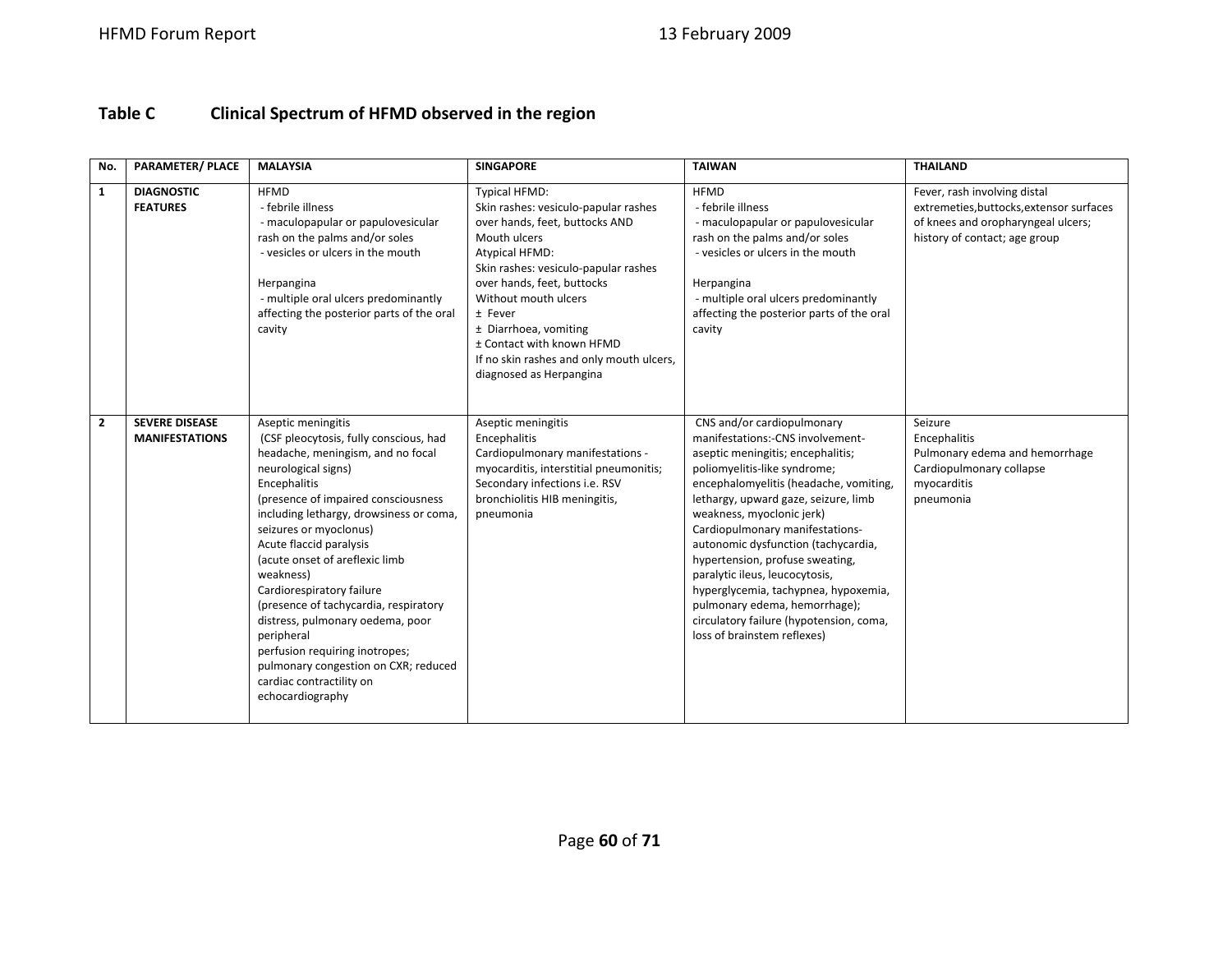#### **Table CClinical Spectrum of HFMD observed in the region**

| No.                     | <b>PARAMETER/ PLACE</b>                                          | <b>MALAYSIA</b> | <b>SINGAPORE</b>                                                                                                                                                                                                                                                                                              | <b>TAIWAN</b>                                                                                                                                                                                                                                                                                                                                                                              | <b>THAILAND</b>  |
|-------------------------|------------------------------------------------------------------|-----------------|---------------------------------------------------------------------------------------------------------------------------------------------------------------------------------------------------------------------------------------------------------------------------------------------------------------|--------------------------------------------------------------------------------------------------------------------------------------------------------------------------------------------------------------------------------------------------------------------------------------------------------------------------------------------------------------------------------------------|------------------|
| $\overline{\mathbf{3}}$ | <b>RISK FACTORS OF A</b><br><b>COMPLICATED</b><br><b>OUTCOME</b> | CSF pleocytosis | Vomiting<br>Absence of mouth ulcers<br>Atypical presentation<br>Raised WBC<br>EV 71 positivity did not show any<br>statistically significant association with<br>complicated disease.<br>Fatal cases in 2000-2001 epidemic died<br>from interstitial pneumonitis alone or<br>with myocarditis or encephalitis | Risk factors associated with CNS<br>involvement : Fever > 39°C<br>Fever >3 days<br>Seizure<br>Vomiting<br>Lethargy<br>Limb weakness<br>Hyperglycemia<br>Risk factors associated with<br>cardiopulmonary collapse: Tachycardia<br>Hypertension<br>Leucocytosis<br>Hyperglycemia                                                                                                             | to be determined |
| 4                       | <b>SEQUELAE</b>                                                  | not mentioned   | not mentioned                                                                                                                                                                                                                                                                                                 | Long-term effect seen on<br>neurodevelopmental aspects such as<br>limb, weakness and atrophy, prolonged<br>ventilatory and feeding support,<br>cognitive impairment. Attention<br>deficit/hyperactivity related disorders<br>were observed raising the possibility<br>that EV71 infected children may face<br>problems in long term regulation of<br>attention and emotion after recovery. | not mentioned    |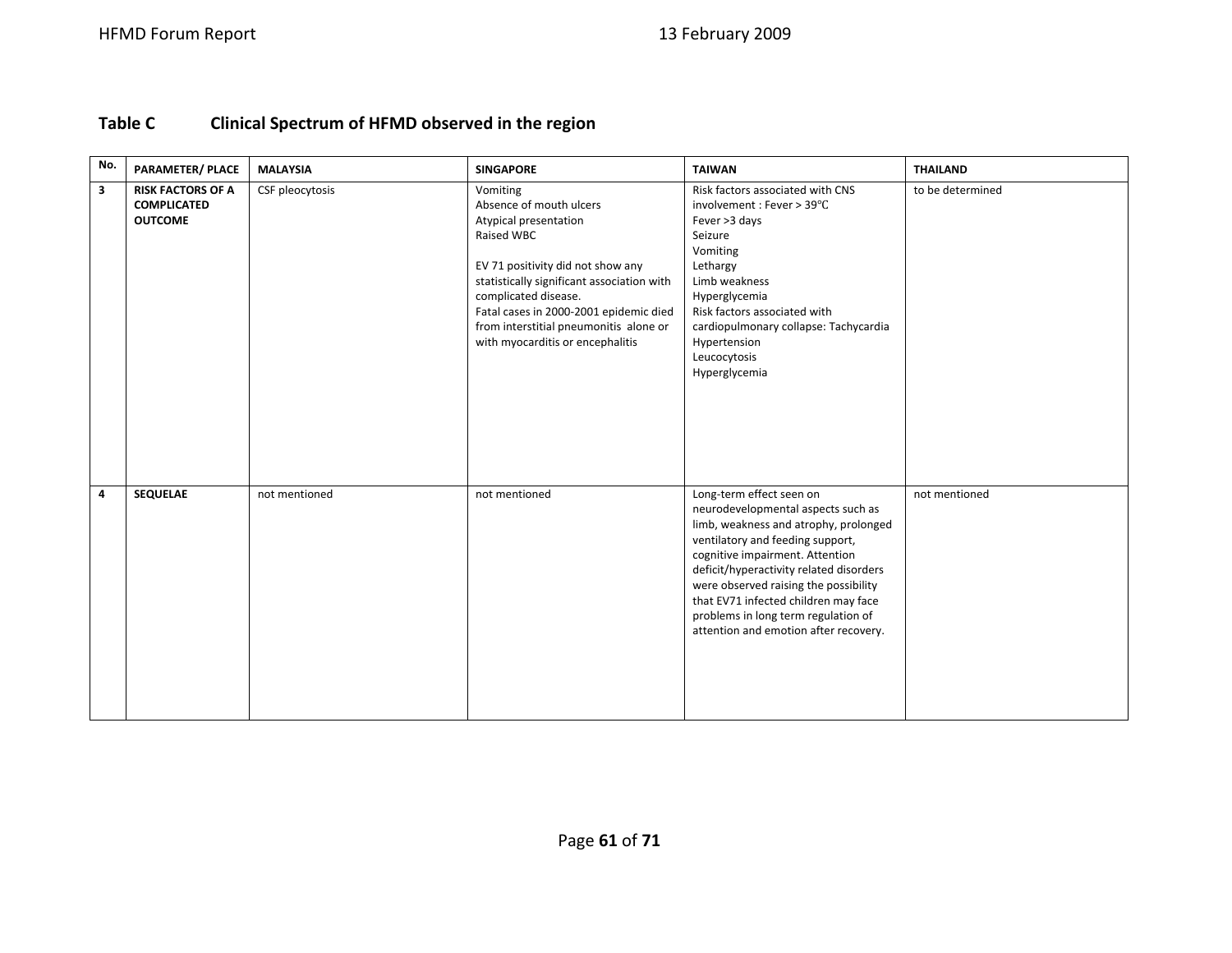#### **Table CClinical Spectrum of HFMD observed in the region**

| No. | <b>PARAMETER/ PLACE</b>             | <b>MALAYSIA</b>                                                                                                                                                                                                                                                                                                                                                                                                                                                                 | <b>SINGAPORE</b>                                                                                                                                                                                                                                              | <b>TAIWAN</b>                                                                                                                                                                                                                                                                                                                                                   | <b>THAILAND</b>                                                                                                                                                                                                                                                                                                                                                     |
|-----|-------------------------------------|---------------------------------------------------------------------------------------------------------------------------------------------------------------------------------------------------------------------------------------------------------------------------------------------------------------------------------------------------------------------------------------------------------------------------------------------------------------------------------|---------------------------------------------------------------------------------------------------------------------------------------------------------------------------------------------------------------------------------------------------------------|-----------------------------------------------------------------------------------------------------------------------------------------------------------------------------------------------------------------------------------------------------------------------------------------------------------------------------------------------------------------|---------------------------------------------------------------------------------------------------------------------------------------------------------------------------------------------------------------------------------------------------------------------------------------------------------------------------------------------------------------------|
| 5   | <b>PATHOLOGY</b><br><b>FINDINGS</b> | CNS inflammation found on autopsy<br>typical of viral encephalitides -<br>perivascular cuffing, neuronophagia;<br>EV71 is neuronotropic and the<br>distribution of inflammation in EV71 is<br>stereotypic in the posterior brainstem<br>and spinal cord areas. (MR scans show<br>hyperintense lesions in the spinal cord,<br>medulla, pons, cerebellum up to the<br>midbrain in a stereotypic fashion that<br>aid diagnosis)                                                    | Interstitial pneumonitis(alveolar<br>congestion, inter-alveolar hemorrhage<br>and interstitial lymphocytic infiltrate)<br>alone or associated with<br>myocarditis(lymphocytic infiltration,<br>myocardial necrosis and interstitial<br>edema) or encephalitis | Intense inflammation with perivascular<br>cuffing and neuronophagia of the CNS<br>in particular the brainstem and spinal<br>cord; marked pulmonary edema with<br>focal hemorrhage in the lung; EV71<br>isolated from CNS tissues                                                                                                                                | Diffuse brain edema; small numbers of<br>lymphocytes and histiocytes focally<br>present in the subarachnoid spaces;<br>Scattered foci of necrosis present in<br>thalamus, pons and medulla<br>Diffuse congestion in the heart but No<br>definite pericarditis, myocarditis or<br>endocarditis<br>No area of infarction<br>Diffuse pulmonary edema and<br>hemorrhage |
| 6   | <b>MANAGEMENT</b>                   | Screening for suspect cases (fever with<br>mouth ulcers or rash on palms and<br>soles) for admission with a low<br>threshold for hospital admission for risk<br>factors of complications or<br>manifestations of severe disease; Risk<br>factors include prolonged fever,<br>tachycardia, tachypnea. Note for<br>Sarawak: Early intervention with IVIG in<br>those with marked CNS symptoms<br>LVAD: Left Ventricular Assist Device, ECMO: Extra Corporeal Membrane Oxygenation | Symptomatic supportive management<br>The use of IVIG is being considered for<br>patient < 4 years with the following<br>symptoms: raised WBC, vomiting and<br>the disease lasted $<$ 5 days.                                                                  | Management is based on clinical stages<br>that denote disease severity and<br>progression. This stage based<br>management is illustrated further in<br>Table x An evaluation has shown that<br>the approach does achieve a reduction<br>in fatality rate but conversely increases<br>the long-term sequelae in survivors.<br>Strict infection control practices | Symptomatic supportive management                                                                                                                                                                                                                                                                                                                                   |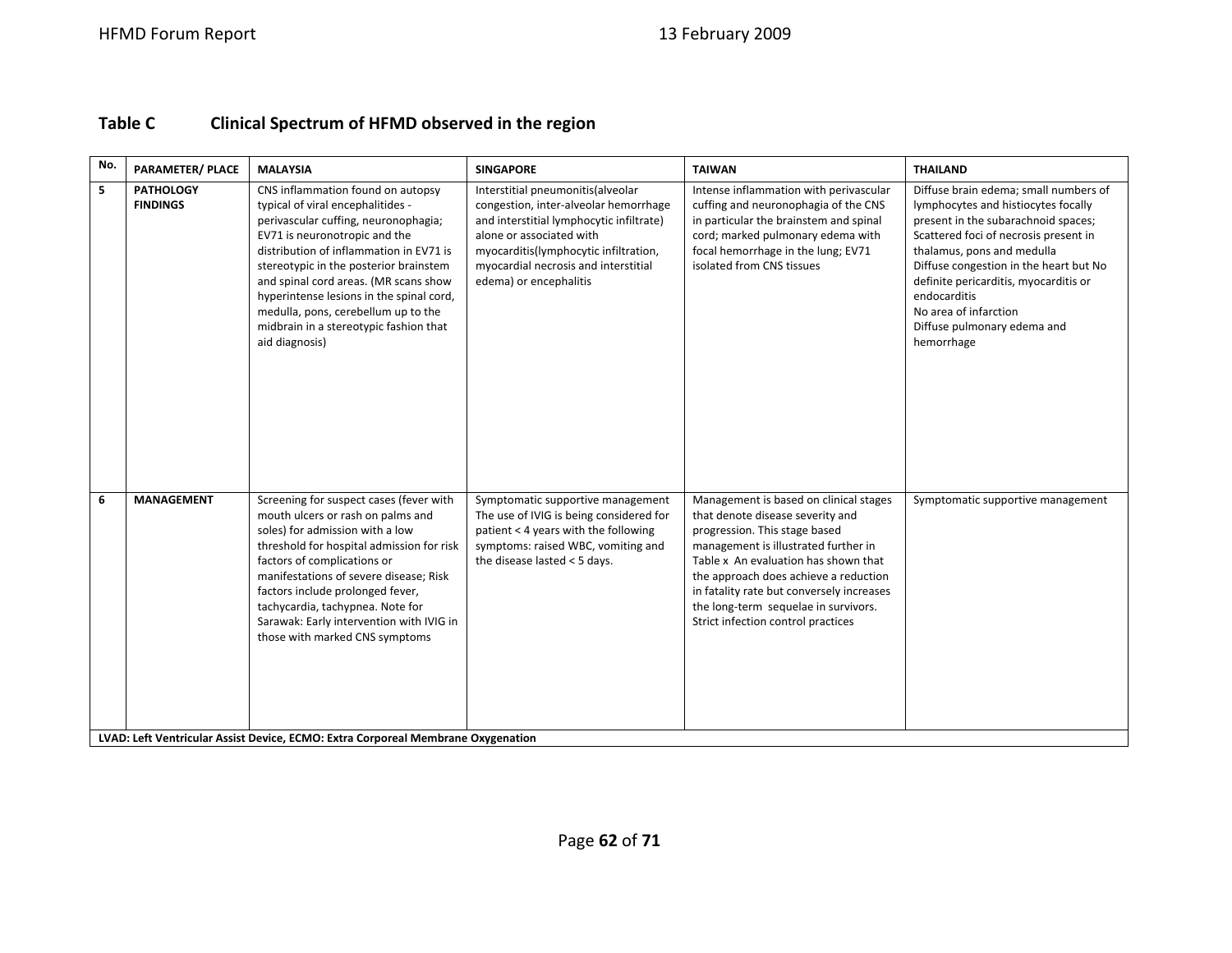#### **Table DOutbreak and Public Health Response to prevent and control HFMD in the region**

| No.            | <b>STRATEGIES</b>                                     | <b>CHINA</b>                                                                                                                                                                                                                                                                                                                                                                                                                                                                   | <b>MALAYSIA</b>                                                                                                                                                                                                                                                                                                                                                                                                                                                                                                                                                                                        | <b>SINGAPORE</b>                                                                                                                                                                                                                                                                                                    | <b>TAIWAN</b>                                                                                                                                                                                                                                                                                                                                                                                                                                                                                                          |
|----------------|-------------------------------------------------------|--------------------------------------------------------------------------------------------------------------------------------------------------------------------------------------------------------------------------------------------------------------------------------------------------------------------------------------------------------------------------------------------------------------------------------------------------------------------------------|--------------------------------------------------------------------------------------------------------------------------------------------------------------------------------------------------------------------------------------------------------------------------------------------------------------------------------------------------------------------------------------------------------------------------------------------------------------------------------------------------------------------------------------------------------------------------------------------------------|---------------------------------------------------------------------------------------------------------------------------------------------------------------------------------------------------------------------------------------------------------------------------------------------------------------------|------------------------------------------------------------------------------------------------------------------------------------------------------------------------------------------------------------------------------------------------------------------------------------------------------------------------------------------------------------------------------------------------------------------------------------------------------------------------------------------------------------------------|
| $\mathbf{1}$   | <b>Enhanced</b><br>surveillance and case<br>detection | Enhanced surveillance through<br>early notification and case<br>detection and case investigation                                                                                                                                                                                                                                                                                                                                                                               | Emphasis on early detection and<br>investigation of suspect cases<br>according to the MOH 2007<br>Guidelines i.e. active case<br>investigation by involving mobile<br>teams; from 12 October 2006,<br>"myocarditis" and "life<br>threatening infections" were<br>replaced by hand, foot and<br>mouth disease                                                                                                                                                                                                                                                                                           | The Infectious Diseases Act requires<br>medical practitioners to notify all<br>clinical cases of HFMD to MOH<br>within 24 hours of diagnosis, since<br>Oct 2000; Enhanced surveillance also<br>through community notification by<br>childcare centres, pre-schools and<br>primary schools of any HFMD<br>outbreaks. | Widening surveillance network through sentinel<br>physician surveillance and real-time outbreak disease<br>reporting systems. Network for detection of severe<br>disease consisting regional hospitals, commanders<br>and labs called "Medical Care Nets for Severe EV<br>Cases"                                                                                                                                                                                                                                       |
| $\overline{2}$ | <b>Optimized Case</b><br>management of<br><b>HFMD</b> | Development of guidelines,<br>diagnosis and treatment of<br>HFMD; training of health<br>workers from 16 cities in Anhui<br>province on diagnosis, and ICU<br>management; Designation of<br>Fuyang City hospitals that are<br>assisted in establishing pediatric<br>ICUs; Designating specialized<br>medical team to be available on<br>round-the-clock service;<br>Defining triage areas,<br>procedures and protocols.<br>Setting up reimbursement<br>scheme for HFMD patients | Guidelines and protocols made<br>available to enable early<br>detection and admission,<br>including hospital admission<br>criteria. Guidelines also cover<br>clinical management. Designation<br>of hospitals experienced in the<br>management of HFMD<br>Special note on Sarawak: Analysis<br>of past experience has identified<br>CSF pleocytosis as associated<br>with cardiorespiratory failure and<br>death. This criterion is used as<br>early detection of those at high<br>risk for severe disease and<br>requiring hospital admission.<br>Early intervention using IVIG is<br>also practised. | Guidelines for clinical management<br>made available on the MOH Website<br>to inform healthcare officials and<br>general public of the disease                                                                                                                                                                      | Guidelines on diagnosis and management including<br>treatment for severe disease revised and updated;<br>linked to physician continuous education system by<br>offering credits online through "digital infectious<br>disease learning net". Dissemination of information<br>on "Symptoms of EV71 and Timing of Referral for<br>Severe Cases to Hospital"; establishing cooperation<br>with relevant medical associations to improve care<br>and treatment; strengthening infection control in the<br>hospital setting |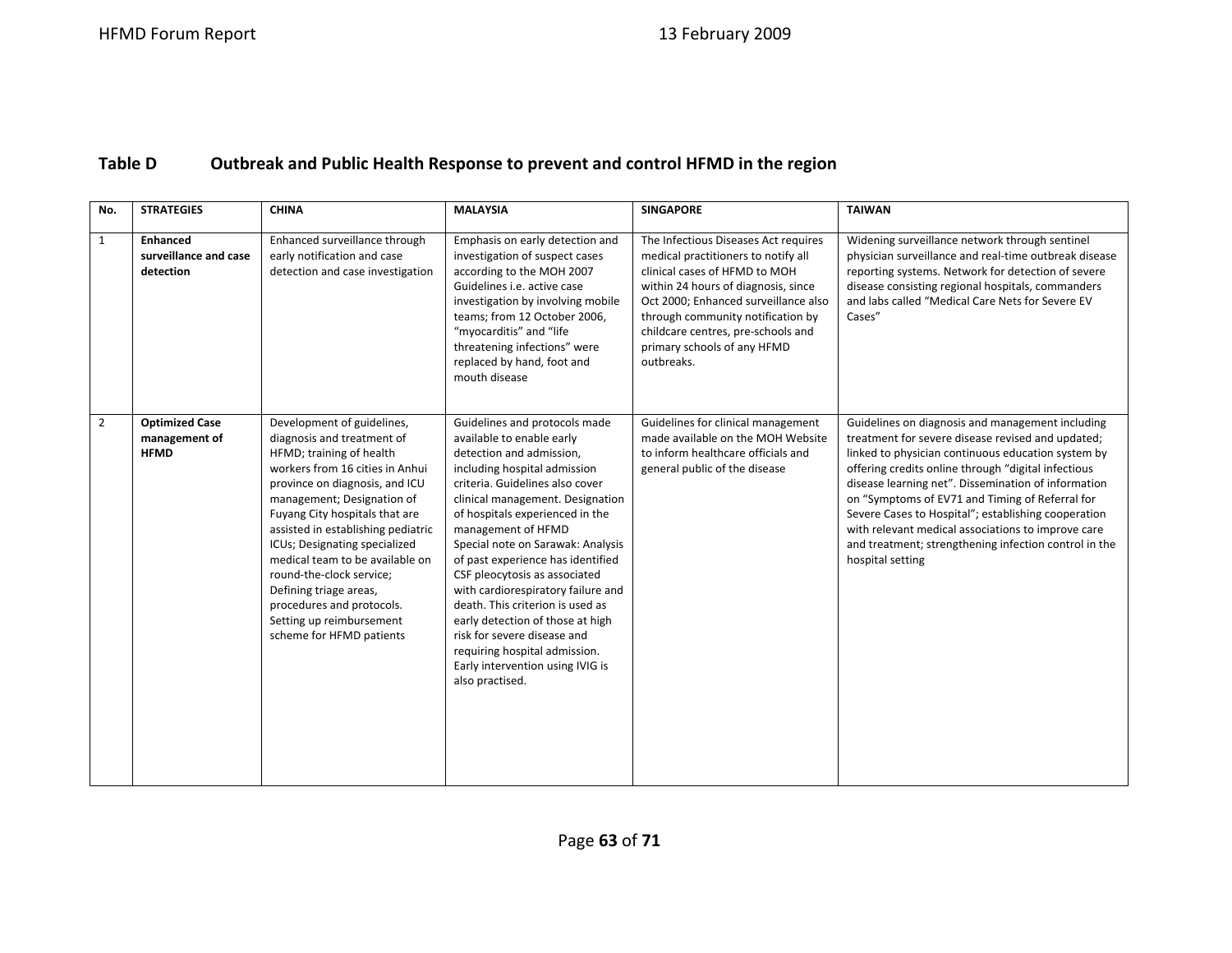| Table D | Outbreak and Public Health Response to prevent and control HFMD in the region |  |
|---------|-------------------------------------------------------------------------------|--|
|---------|-------------------------------------------------------------------------------|--|

| No.            | <b>STRATEGIES</b>                                                                         | <b>CHINA</b>                                                                                                                                                                                                                                                                                                                                                    | <b>MALAYSIA</b>                                                                                                                                                                                                                                                                                             | <b>SINGAPORE</b>                                                                                                                                                                                                                                                                                                                                                                                                                                                                                                                                        | <b>TAIWAN</b>                                                                                                                                                                                                                                                               |
|----------------|-------------------------------------------------------------------------------------------|-----------------------------------------------------------------------------------------------------------------------------------------------------------------------------------------------------------------------------------------------------------------------------------------------------------------------------------------------------------------|-------------------------------------------------------------------------------------------------------------------------------------------------------------------------------------------------------------------------------------------------------------------------------------------------------------|---------------------------------------------------------------------------------------------------------------------------------------------------------------------------------------------------------------------------------------------------------------------------------------------------------------------------------------------------------------------------------------------------------------------------------------------------------------------------------------------------------------------------------------------------------|-----------------------------------------------------------------------------------------------------------------------------------------------------------------------------------------------------------------------------------------------------------------------------|
| 3              | Case Isolation/<br>Voluntary<br>Quarantine                                                | Patient triage system<br>established to promote case<br>isolation. Promote social<br>distancing                                                                                                                                                                                                                                                                 | Designated hospitals have isolated<br>areas and wards, increased<br>awareness and encourage voluntar<br>social distancing                                                                                                                                                                                   | Early detection by health screening<br>to isolate suspect cases before<br>entering the school                                                                                                                                                                                                                                                                                                                                                                                                                                                           | Case isolation is promoted but practice has been a<br>challenge                                                                                                                                                                                                             |
| $\overline{4}$ | <b>Institutional Closure</b><br>and accompanying<br>measures of hygiene<br>and sanitation | Closure of kindergartens and<br>schools in highly affected cities<br>Health screening (fever and rash<br>inspection in the morning) and<br>reporting to local CDC daily<br>Health education including hand<br>washing, avoiding thumb<br>sucking and chewing nails<br>Disinfection of toys.<br>Secondary Transmission<br>between siblings of the same<br>family | Voluntary and mandatory closure<br>of childcare centers, pre-schools<br>and kindergartens.<br>Health education (hand washing<br>and personal hygiene) practices<br>and standard of hygiene.<br>Health inspection by checking the<br>standard of hygiene (hand<br>washing and personal hygiene)<br>practices | Voluntary and mandatory closure of<br>childcare centers, pre-schools and<br>kindergartens.<br>Health screening (fever and rash<br>inspection in the morning)<br>Implement hand washing, sanitary<br>practices in diapering and handling<br>of soiled items, good housekeeping<br>and avoiding communal bathing.<br>Washing and disinfection of toys,<br>play items and other school<br>equipment; mattresses should have<br>waterproof PVC protection which<br>can be cleaned. Domestic Bleach<br>(undiluted) can be used as a good<br>sanitizing agent | Voluntary and mandatory closure of childcare<br>centers, pre-schools and kindergartens.<br>The implementation of EV Control Policies in 2008 in<br>Taiwan especially the announcement of mandatory<br>school closure requires close<br>cooperation with multiple ministries |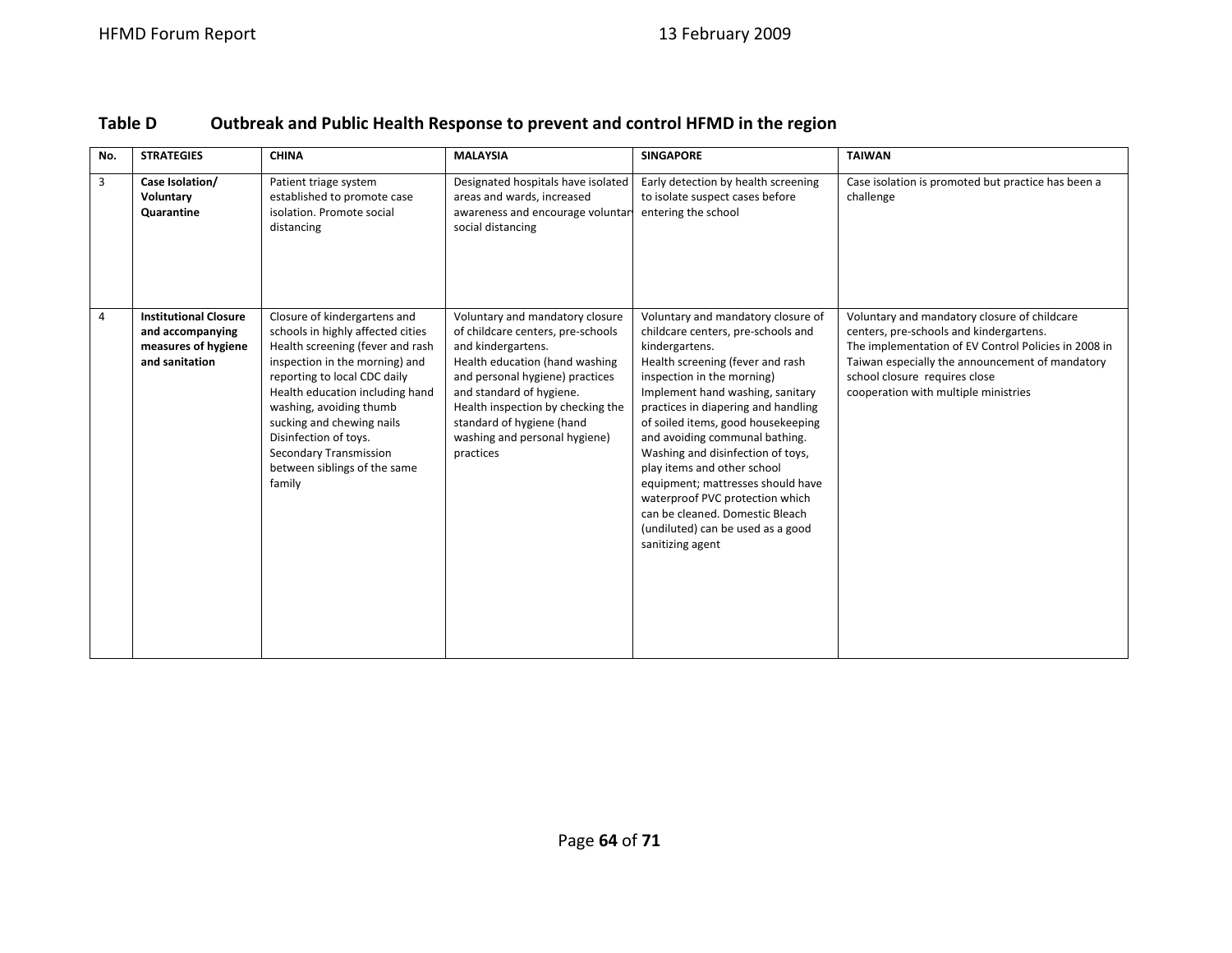#### **Table DOutbreak and Public Health Response to prevent and control HFMD in the region**

| No. | <b>STRATEGIES</b>                                                       | <b>CHINA</b>                                                                                                                                                                                                                                                                                                                                                                                                                                                                                                                                             | <b>MALAYSIA</b>                                                                                                                                                                                                                                | <b>SINGAPORE</b>                                                                                                                                                                                                                                                  | <b>TAIWAN</b>                                                                                                                                                                                          |
|-----|-------------------------------------------------------------------------|----------------------------------------------------------------------------------------------------------------------------------------------------------------------------------------------------------------------------------------------------------------------------------------------------------------------------------------------------------------------------------------------------------------------------------------------------------------------------------------------------------------------------------------------------------|------------------------------------------------------------------------------------------------------------------------------------------------------------------------------------------------------------------------------------------------|-------------------------------------------------------------------------------------------------------------------------------------------------------------------------------------------------------------------------------------------------------------------|--------------------------------------------------------------------------------------------------------------------------------------------------------------------------------------------------------|
| 5   | <b>Public health</b><br><b>Education</b>                                | Health education regarding the<br>disease and promotion of<br>hygienic practices; distribution<br>of leaflets; other media to<br>increase awareness.                                                                                                                                                                                                                                                                                                                                                                                                     | Health education regarding the<br>disease done by MOH by holding<br>campaigns for example clean<br>hands campaign and distributing<br>leaflets and brochures to the<br>childcare centers to promote<br>good sanitary and hygiene<br>practices. | The MOH provides number of<br>notifications in MOH Weekly<br>Infectious Diseases Bulletin, available<br>online                                                                                                                                                    | Strengthening infection prevention practice in<br>medical settings by ensuring temporary closure of<br>playgrounds; educating medical workers about good<br>hygiene practices for example hand washing |
| 6   | <b>Dissemination of</b><br><b>Information and Risk</b><br>Communication | Applying a risk assessment and<br>communication approach to<br>dissemination of information<br>and communication strategies:<br>1) Announce early and often and<br>always plan ahead of time<br>2) Be open and honest<br>3) Keep messages simple and<br>concise<br>4) Listen to and involve the<br>public<br>5) Give the public responsibility<br>and actions<br>6) Display public empathy in<br>public announcements when<br>required<br>7) State the plan of action during<br>emergency<br>8) Tell people where they can<br>get additional information | Risk Communication skills and<br>interagency collaboration with<br>licensing authority; surveillance                                                                                                                                           | Public Health information is<br>disseminated by distributing leaflets<br>and brochures to the childcare<br>centers which in turn inform the<br>public. Childcare centres, pre-schools<br>and primary schools send out<br>notifications for any HFMD<br>outbreaks. | Control Measures in Public Health included educating<br>the public about the disease and the importance of<br>personal hygiene, cooperation with multiple<br>ministries                                |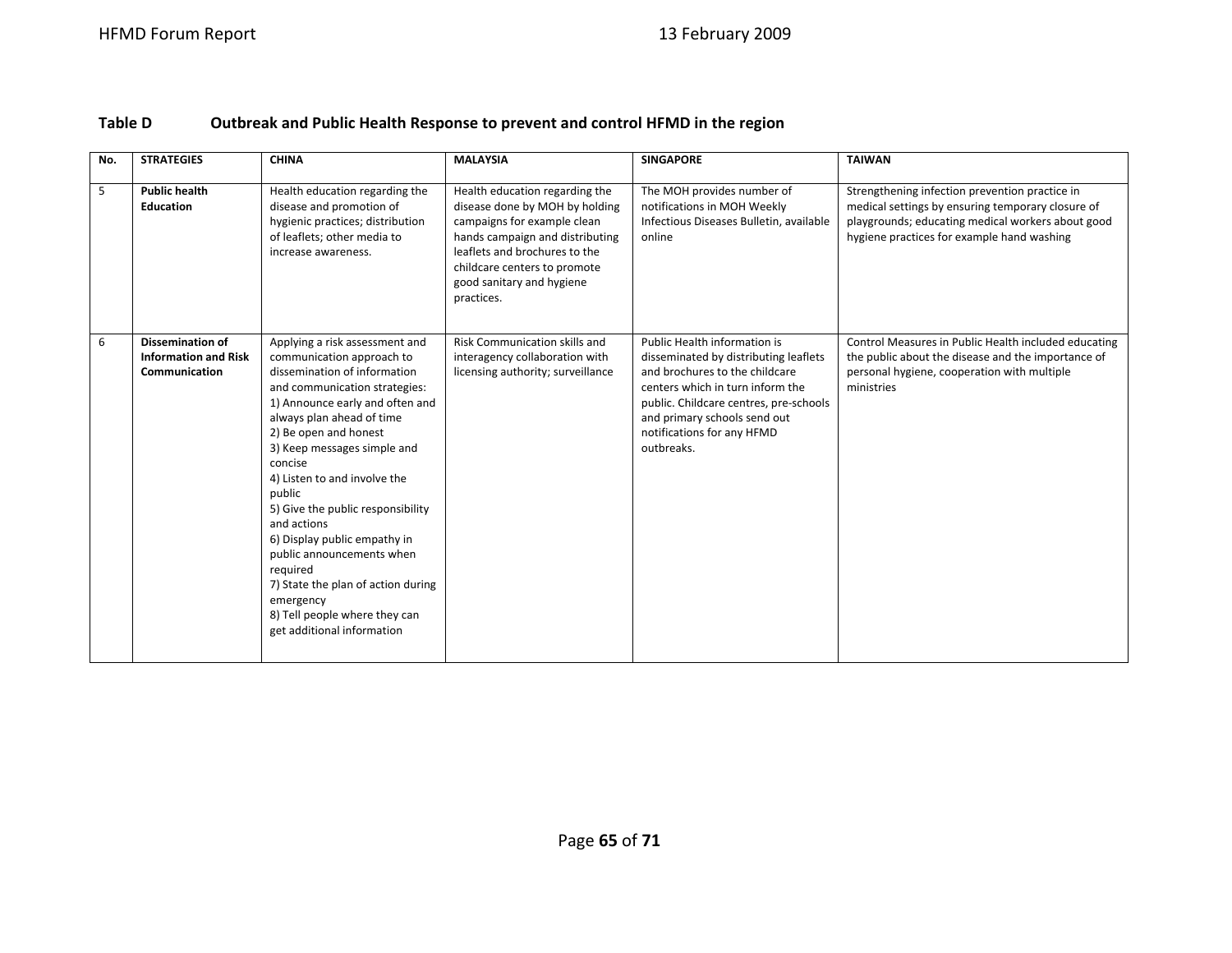| No. | <b>Countries and Regions</b> | <b>Number of</b><br><b>Participants</b> |
|-----|------------------------------|-----------------------------------------|
| 1.  | Australia                    | $\mathbf 1$                             |
| 2.  | <b>Brunei</b>                | $\overline{2}$                          |
| 3.  | China                        | 7                                       |
| 4.  | Indonesia                    | 4                                       |
| 5.  | Malaysia                     | 6                                       |
| 6.  | Singapore                    | 46                                      |
| 7.  | Taiwan                       | 6                                       |
| 8.  | Thailand                     | 11                                      |
| 9.  | <b>USA</b>                   | $\overline{2}$                          |
| 10. | Vietnam                      | 3                                       |

# **Appendix B List of Countries and Regions taking part in the HFMD Forum**

| Total number of Participants for the HFMD Forum |                   |     |
|-------------------------------------------------|-------------------|-----|
| taking part from 10 different countries/Regions | $\equiv$ $\equiv$ | -88 |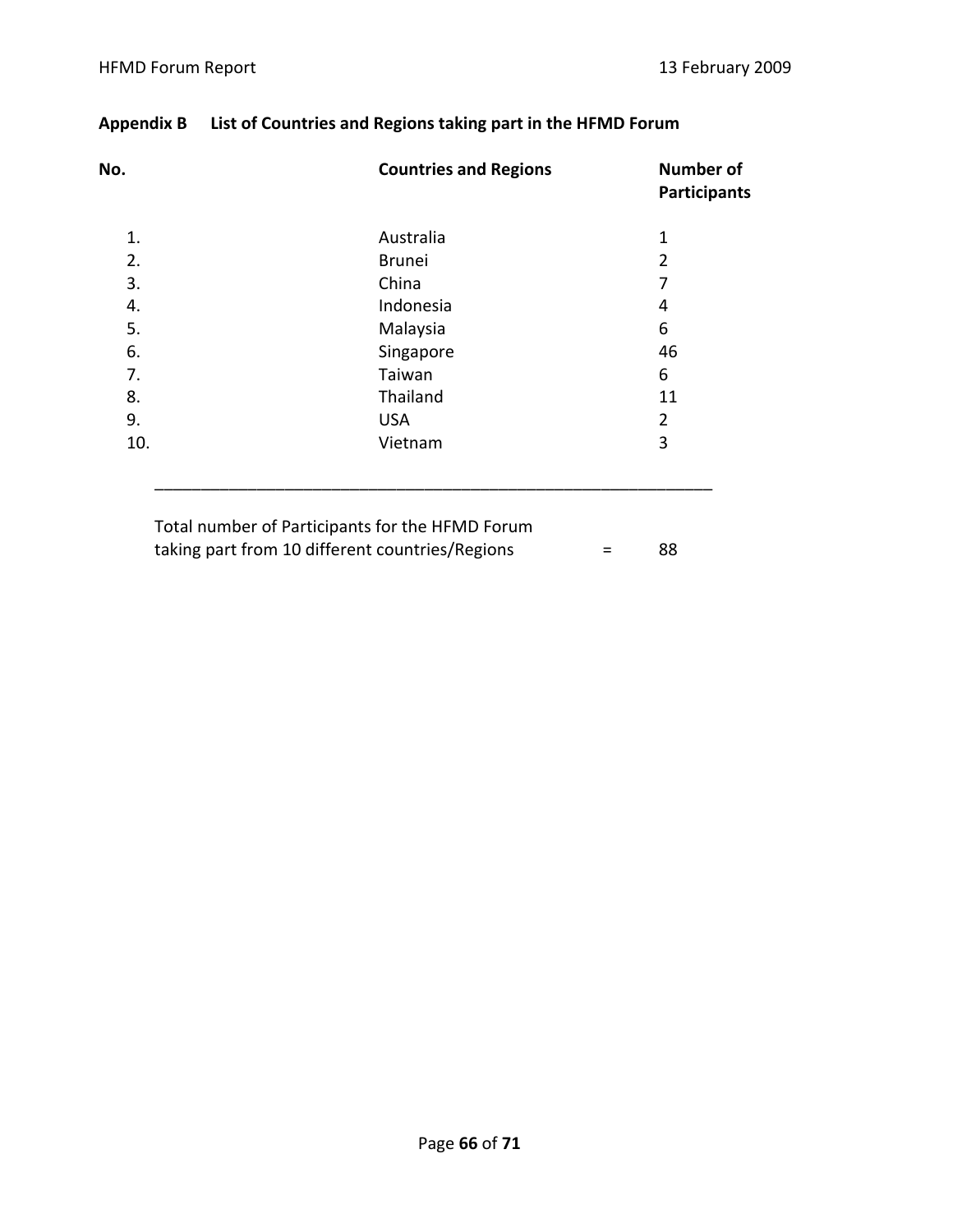## **Appendix C List of Participants**

| No.            | Name of                                | <b>Affiliation</b>                                           | <b>Contacts</b>              |
|----------------|----------------------------------------|--------------------------------------------------------------|------------------------------|
| $\mathbf{1}$   | <b>Participants</b><br>Alden Henderson | US CDC SEARO, Bangkok                                        | akh0@th.cdc.gov              |
| $\overline{2}$ | Alvin Lee                              | MOH, Singapore                                               | alvin lee@moh.gov.sg         |
| 3              | Andrew Kiyu                            | Sarawak Health Department,<br>Malaysia                       | kiyu.andrew@gmail.com        |
| 4              | Ang Li Wei                             | MOH, Singapore                                               | ang_li_wei@moh.gov.sg        |
| 5              | Angela Huang                           | <b>CDC Taiwan</b>                                            | huang.songen@gmail.com       |
| 6              | Ariel Chua                             | MOH, Singapore                                               | ariel_chua@moh.gov.sg        |
| $\overline{7}$ | Bai Xin Lai                            | <b>SGH, SINGAPORE</b>                                        | bai.xin.lai@sgh.com.sg       |
| 8              | Bao-Ping Zhu                           | FETP, China                                                  | bpzhu@cfetp.org.cn           |
| 9              | Chan Pei Pei                           | MOH, Singapore                                               | chan_pei_pei@moh.gov.sg      |
| 10             | Chiang Jen-Ron                         | CDC, Taiwan                                                  | jrc@cdc.gov.tw               |
| 11             | Chong Chia Yin                         | KKH, Singapore                                               | chong.chia.yin@kkh.com.sg    |
| 12             | Cui Lin                                | NPHL, Singapore                                              | cui lin@ttsh.com.sg          |
| 13             | Cynthia Kwok                           | MOH, Singapore                                               | cynthia_kwok@moh.gov.sg      |
| 14             | Darmawali<br>Handoko                   | MOH, Indonesia                                               | drwalisurv@yahoo.com         |
| 15             | Duane J. Gubler                        | Duke-NUS Graduate Medical<br>School, Singapore               | duane.gubler@duke-nus.edu.sg |
| 16             | Dustin C. Yang                         | CDC, Taiwan                                                  | cxy1@cdc.gov.tw              |
| 17             | Eileen Chen                            | SGH, Singapore                                               | eileen.chen.x.q@sgh.com.sg   |
| 18             | Elizabeth<br>Crosson                   | <b>Embassy of the United States</b><br>of America, Singapore | CrossonEF@state.gov          |
| 19             | Fu Xiuju                               | Institute of High Performance<br>Computing, Singapore        | fuxj@ihpc.a-star.edu.sg      |
| 20             | Goh Kee Tai                            | MOH, Singapore                                               | GOH Kee Tai@moh.gov.sg       |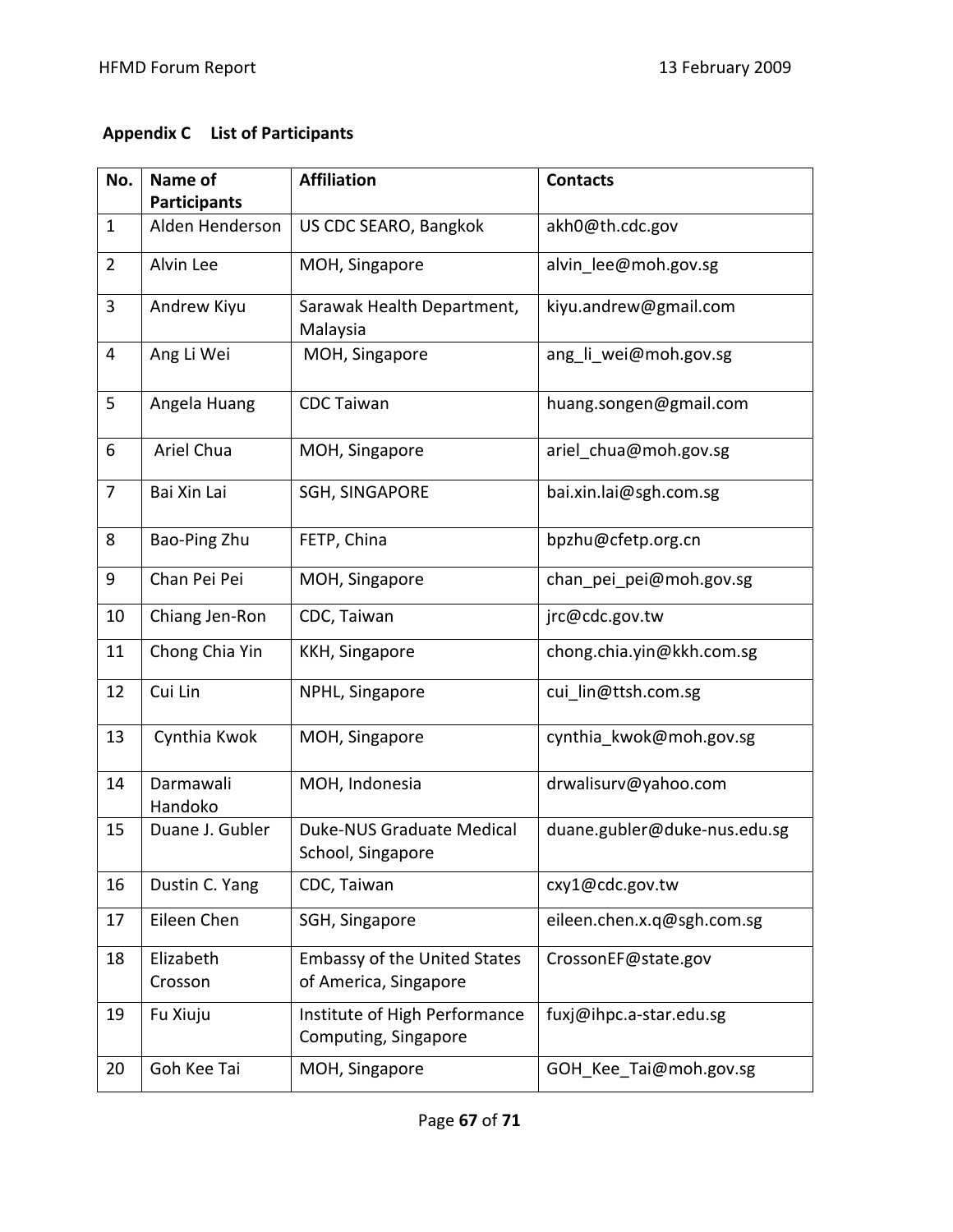| 21 | Henry C. Baggett              | <b>US CDC SEARO Bangkok</b>                                                        | Kipb@th.cdc.gov                            |
|----|-------------------------------|------------------------------------------------------------------------------------|--------------------------------------------|
| 22 | Herna Harianja                | NIHRD, Indonesia                                                                   | herna@litbang.depkes.go.id                 |
| 23 | Hui-Chen Lin                  | CDC, Taiwan                                                                        | lhuichen@cdc.gov.tw,<br>lhuichen@gmail.com |
| 24 | Jane Cardosa                  | Institute of Health &<br><b>Community Medicine</b><br>Universiti Malaysia, Sarawak | jane.cardosa@gmail.com                     |
| 25 | Jeffery Cutter                | MOH, Singapore                                                                     | jeffery_cutter@moh.gov.sg                  |
| 26 | Jeremy Farrar                 | Hospital for Tropical Diseases,<br>Ho Chi Minh, Vietnam                            | jfarrar@oucru.org                          |
| 27 | Joe Lew                       | MOH, Singapore                                                                     | joe lew@moh.gov.sg                         |
| 28 | Joseph<br>Santangelo          | SingVax, Singapore                                                                 | J.santangelo@singvax.com                   |
| 29 | Justin Chu Jang<br>Hann       | NUS, Singapore                                                                     | miccjh@nus.edu.sg                          |
| 30 | Kamaliah Binti<br>Mohamad Noh | MOH, Malaysia                                                                      | kamaliahmn@gmail.com                       |
| 31 | Kan Nyunt                     | MOH, Brunei                                                                        | nyunt123@gmail.com                         |
| 32 | Kong Yeean Leng               | REDI Center, Singapore                                                             | kong@redi.org.sg                           |
| 33 | Kun-Bin Wu                    | CDC, Taiwan                                                                        | kunbin@cdc.gov.tw                          |
| 34 | Lai Wen Bin                   | SingVax, Singapore                                                                 | wb.lai@singvax.com                         |
| 35 | Lalitha<br>Kurupatham         | MOH, Singapore                                                                     | Lalitha_Kurupatham@moh.gov.sg              |
| 36 | Linda Meng                    | NPHL, Singapore                                                                    | meng_shu12@hotmail.com                     |
| 37 | Low Chew Ling                 | MOH, Singapore                                                                     | low chew ling@moh.gov.sg                   |
| 38 | Lusiana Lim                   | NPHL, Singapore                                                                    | lusiana ls@yahoo.com.sg                    |
| 39 | Lyn James                     | MOH, Singapore                                                                     | lyn james@moh.gov.sg                       |
| 40 | Lynette Oon                   | SGH, Singapore                                                                     | lynette.oon.l.e@sgh.com.sg                 |
| 41 | Ma Huilai                     | CDC, China                                                                         | huilaima@cfetp.org.cn                      |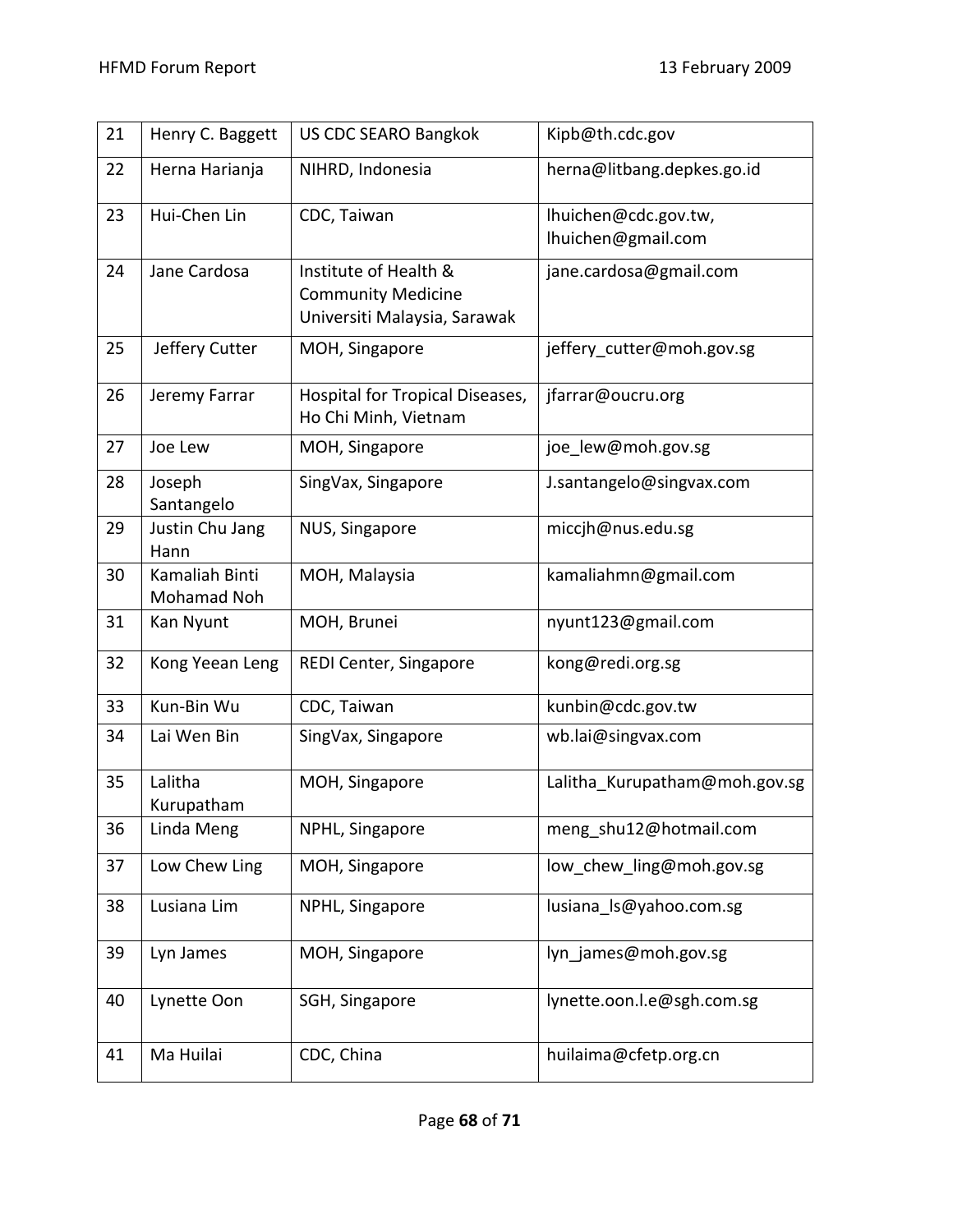| 42 | Mark A Pallansch               | <b>US CDC Atlanta</b>                                    | map1@CDC.GOV                                              |
|----|--------------------------------|----------------------------------------------------------|-----------------------------------------------------------|
| 43 | Melinda Frost                  | US CDC assigned to Beijing                               | MFrost@cdc.gov,<br>mhf@CN.CDC.GOV                         |
| 44 | Meng Chee<br>Phoon             | NUS, Singapore                                           | micpmc@nus.edu.sg                                         |
| 45 | <b>Michael Malison</b>         | US CDC SEARO, Bangkok                                    | mmalison@th.cdc.gov                                       |
| 46 | Ng Kah Ying                    | NPHL, Singapore                                          | kypepper@gmail.com                                        |
| 47 | Nguyen Thi Hien<br>Thanh       | National Institute of Hygiene<br>and Epidemiology, Hanoi | thanh.enterovirus@nihe.org.vn,<br>thanhpoliolab@yahoo.com |
| 48 | Ooi Eng Eong                   | DSO and Duke-NUS Singapore                               | oengeong@dso.org.sg                                       |
| 49 | Ooi Mong How                   | Sibu Hospital, Malaysia                                  | monghow@pd.jaring.my                                      |
| 50 | Peter McMinn                   | University of Sydney,<br>Australia                       | peterm@ichr.uwa.edu.au,<br>pmcminn@med.usyd.edu.au        |
|    |                                |                                                          |                                                           |
| 51 | Phan Van Tu                    | Pasteur Institute, Vietnam                               | pvtu123@yahoo.com                                         |
| 52 | Piyarat<br>Suntarattiwong      | MOPH, Thailand                                           | drjunesunta@yahoo.com                                     |
| 53 | Rahmah Hj Md<br>Said           | MOH, Brunei                                              | rahmahms@gmail.com<br>rahmahms@brunei.bn                  |
|    |                                |                                                          |                                                           |
| 54 | Rassamee<br>Tansirisithikul    | MOPH, Thailand                                           | artrassamee@yahoo.com                                     |
| 55 | Ratana<br>Tacharoenmuang       | MOPH, Thailand                                           | rt281039@dmsc.moph.go.th                                  |
| 56 | Ratigorn<br>Guntapong          | MOPH, Thailand                                           | ratigorn@dmsc.moph.go.th                                  |
| 57 | Ray Chen                       | NIAID, NIH, USA                                          | RChen@niaid.nih.gov                                       |
| 58 | Raymond Lin<br><b>Tzer Pin</b> | NPHL, CDC,<br>MOH, Singapore                             | Raymond LIN@moh.gov.sg                                    |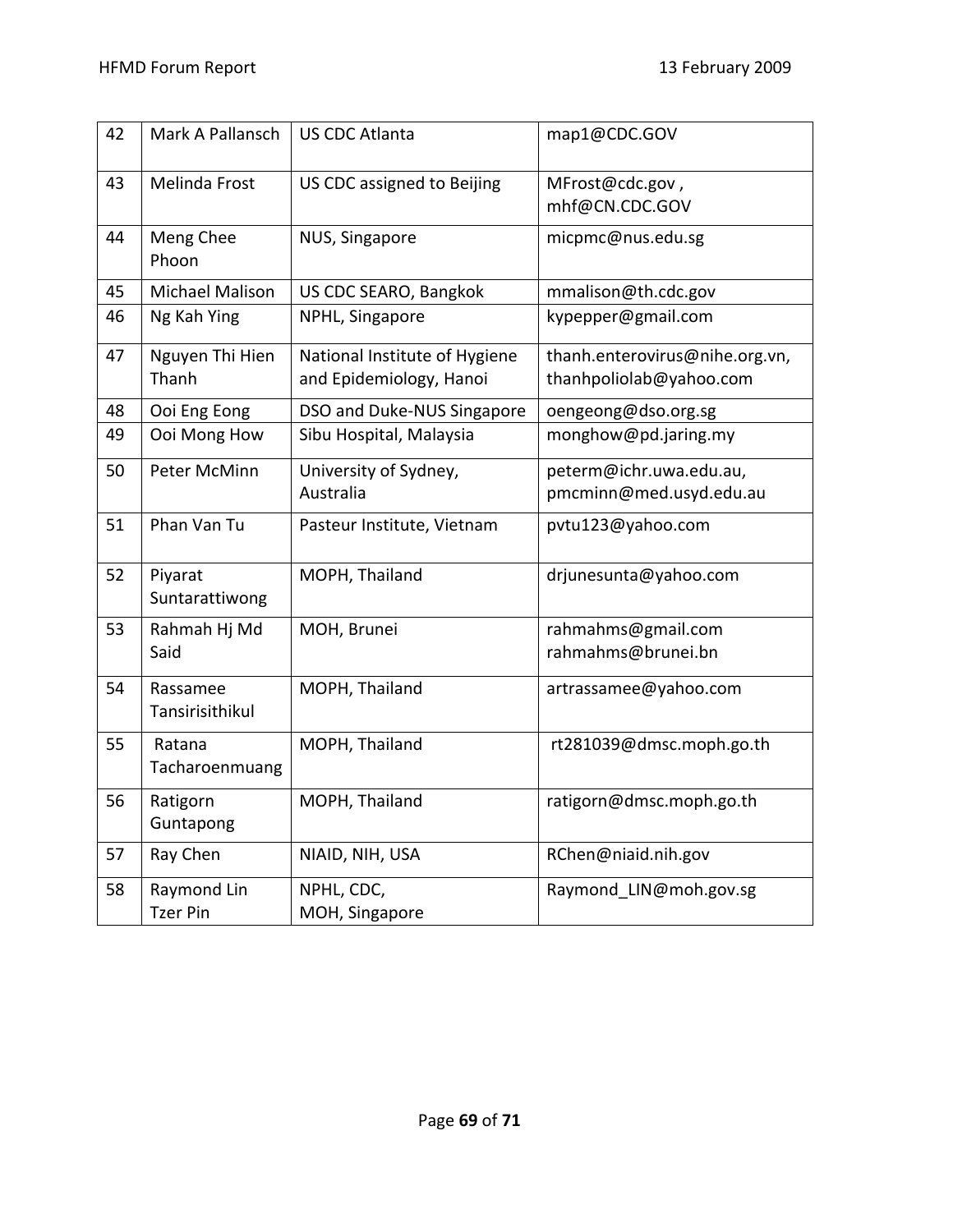| 59 | Rismali SpA               | Infectious Disease Hospital,              | uki.reivendra@gmail.com,                           |
|----|---------------------------|-------------------------------------------|----------------------------------------------------|
|    |                           | Indonesia                                 | info@infeksi.com                                   |
| 60 | Rodney Hoff               | REDI Center, Singapore                    | rhoff@redi.org.sg                                  |
| 61 | Rohini Rao                | REDI Center, Singapore                    | raorohini@redi.org.sg                              |
| 62 | Rome Buathong             | MOPH, Thailand                            | romebua@hotmail.com,<br>romebua@health2.moph.go.th |
| 63 | Shanshan Dong             | Beijing Sinovac Co.                       | dongss@sinovac.com                                 |
| 64 | Somsak<br>Thamthitiwat    | US CDC SEARO, Bangkok                     | SomsakT@th.cdc.gov                                 |
| 65 | Soo-Sim Lee               | REDI Center, Singapore                    | lsoosim@redi.org.sg                                |
| 66 | Steven Ooi Peng<br>Lim    | <b>CDC</b><br>MOH, Singapore              | OOI_Peng_Lim@moh.gov.sg                            |
| 67 | Susan Maloney             | US CDC SEARO, Bangkok                     | szm7@th.cdc.gov                                    |
| 68 | Sylvia Lim                | MOH, Singapore                            | sylvia_lim@moh.gov.sg                              |
| 69 | Sylvie Alonso             | NUS, Singapore                            | micas@nus.edu.sg                                   |
| 70 | Tan Eng Lee               | Singapore Polytechnic                     | englee@sp.edu.sg                                   |
| 71 | Tang Yan Ling<br>Nataline | NPHL, Singapore                           | nataline_yl_tang@ttsh.com.sg                       |
| 72 | Teo Junxiong              | NPHL, Singapore                           | teo_junxiong@moh.gov.sg                            |
| 73 | Toh Hai Yin               | MOH, Singapore                            | toh_hai_yin@moh.gov.sg                             |
| 74 | Tzou-Yien Lin             | Chang Gung Children's<br>Hospital, Taiwan | pidlin@adm.cgmh.org.tw,<br>tzuen@adm.cgmh.org.tw   |
| 75 | Vernon Lee                | Ministry of Defense,<br>Singapore         | vernonljm@hotmail.com                              |
| 76 | Vincent Chow              | NUS, Singapore                            | micctk@nus.edu.sg                                  |
| 77 | Wai Jin Man               | SingVax, Singapore                        | jm.wai@singvax.com                                 |